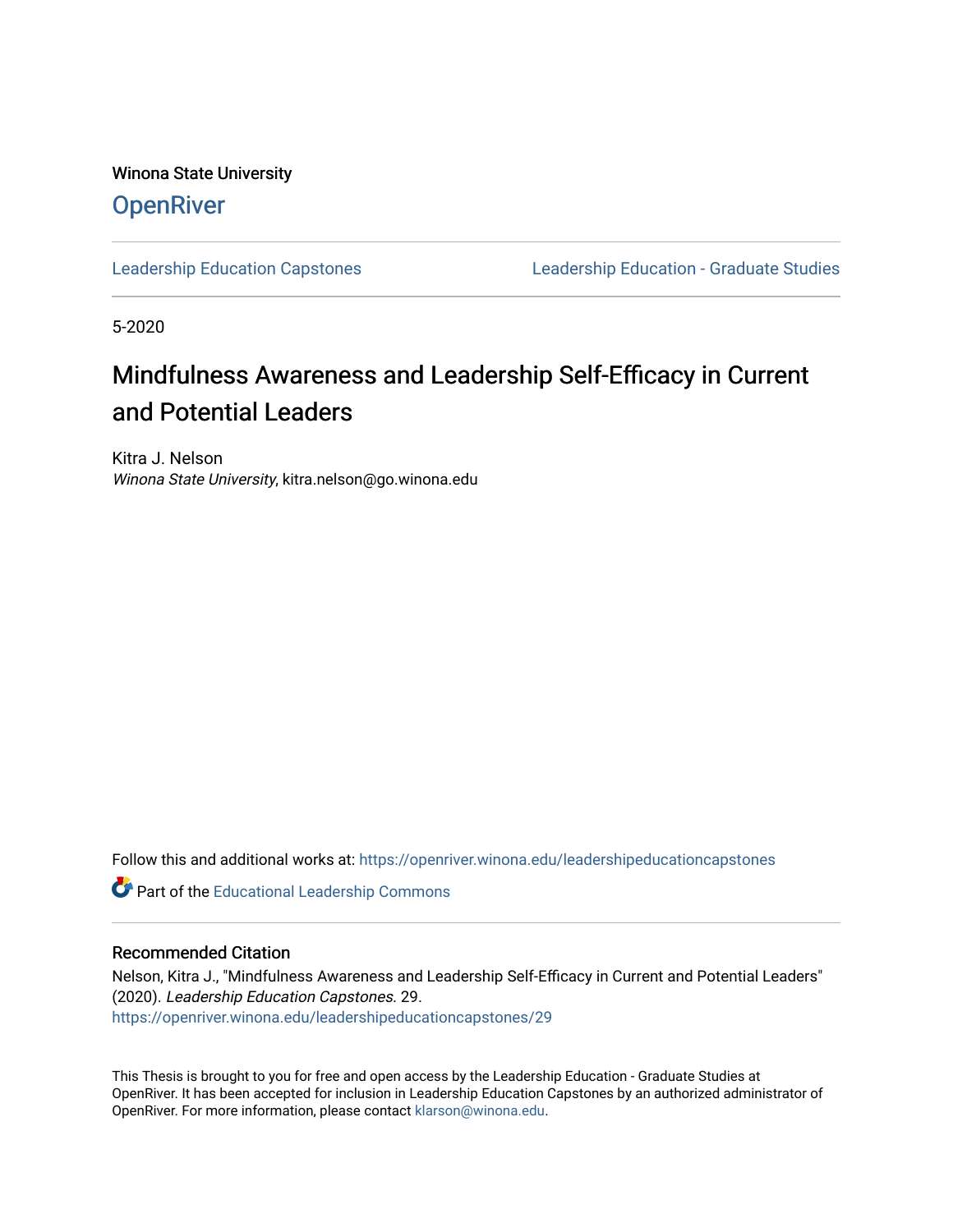Mindfulness Awareness and Leadership Self-Efficacy in Current and Potential Leaders

Kitra J. Nelson

Winona State University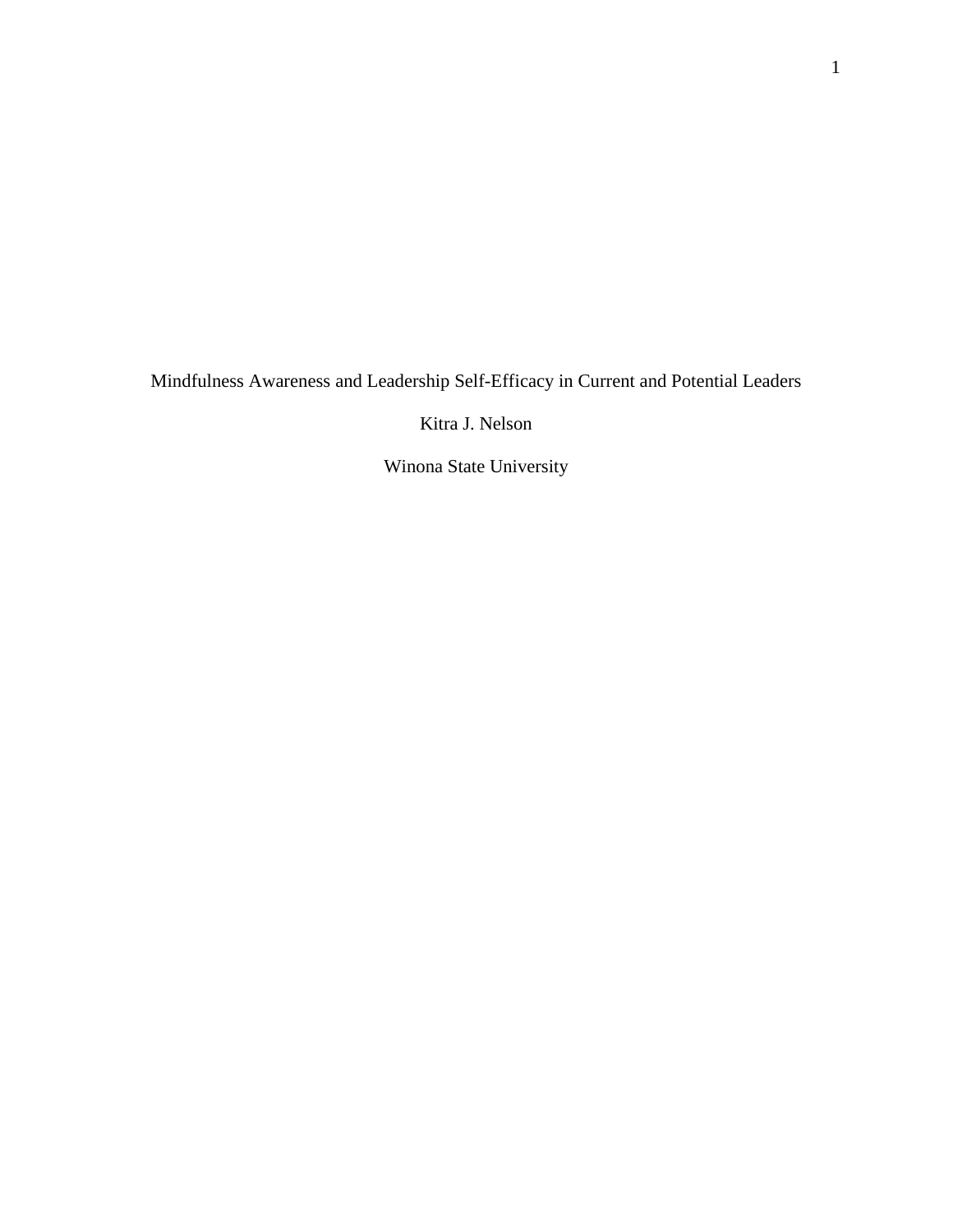# **Table of Contents**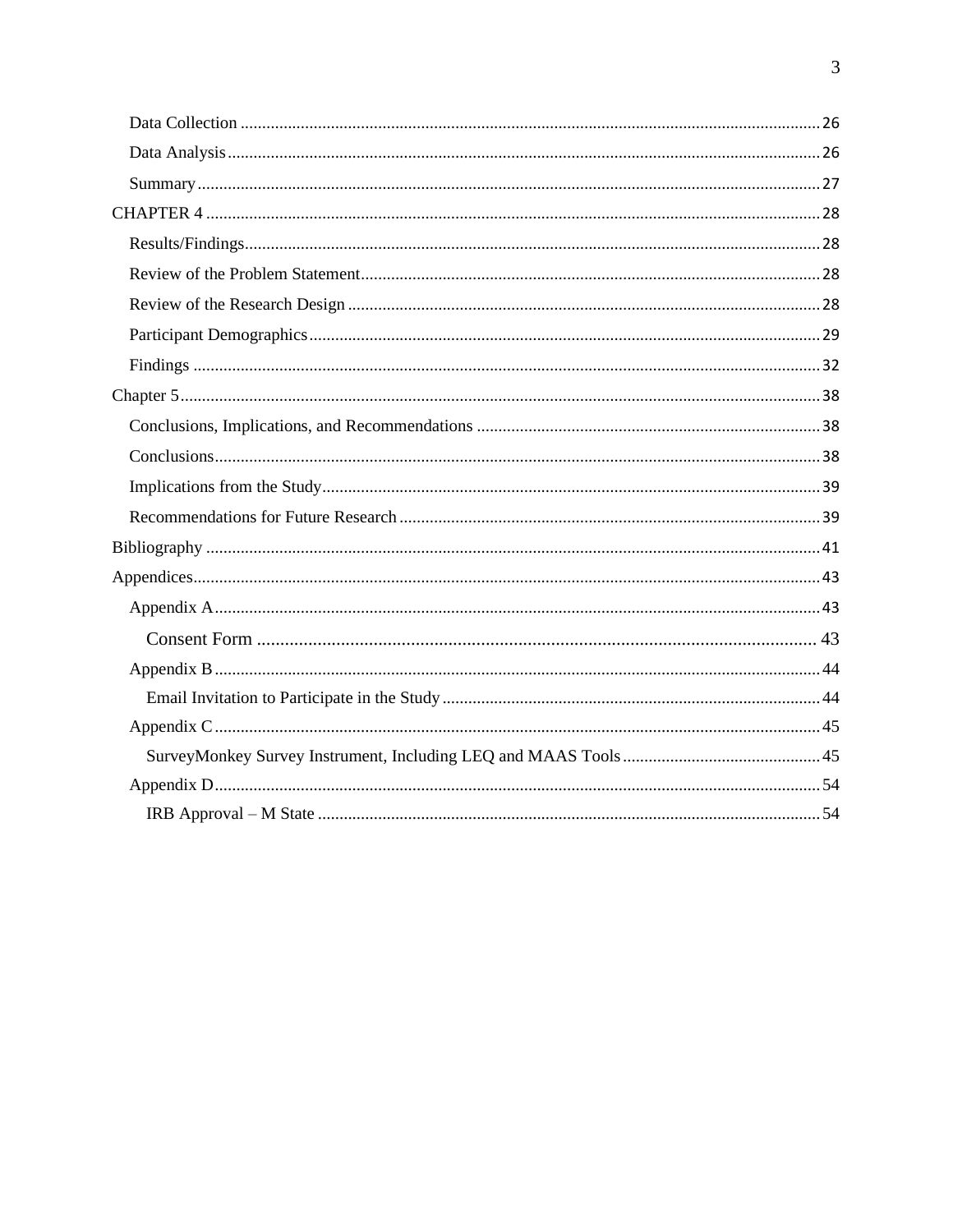### **Chapter 1**

#### <span id="page-4-1"></span><span id="page-4-0"></span>**Introduction**

Research exists that investigates mindfulness (Ehrlich, 2017), and mindfulness as a strategy to increase self-efficacy (Barling, Carleton, & Trivisonno, 2018). There is also research focused on leadership self-efficacy and its relationship to pursuing leadership positions in employment (Cziraki, et. al, 2018), which will be referred to in this study as motivation to lead. This study seeks to explain how the level of an individual's leadership self-efficacy and their level of mindfulness awareness relate to one another. Data will be further analyzed by comparing the survey results of two groups: those who are potential leaders (or non-leaders), and those who are current leaders.

### <span id="page-4-2"></span>**Problem Statement**

Educators and employers research, develop, and implement strategies to increase motivation to lead. Often these strategies are aimed at individuals and groups underrepresented in leadership within a particular sector or organization, such as women in STEM professions (Isaac et. al., 2012). The study seeks to inform these tasks by looking at whether increasing one's level of mindfulness awareness is related to one's level of leadership self-efficacy. There is currently a lack of research connecting mindfulness awareness and leadership self-efficacy. Additionally, the relevant research has not been interconnected, but looked at in isolation from the other factor (mindfulness *or* leadership self-efficacy, not mindfulness *and* leadership selfefficacy). The study will analyze the relationships between mindfulness awareness and leadership self-efficacy in both current and potential leaders.

# <span id="page-4-3"></span>**Problem Background**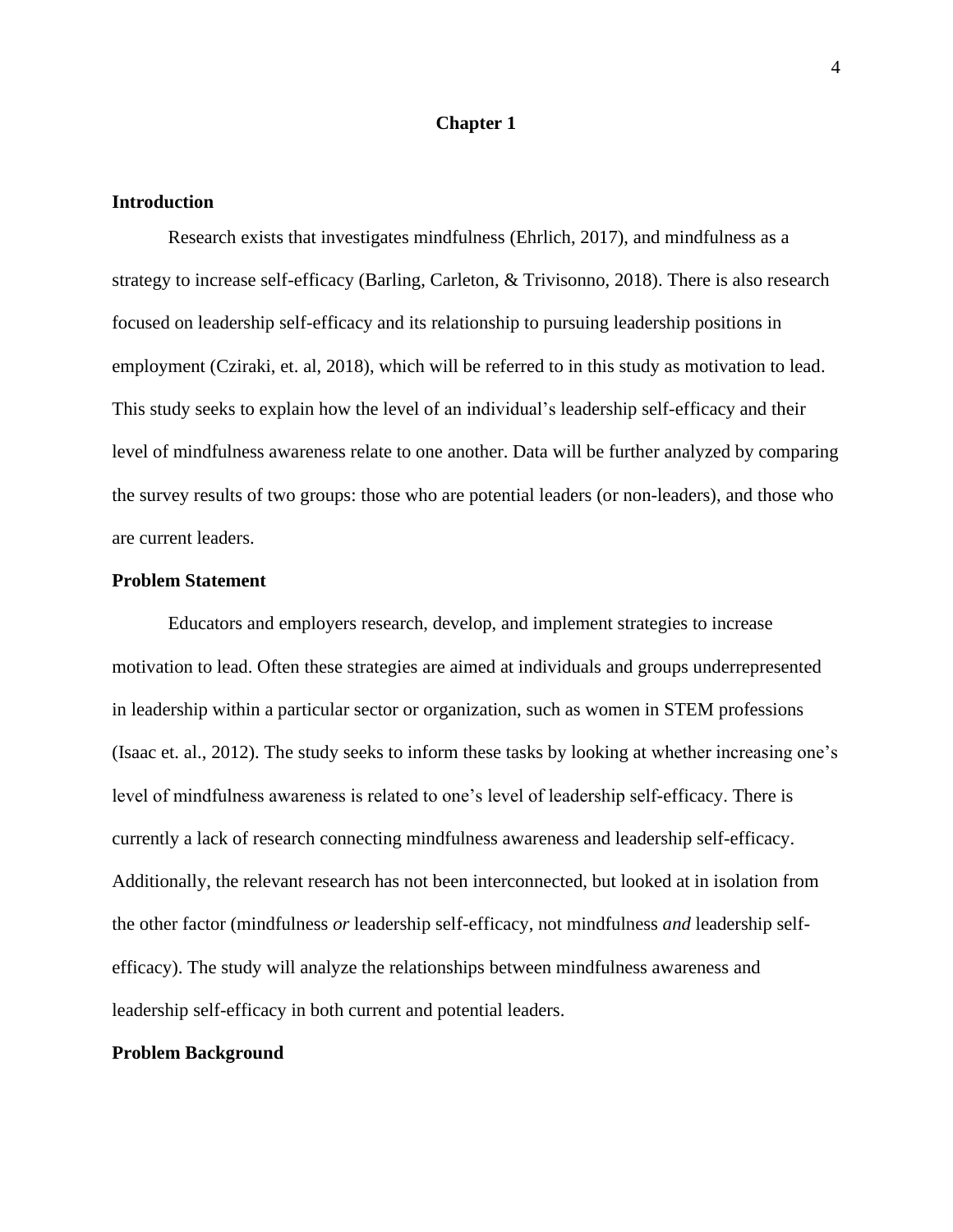The study looks at levels of mindfulness awareness and leadership self-efficacy in current and potential leaders. Research shows that there is a relationship between leadership self-efficacy and motivation to lead (Isaac et al., 2012). Some research has been done surrounding strategies to increase leadership self-efficacy. There is also research analyzing whether individuals in groups that are underrepresented in leadership are more likely to pursue leadership when their level of leadership self-efficacy increases (Ehrlich, 2017; Isaac et al.). The study focuses on the relationship between levels of leadership self-efficacy and mindfulness awareness and compares the data in two groups: those who are currently in leadership positions, and those who are not currently in formal leadership positions (potential leaders).

### <span id="page-5-0"></span>**Purpose Statement**

This study will investigate the relationships between levels of mindfulness awareness and leadership self-efficacy in current and potential leaders to inform strategies developed to increase employee participation in the pursuit of, and engagement in, leadership positions. The purpose of the study is to explore the connection between mindfulness awareness and leadership self-efficacy across the two groups (current vs. potential leaders). Additional strategies need to be identified and developed to build self-efficacy in potential leaders (Barling et al., 2018). The study analyzes whether increasing mindfulness awareness could be an effective strategy to increase leadership self-efficacy.

#### <span id="page-5-1"></span>**Theoretical Framework**

Leadership self-efficacy is one's perception of their own ability to self-regulate their thoughts and motivation, and successfully address the challenges of leadership (Avolio et al., 2012). The study is based on the theoretical framework of self-efficacy theory. Bandura writes about why self-efficacy is important: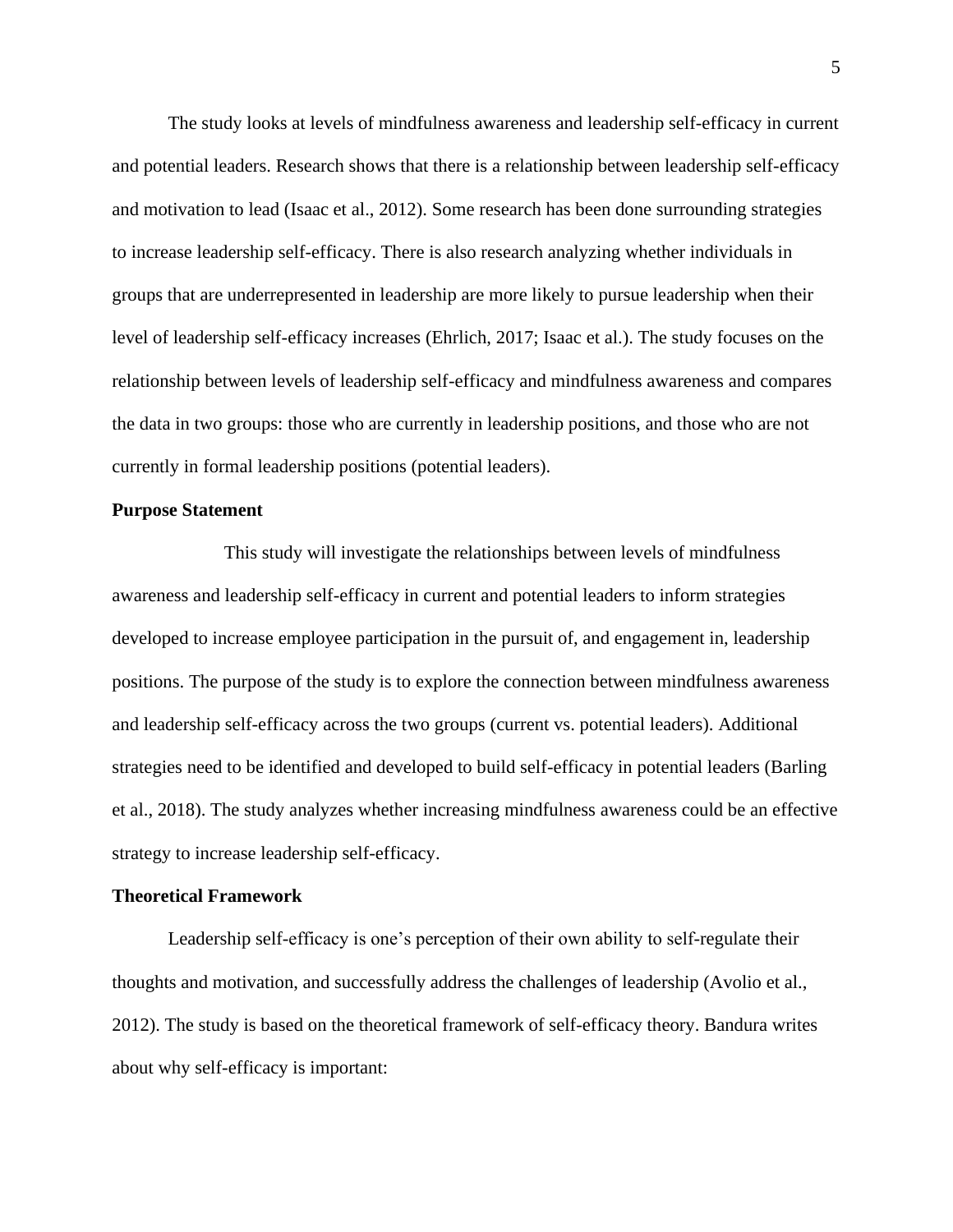There is a growing body of evidence that human accomplishments and positive wellbeing require an optimistic sense of personal efficacy. This is because ordinary social realities are strewn with difficulties. They are full of impediments, adversities, setbacks, frustrations, and inequities. People must have a robust sense of personal efficacy to sustain the perseverant effort needed to succeed. In pursuits strewn with obstacles, realists either forsake them, abort their efforts prematurely when difficulties arise or become cynical about the prospects of effecting significant changes (Bandura, 1994, pp. 71-81).

Self-efficacy theory tells us that success is more likely when one has a positive sense of their own self-efficacy, or ability to lead (Maddux & Stanley, 1986). Individuals are also more likely to persevere through challenges, such as the process of pursuing a leadership role (Maddux & Stanley, 1986).

This study looks at the relationship between self-efficacy, specifically leadership selfefficacy, and mindfulness, and whether there is a correlation between the two. It will also analyze whether current leaders have a higher level of self-efficacy than potential leaders, or those not currently in leadership roles (Bandura, 1994).

#### <span id="page-6-0"></span>**Research Question**

The study analyzes the relationships between leadership self-efficacy and mindfulness awareness in current and potential leaders. The study is guided by following: Research Question: Is there a correlation between an individual's level of mindfulness awareness and their level of leadership self-efficacy, and does any correlation found exist in both the current leader group and the potential leader group?

### <span id="page-6-1"></span>**Research Design**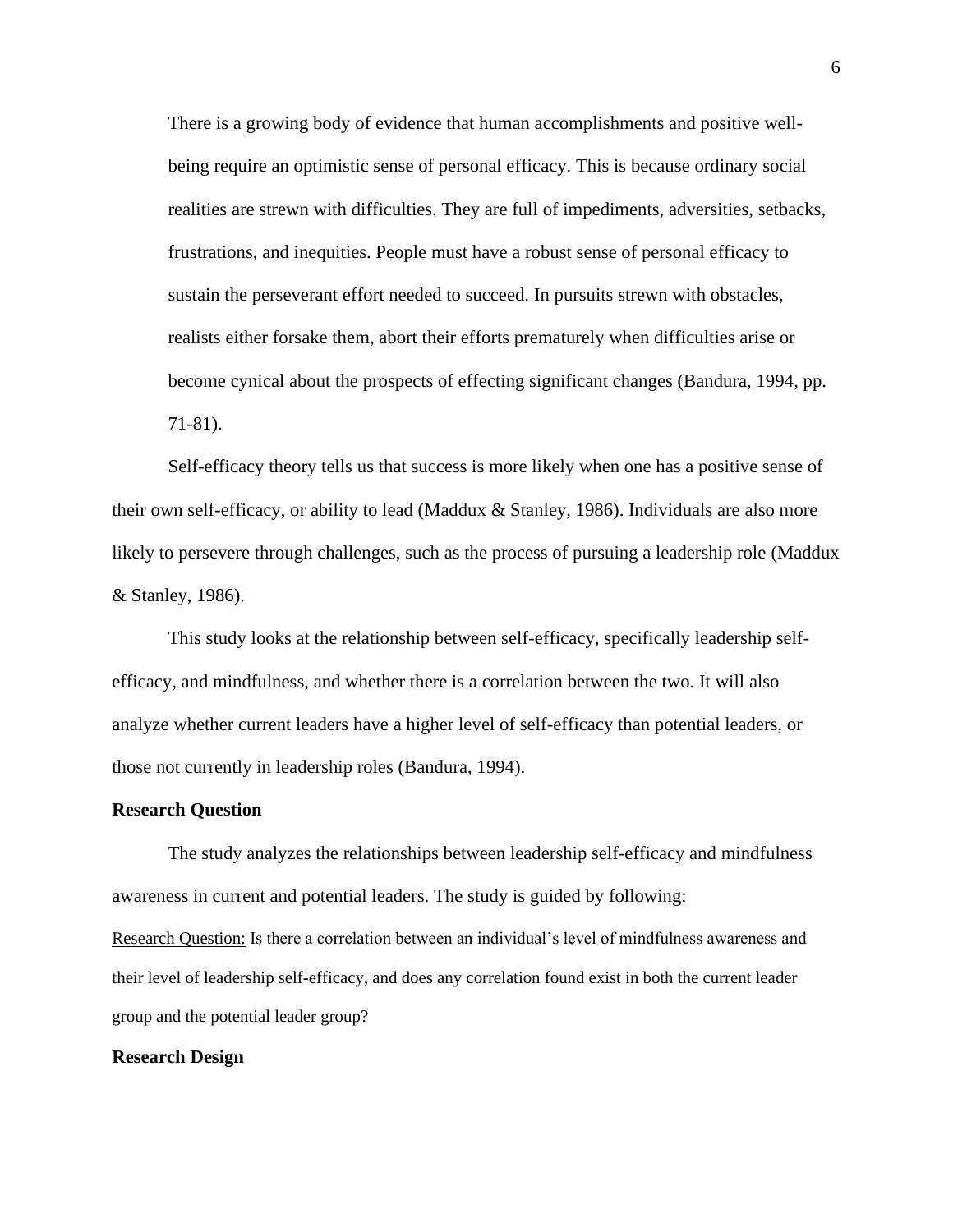The non-experimental correlational quantitative study will analyze the relationships between mindfulness awareness and leadership self-efficacy in current and potential leaders. A cross-sectional digital survey will be disseminated via email to a sample of employee participants. The survey includes the following three components: a collection of items to acquire demographic information, a mindfulness awareness screening tool (MAAS, Brown & Rayn, 2003), and a leadership self-efficacy screening tool (LEQ, Avolio & Hannah, 2013). Both the MAAS and the LEQ are screening tools that have been validated through previous research studies (Avolio, et. al., 2012; Brown & Carlson, 2005).

The mindfulness awareness scale that will be used is the Mindfulness Attention Awareness Scale (MAAS, Brown & Rayn, 2003). The MAAS is described in the scale document itself as:

The MAAS is a 15-item scale designed to assess a core characteristic of dispositional mindfulness, namely, open or receptive awareness of and attention to what is taking place in the present. The scale shows strong psychometric properties and has been validated with college, community, and cancer patient samples. Correlational, quasi-experimental, and laboratory studies have shown that the MAAS taps a unique quality of consciousness that is related to, and predictive of, a variety of self-regulation and well-being constructs. The measure takes 10 minutes or less to complete (Brown & Ryan, 2003).

The leadership self-efficacy tool that will be used is the Leader's Efficacy Tool (LEQ, Avolio & Hannah, 2013). The LEQ is described as:

The Leader's Efficacy Questionnaire (LEQ) is based on Leader Self and Means Efficacy Theory (see references) and is unique because it captures both leaders' self-efficacy, the confidence individuals have in their own capabilities to lead, as well as leaders' beliefs in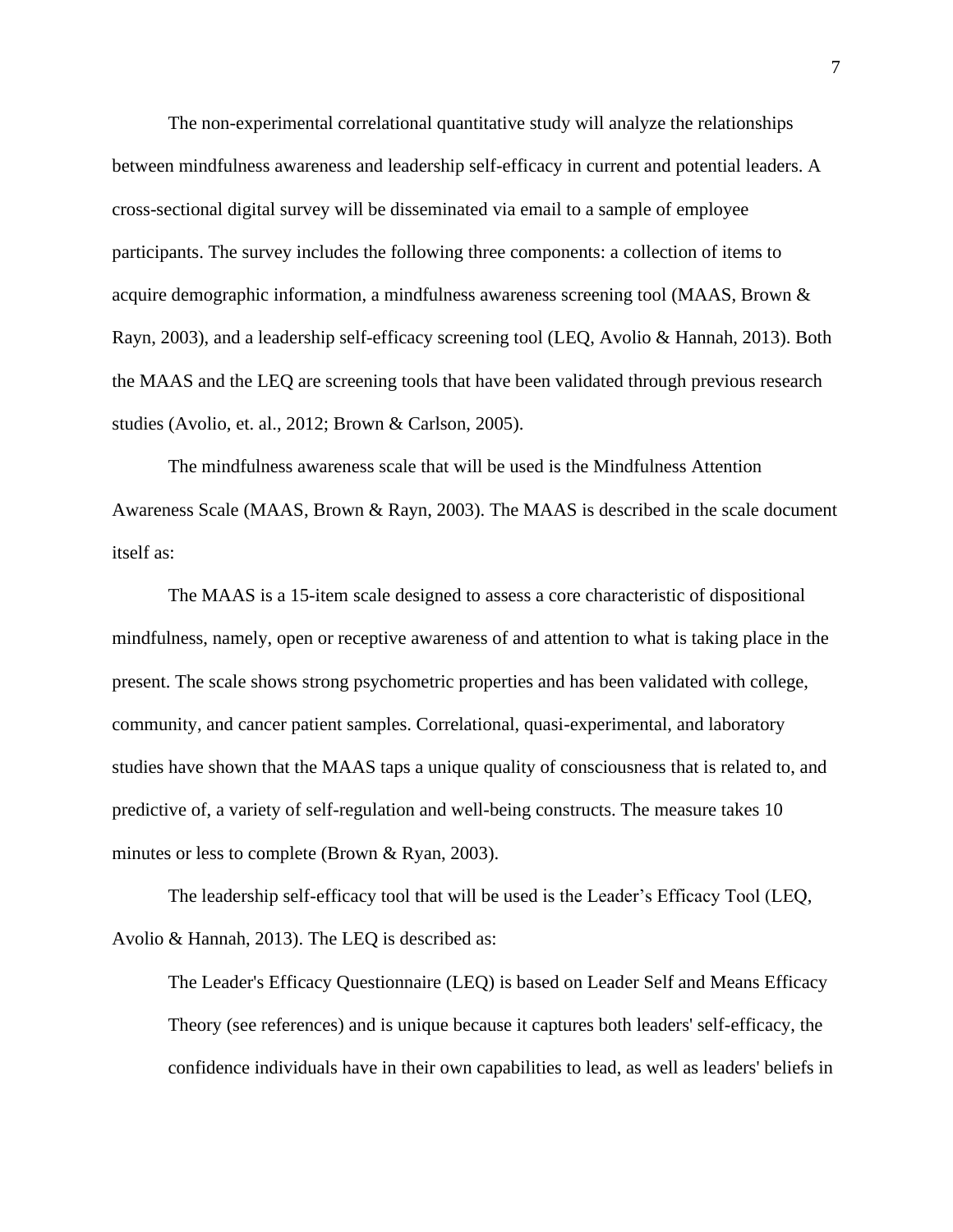the extent that their peers, senior leaders, resources and other means in their environment will support their leadership: means efficacy. That is, personal self-efficacy is only half of the leader efficacy story - leaders must also generate confidence that their context will support their performance as a leader. Research has shown that means efficacy operates along with self-efficacy to separately and distinctly influence performance - the LEQ captures both (Avolio & Hannah, 2013).

The study will analyze data collected from survey demographic information, as well as the Mindfulness Attention Awareness Scale and the Leader's Efficacy Questionnaire. The study will analyze data from these current and potential leader groups, make comparisons, and look at the differences in, and the characteristics of, both groups. The data will also allow us to see relationships between mindfulness awareness and leadership self-efficacy.

### <span id="page-8-0"></span>**Definition of Terms**

Leadership self-efficacy: One's perception of their own ability to self-regulate their thoughts and motivation, and successfully address the challenges of leadership (Avolio et al., 2012). Mindfulness awareness: The state of being attentive to, and aware of, what is taking place in the present (Brown & Carlson, 2005).

Current leader: For the purposes of this study, current leaders will refer to those who are currently employed in a leadership role, and does not refer to an individuals' leadership abilities or their leadership in other areas. Leadership roles will refer to those in a supervisory Director position or above (Directors, Deans, Vice Presidents, Executive Cabinet, or President role). It was indicated to participants that they, for this study, would fall into the Administrator demographic if they were on the College's Supervisor in Charge or Campus Lead Contacts  $list(s)$ .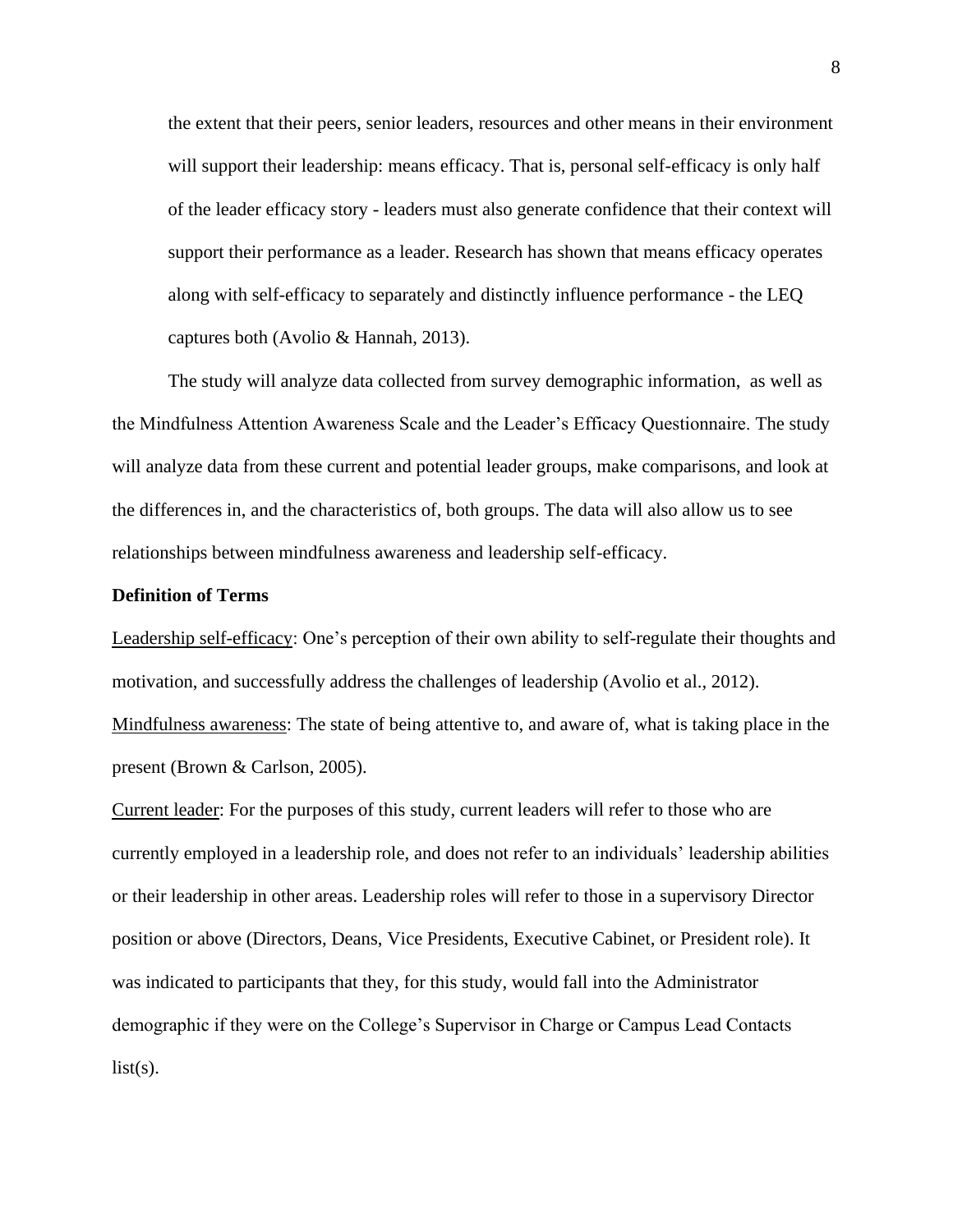Potential leader: Also potentially referred to as non-leaders in this study. For the purposes of the study, potential leaders will refer to those who are currently employed in a non-supervisory staff or faculty role, and does not refer to an individuals' leadership abilities or their leadership in other areas.

#### <span id="page-9-0"></span>**Limitations of the Study**

While attempts were made to remove as many limitations as possible, some were not in the control of the researcher. The survey was voluntary, so the study was limited by whether or not the participants were willing to complete the survey. While the participants were informed that all responses would be kept confidential and that any survey results shared would be deidentified and in aggregate, the possibility remains that participants may have altered their answers due to concerns that others would gain access to their responses. Since the survey is self-report, there is also the concern about the accuracy of responses. Additionally, the study is limited by the quantitative research method, as correlations can be determined, but not causation. The study is also limited by the ability of the researcher to collect and analyze the data.

### <span id="page-9-1"></span>**Delimitations of the Study**

The study participants will be delimited to only the employees of Minnesota State Community and Technical College (M State), including staff, faculty, and administrators on all campuses and online. M State is made up of four campuses in Minnesota, located in: Detroit Lakes, Fergus Falls, Moorhead, and Wadena. This participant group was chosen due mainly to ease and availability, as the researcher is an employee of the institution.

The researcher chose this study out of an interest in increasing diversity in leadership, and identifying or developing strategies to accomplish that goal. M State has low diversity in leadership, including racial diversity. If defining the institution's leadership as those at the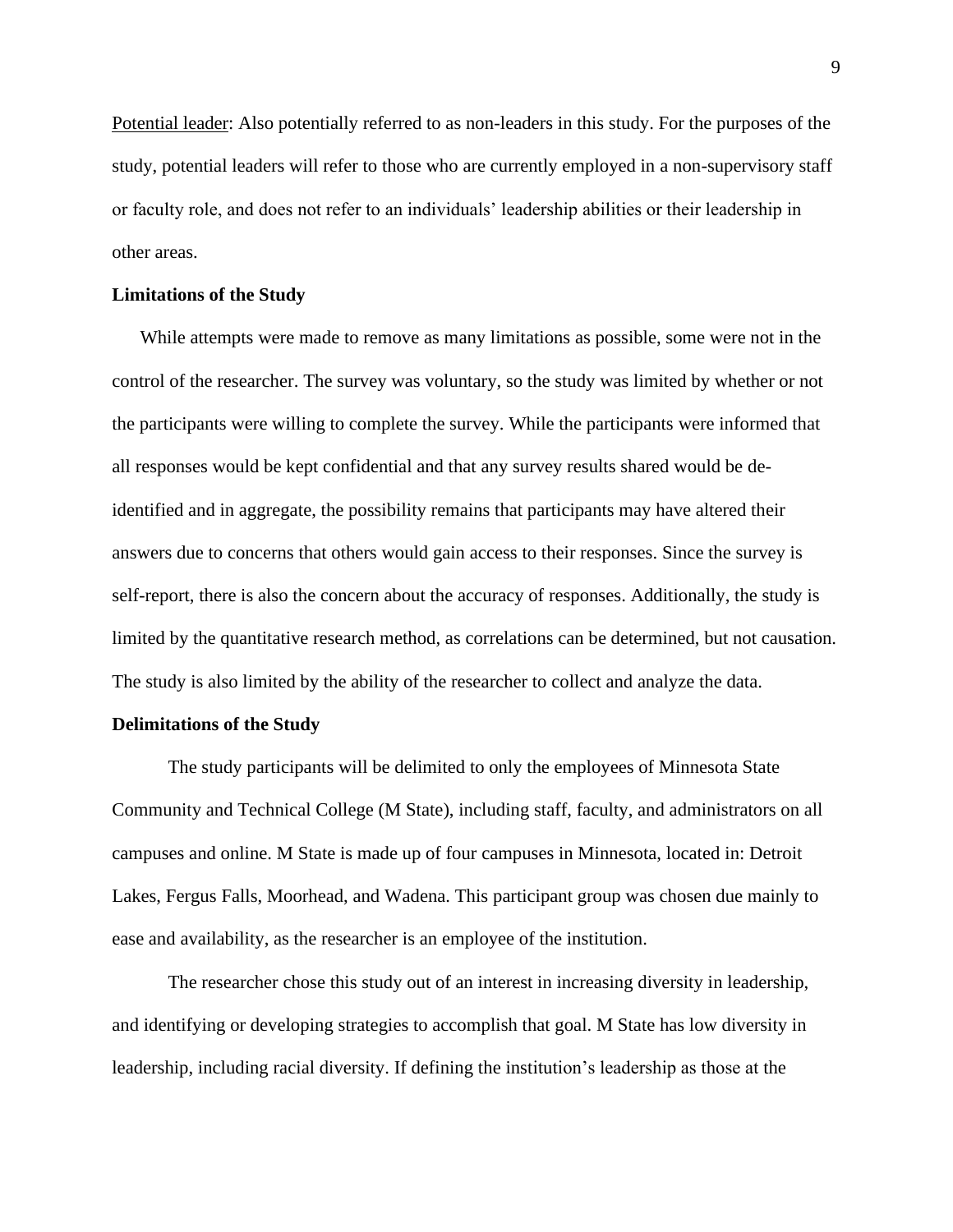Cabinet, Dean, or Director level, in the fall of 2019, 50% identified as white men, 42% identified as white women, 4% identified as women of color, and 4% identified as men of color (for a total of 8% people of color, or 2 individuals). If there were a desire to increase racial diversity in the institution's leadership, the information in the study results might be useful to the institution in doing that, specifically if potential leaders have low motivation to lead due to low leadership self-efficacy.

The study will also be limited to attempting to answer the following:

Research Question: Is there a correlation between an individual's level of mindfulness awareness and their level of leadership self-efficacy, and does any correlation found exist in both the current leader group and the potential leader group?

### <span id="page-10-0"></span>**Significance of the Study**

The study may prove to have significance to both employers and educators who seek to identify and develop, or improve, strategies used to increase leadership self-efficacy. The study will provide employers and educators with information on the characteristics of both their potential and current leaders, and the relationships between the levels of mindfulness awareness and leadership self-efficacy in the two groups. If employers aim to convert potential leaders in an organization into organizational leaders, the results of the study will contribute to the knowledge they need to decide what strategies to use based on the characteristics of their current and potential leaders. Additionally, when educators know the differences between these two groups and their expressions of mindfulness awareness and leadership self-efficacy, it will guide them on what to focus on during leadership education to prepare students to be confident and motivated to lead.

### <span id="page-10-1"></span>**Summary**

The information in the study will be organized into five chapters. The first chapter provides the information necessary to understand the study, including an introduction to the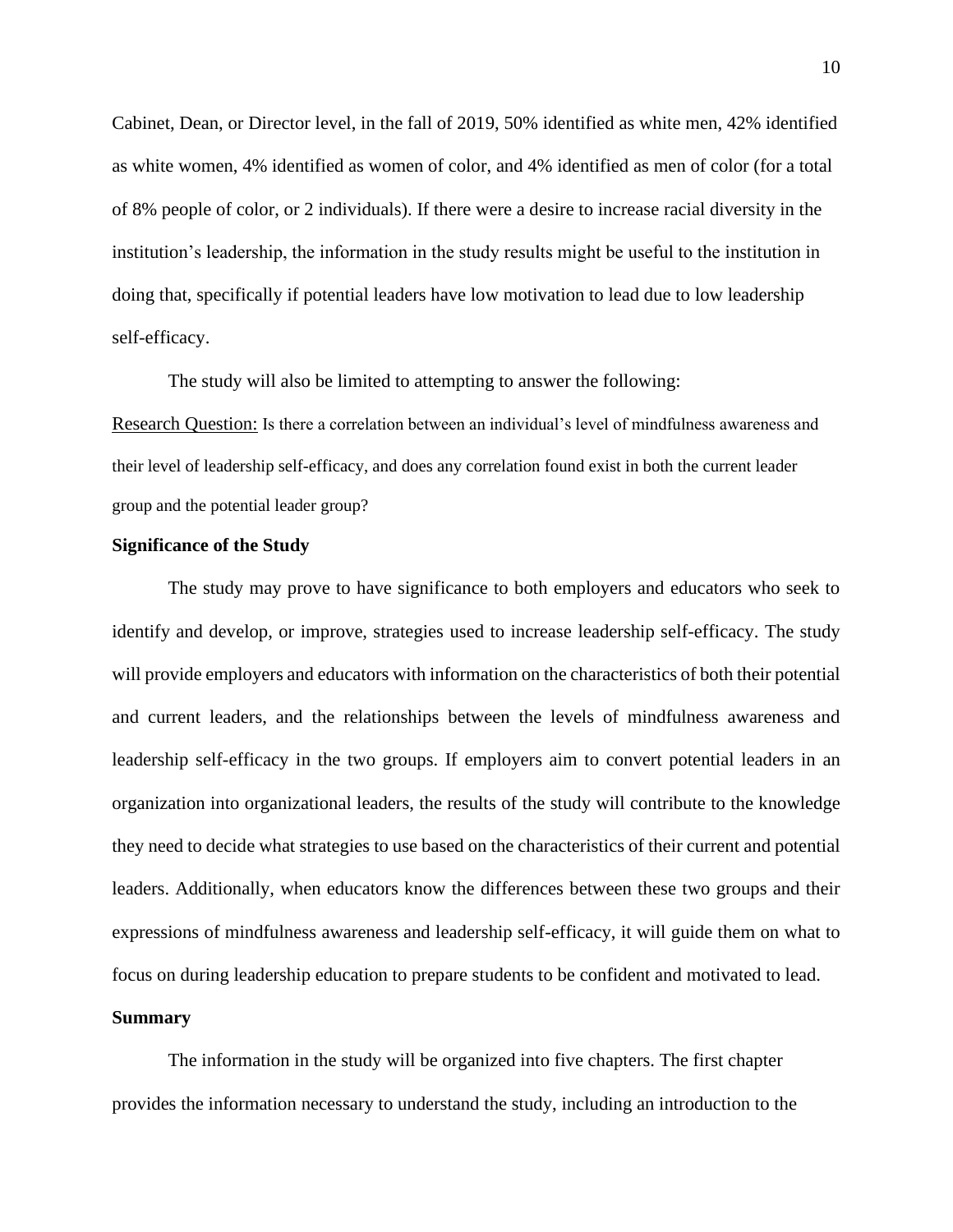topic, information on the problem and the study's focus and purpose, the theoretical framework for the study, as well as how the study will be carried out. The first chapter will also include information on the study's limitations and delimitations, the study's significance, and a summary of the information within the first chapter. The second chapter will include the literature review and relate the study to relevant current research. The third chapter will present the research methodology; explain the research design and how data will be collected; and discuss the sample, selection, and setting of the study. Chapter four will discuss the data and outcomes of the study. The fifth chapter will provide implications and conclusions drawn from the data and recommendations for further research.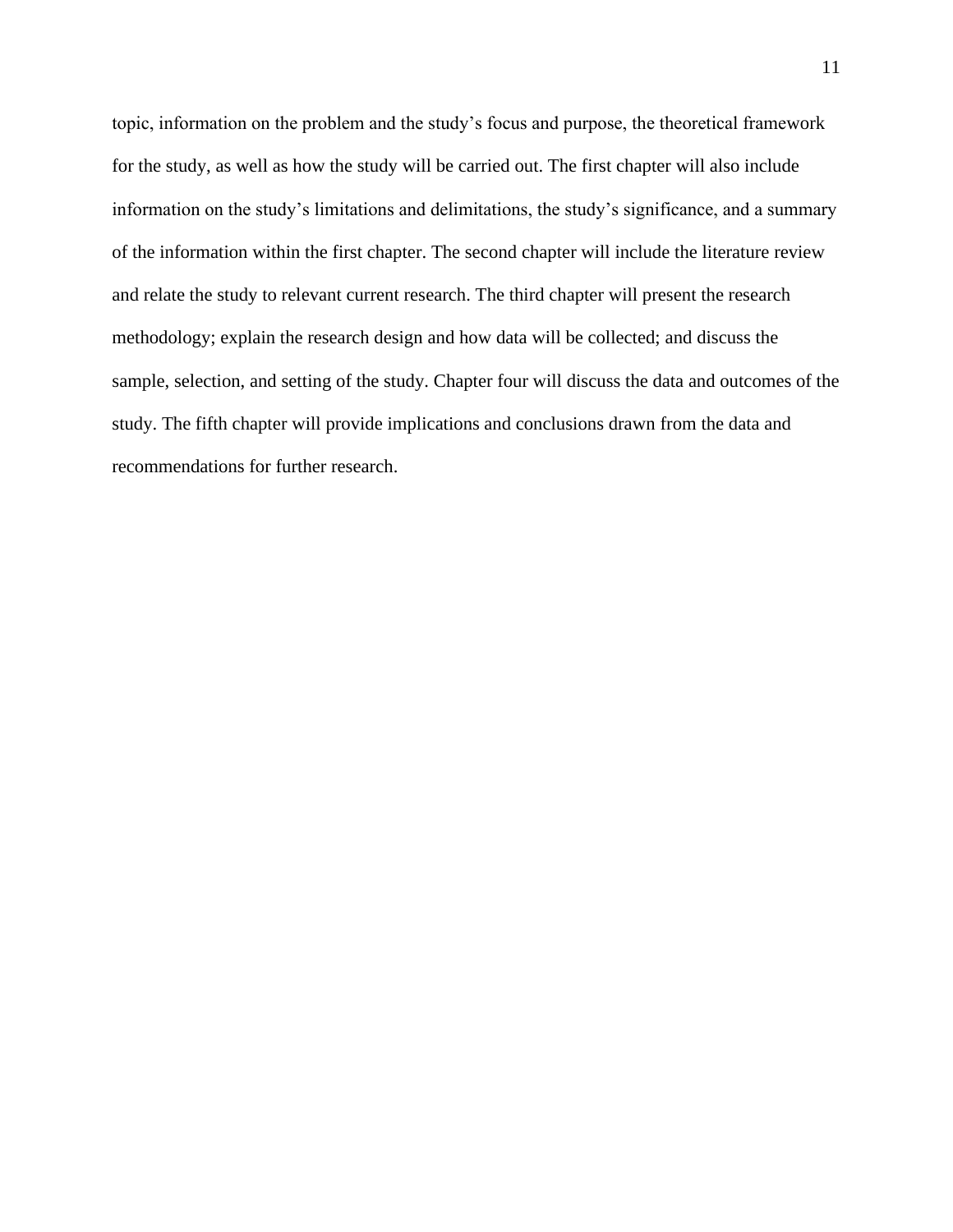### **Chapter 2**

#### <span id="page-12-1"></span><span id="page-12-0"></span>**Introduction**

The study explores the relationship between mindfulness and leadership self-efficacy in current and potential leaders. In this literature review, an overview of current research that related to the topics addressed in the research study is provided. This chapter is comprised of five sections related to the literature regarding mindfulness and leadership self-efficacy awareness research. First, the introduction will introduce chapter two and the purpose of the study. Section two provides an overview of mindfulness and leadership self-efficacy. Section three explores the theoretical framework for the research study. Lastly, section four provides a summary of the chapter and briefly introduces chapter three.

#### <span id="page-12-2"></span>**Overview of Mindfulness and Leadership Self-Efficacy**

#### <span id="page-12-3"></span>Mindfulness

Brown and Ryan (2003) stated that, "Mindfulness is an attribute of consciousness long believed to promote well-being" (p. 822). Mindfulness can be defined as the state of being attentive to and aware of what is taking place in the present (Brown & Carlson, 2005). Brown and Ryan found, in their study, that mindfulness, "is a reliably and validly measured characteristic that has a significant role to play in a variety of aspects of mental health" (p. 844). They suggest more research on mindfulness should be conducted on uses of mindfulness for well-being enhancement (Brown & Ryan).

Ehrlich (2017) looked at the current research on mindfulness in order to help organizations cultivate mindful leaders, and to help leaders themselves become more mindful. In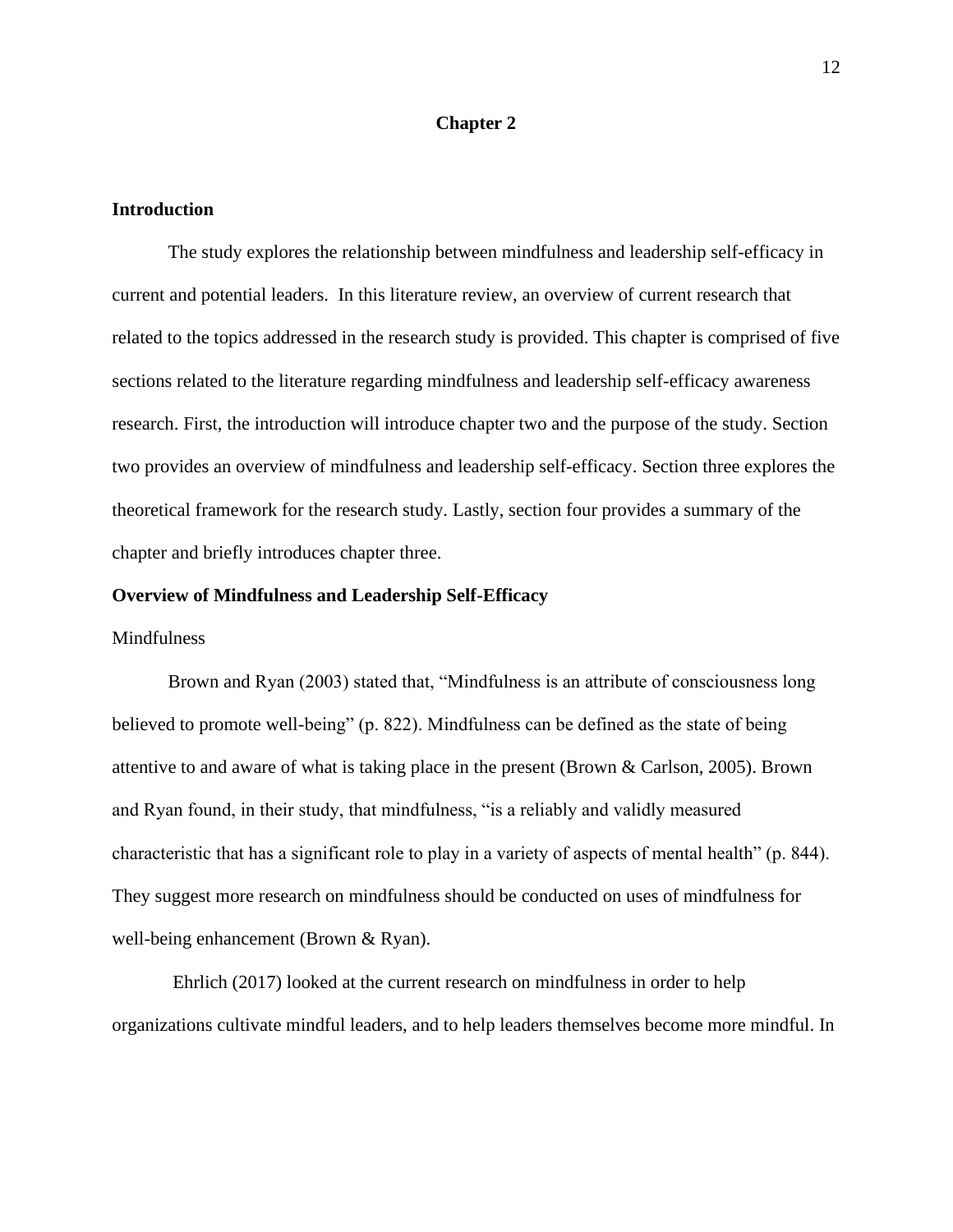order to conduct the study, we must now look at leadership self-efficacy so that we can examine the relationship it has with mindfulness awareness.

### <span id="page-13-0"></span>Leadership Self-Efficacy

Leadership self-efficacy is one's perception of their own ability to self-regulate their thoughts and motivation, and successfully address the challenges of leadership (Avolio et al., 2012). Perceived self-efficacy can be defined as people's beliefs about their capabilities to produce designated levels of performance that exercise influence over events that affect their lives (Bandura, 1994). Bandura also writes that self-efficacy is important because it adds to our likelihood of achieving accomplishments and positive well-being, and that self-efficacy is key to persistence in the face of (multiple points of) adversity without becoming cynical and jaded. Bandura states self-efficacy theory tells us that success is more likely when one has a positive sense of their own self-efficacy, or ability to lead, and that those with high self-efficacy are also more likely to persevere through challenges, such as the process of pursuing a leadership role (Bandura).

Federici and Moen's study tested the previous research about self-efficacy and accomplishment (in the form of competence) by looking at a leadership coaching culture within an organization (2012). The researchers in the former study used the Coaching Leadership Self-Efficacy Scale (CLSES), which assessed the level of self-efficacy a leadership coach had in five different areas of competency and the Coach Competence Scale (CCS) to measure coaching competency. They showed that increasing coaching self-efficacy in leadership coaches greatly improved their coaching competencies and outcomes, and found a positive correlation between self-efficacy in leadership and coaching and coaching competency (Federici & Moen, 2012).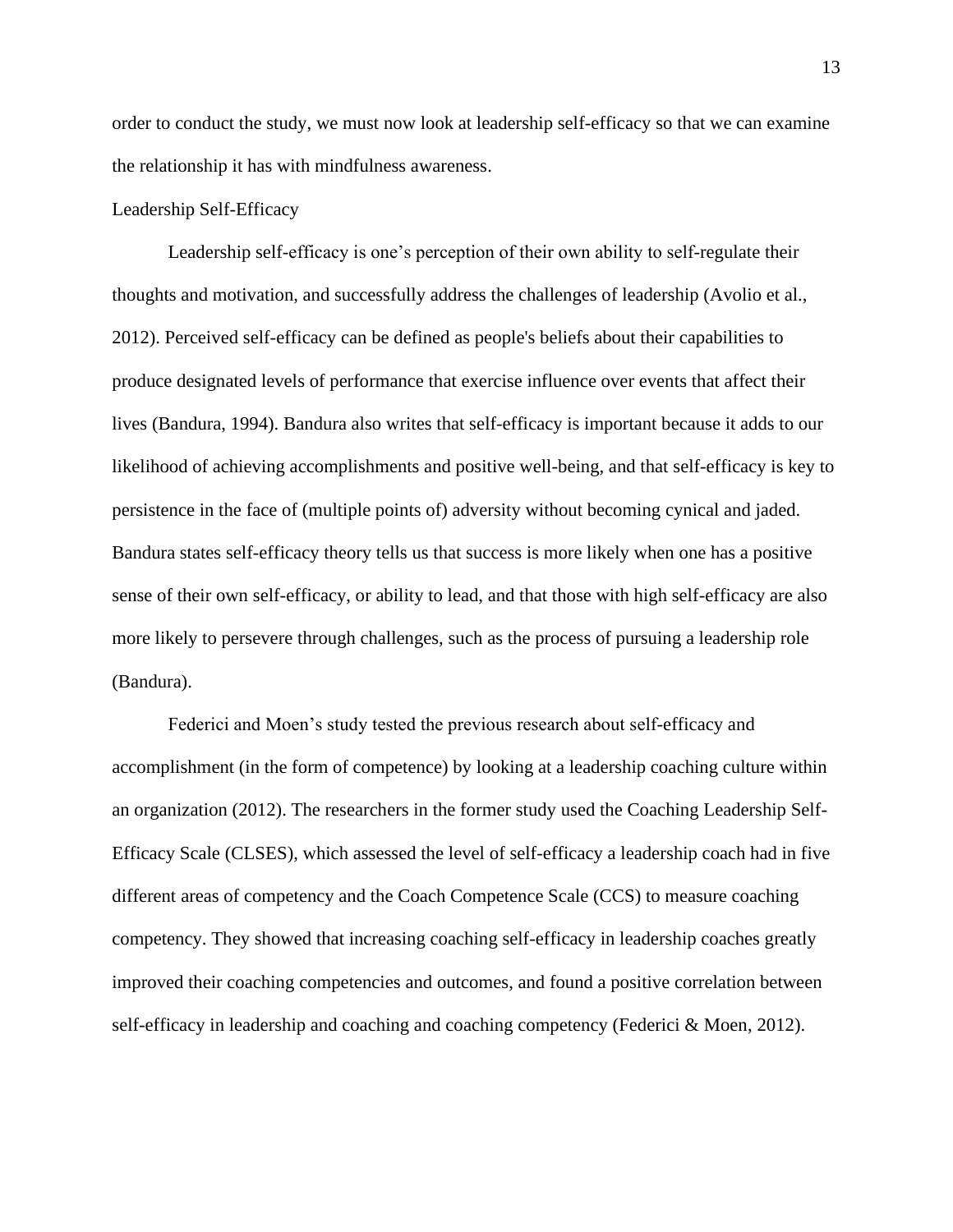This suggests that increasing self-efficacy in other domains and contexts may also improve competence and success.

Another study examined leadership self-efficacy in undergraduate college students (Cho et al., 2015). The study looked at three different types of motivations to lead (MTL): affective identity MTL, social normative MTL, and calculative MTL. The study showed that all types of MTL were positively correlated with higher leadership self-efficacy. The authors discussed some general ideas for strategies that educators can use when they seek to increase student leadership self-efficacy, and the strategies centered around decreasing frustrations and failures in initial leadership experiences, and increasing positive experiences and successes. In short, they are set up for success, and successes increase self-efficacy (Cho et al., 2015). The positive correlation between motivation and leadership self-efficacy demonstrates that increasing leadership selfefficacy can increase motivation to lead.

Additionally, a study by Cziraki, Read, Spence, and Wong (2018) looked at the nursing field, and how a nurse's leadership self-efficacy affected whether or not they wanted to pursue leadership careers in the nursing field. According to the study, the body of nursing leaders are aging and retiring, and younger nurses are less interested in pursuing leadership roles, which may leave a shortage of competent nursing leaders. The study supported the hypothesis that an increase in leadership self-efficacy in nurses led to an increase in nurses interested in pursuing careers in nursing leadership. The Cziraki et. al. study demonstrates a positive correlation between self-efficacy and the desire to lead, and the study proposes utilizing strategies to increase leadership self-efficacy.

The research in the section indicates (leadership) self-efficacy is positively correlated with achievement and persistence, competence and success, and motivation and desire to lead.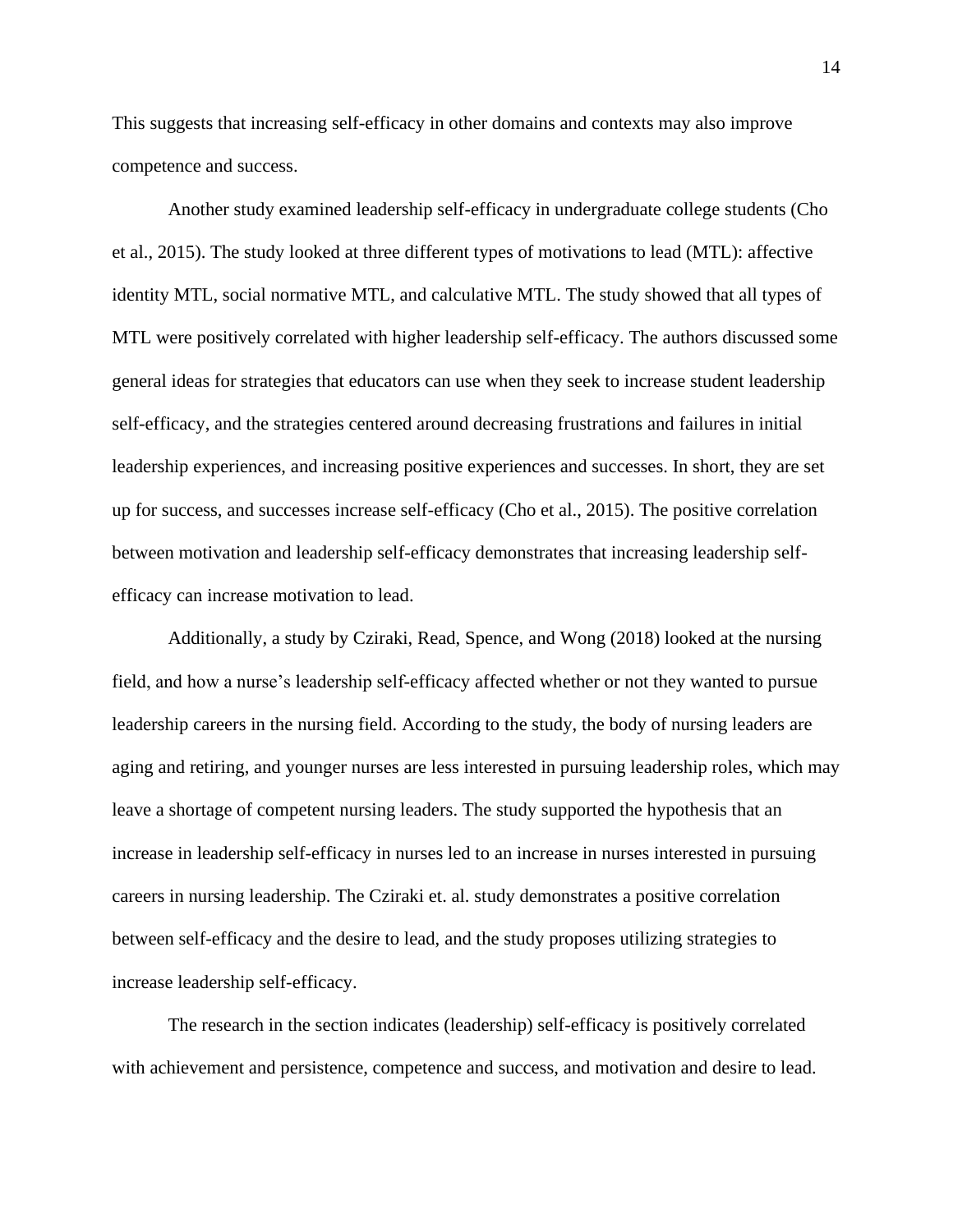Mindfulness and leadership self-efficacy have now been defined and analyzed through current research. The next section will review research regarding whether mindfulness may be a successful strategy to increase leadership self-efficacy, and in turn increase an individual's motivation to lead.

#### <span id="page-15-0"></span>Mindfulness as a Strategy to Increase Self-Efficacy

Ehrlich's 2017 article on mindful leadership synthesizes much of the current research regarding leadership and mindfulness. Ehrlich provides in-depth information about mindfulness and the different aspects of the practice. The author of the article also discusses applications of mindfulness in organizations and in leadership, such as the ability of mindfulness to increase self-efficacy in leaders. The article shares specific strategies around mindfulness that can be implemented (Ehrlich, 2017).

A 2018 study by Barling, Carleton, and Trivisonno looked at how mindfulness is related to transformational leadership. The researchers hypothesized that mindfulness leads to positive affect, which leads to higher self-efficacy, which then leads to more successful transformational leadership. The study ultimately looked at 183 leader-follower groups identified through Clearvoice Research Panel Services. The study proved the hypothesis of the researchers, that the higher a leader's mindfulness abilities were, the higher their transformational leadership abilities, though the cause is not a direct correlation, but indirect, through affect and self-efficacy. The research will be useful in informing research into mindfulness and leadership self-efficacy as it supports continuing research into mindfulness as a key to successful leadership and leadership self-efficacy. The research supports the need to identify strategies to increase leadership selfefficacy (Barling et. al.). In the study, we will look at whether mindfulness could be one such strategy.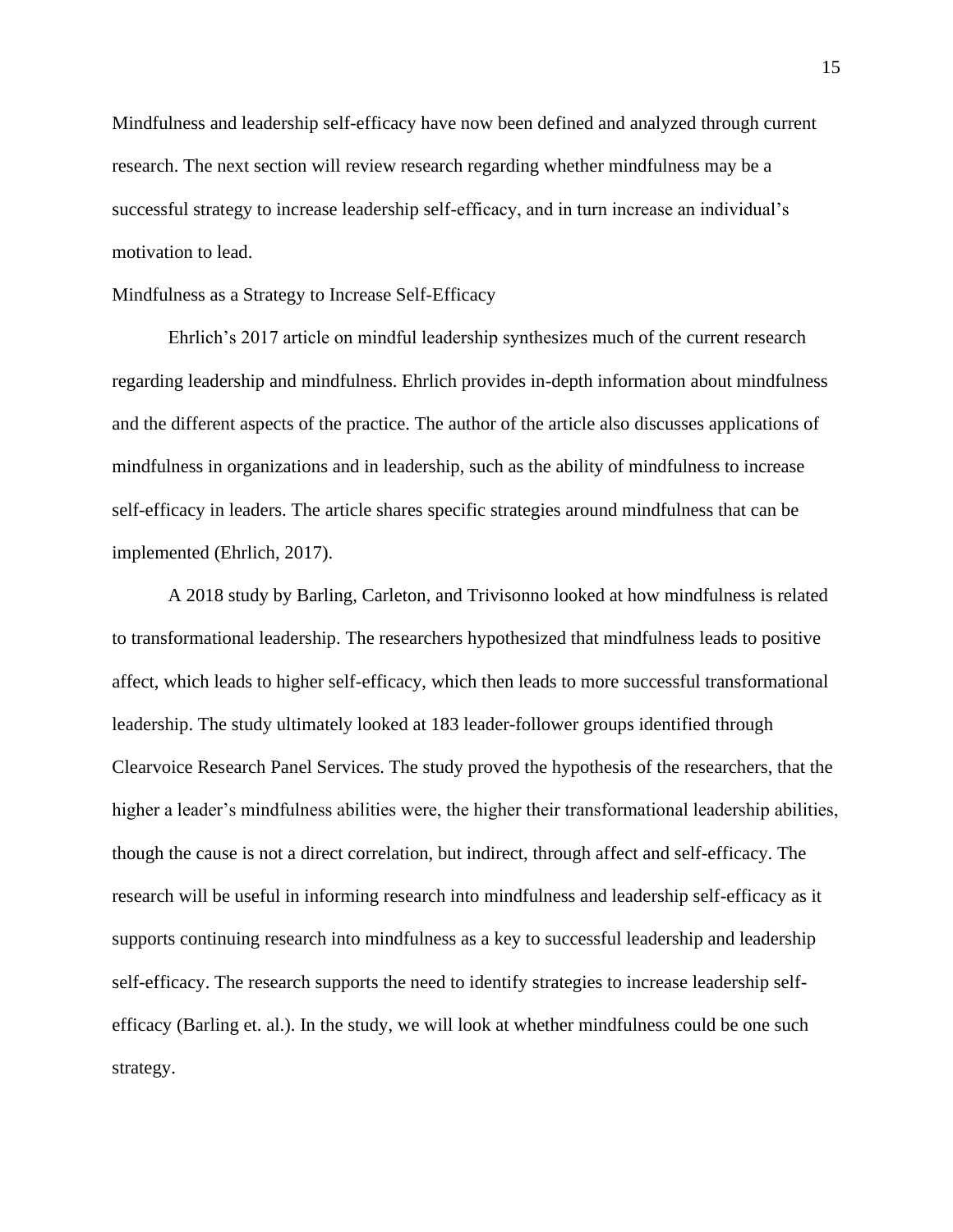The literature review has provided a basis for the current study through studies related to mindfulness, leadership self-efficacy, and mindfulness as a strategy to increase leadership selfefficacy, as well as research around motivation and desire to lead and its relationship to leadership self-efficacy. In addition to its basis in the literature and current research, the study is also based on self-efficacy theory.

### <span id="page-16-0"></span>**Theoretical Background**

Leadership self-efficacy is one's perception of their own ability to self-regulate their thoughts and motivation, and successfully address the challenges of leadership (Avolio et al., 2012). The proposed study is based on the theoretical framework of self-efficacy theory. Selfefficacy theory tells us that success is more likely when one has a positive sense of their own self-efficacy, or ability to lead (citation). Those with high self-efficacy are also more likely to persevere through challenges, such as the process of pursuing a leadership role (citation).

Self-efficacy theory is demonstrated within the literature review in the historical background. Federici and Moen (2012) show that increasing self-efficacy improves competence and success. Another study shows the positive correlation between motivation and leadership self-efficacy and that increasing leadership self-efficacy can increase the motivation to lead (Cho et al., 2015). Yet another study demonstrates the positive correlation between self-efficacy and the desire to lead (Cziraki, et. al, 2018).

We see from self-efficacy theory that increasing leadership self-efficacy may increase one's desire to lead, persistence when pursuing a leadership role, and competence and success in leadership roles (Bandura, 1994). The proposed study looks at the relationship between selfefficacy, specifically leadership self-efficacy, and mindfulness, and whether there is a correlation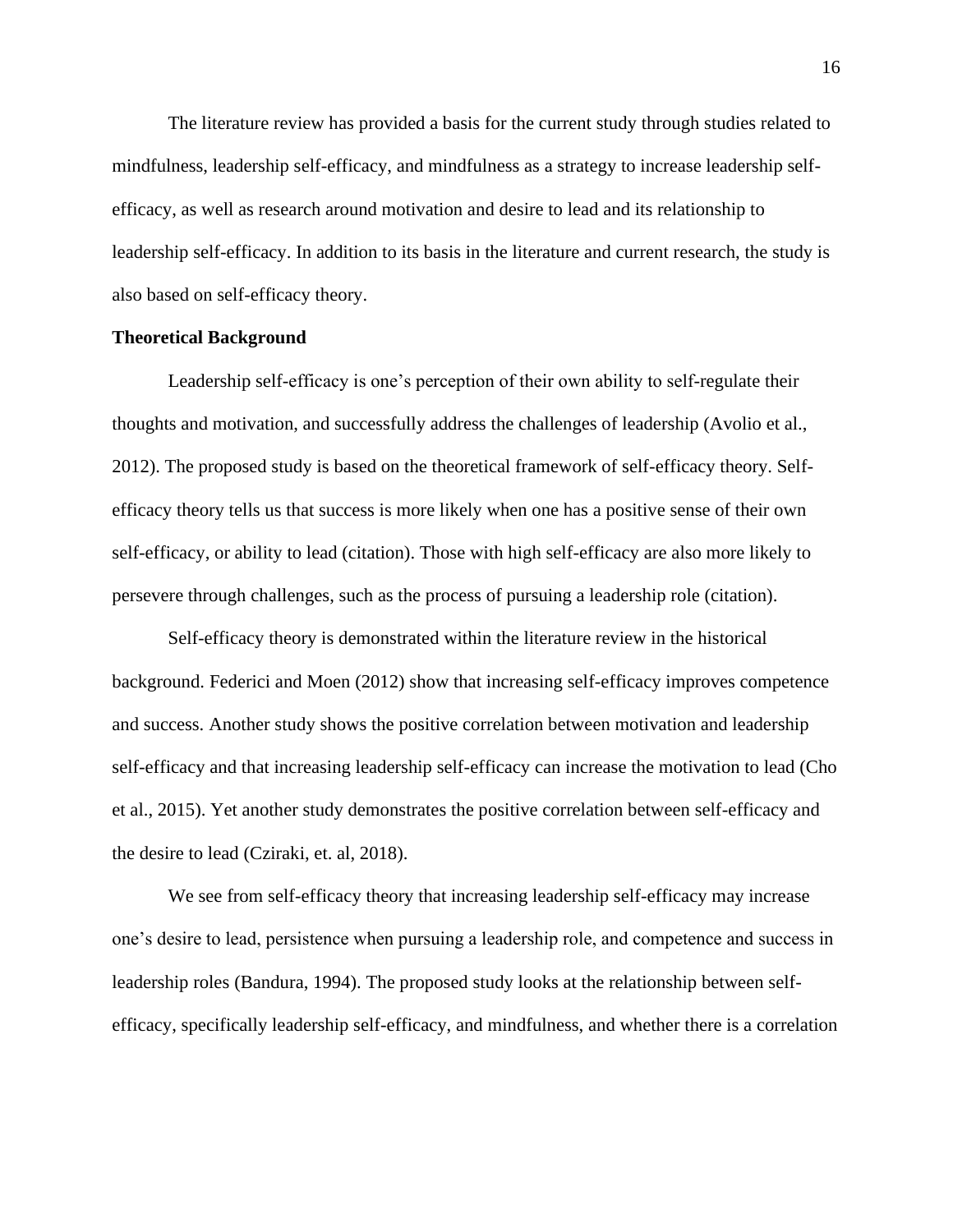between the two. It also analyzes whether current leaders have a higher level of self-efficacy than potential leaders, or those not currently in leadership roles.

In the chapter thus far, we have looked at the historical foundation for the study in the available research and literature, as well as the theoretical foundation in self-efficacy theory. We will now look at how those elements relate to the study problem statement, purpose of the study, and research question.

#### <span id="page-17-0"></span>**Summary**

The study will investigate the relationship between levels of mindfulness awareness and leadership self-efficacy in current and potential leaders to inform strategies developed to increase employee participation in the pursuit of, and engagement in, leadership positions. The purpose of the study is to explore the connection between mindfulness awareness and leadership selfefficacy across two groups of leaders: current leaders and potential leaders (those who could, in the future, become organizational leaders).

Educators and employers research, develop, and implement strategies to increase motivation to lead, including on increasing leadership-self-efficacy to increase motivation to lead. Often these strategies are aimed at individuals and groups underrepresented in leadership for a particular sector or organization, such as women in STEM professions (Isaac et. al., 2012). The study seeks to inform these tasks by looking at the relationship between leadership selfefficacy and mindfulness awareness. There is currently a lack of research connecting mindfulness awareness and leadership self-efficacy. Additionally, the relevant research has been looked at in isolation and not interconnected, such as looking only at leadership self-efficacy *or* mindfulness awareness, instead of looking at leadership self-efficacy *and* mindfulness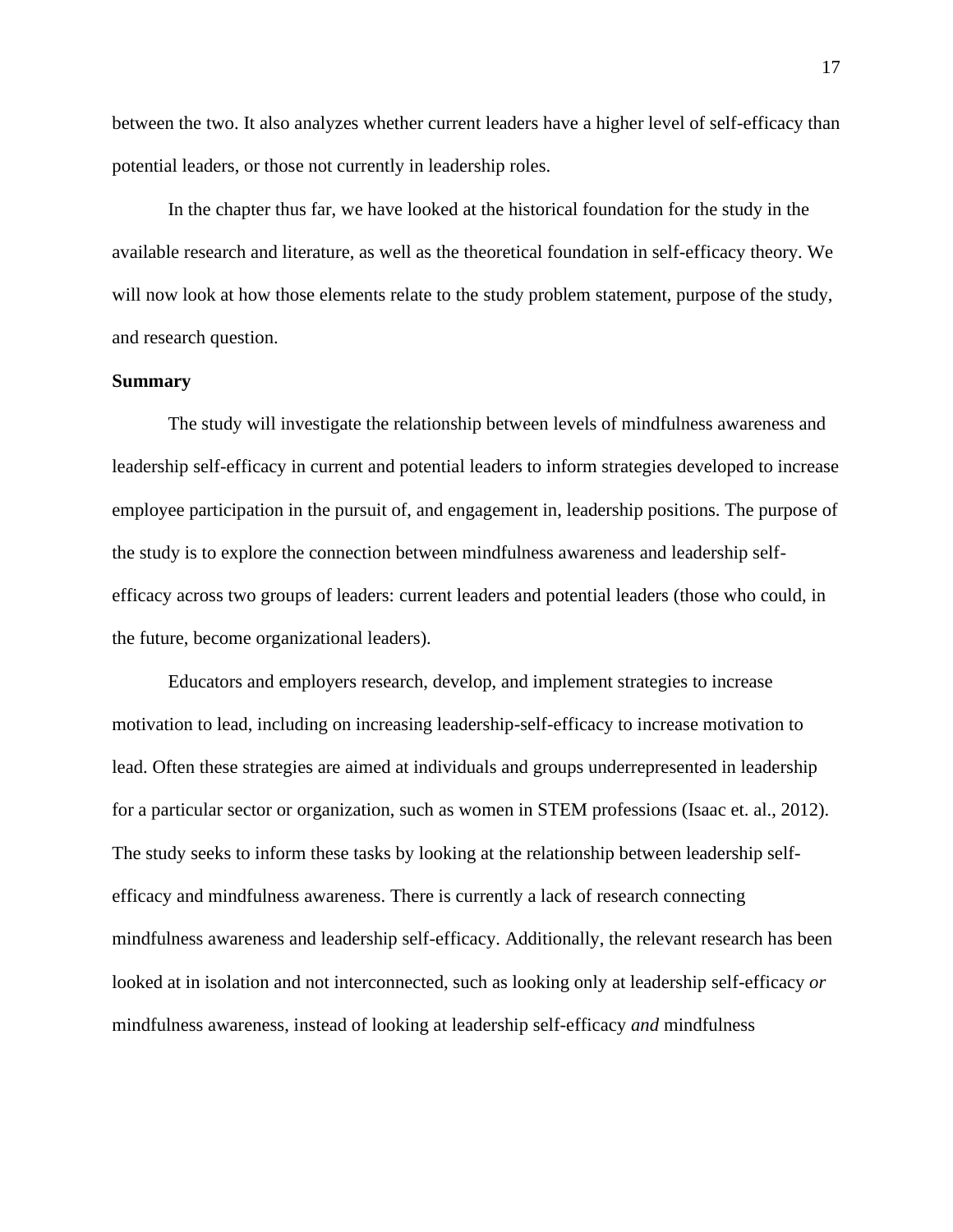awareness. The study will analyze the relationships between mindfulness awareness and leadership self-efficacy.

The literature review gave us an understanding of both mindfulness awareness and leadership self-efficacy. It also ascertained that (leadership) self-efficacy is positively correlated with achievement and persistence, competence and success, and motivation and desire to lead. It also examined mindfulness as a potential strategy to increase self-efficacy (Ehrlich, 2017; Barling et. al., 2018). If the study shows levels of leadership self-efficacy are positively correlated with levels of mindfulness awareness, and leadership self-efficacy can increase desire and motivation to lead as well as success and achievement, then mindfulness awareness strategies could ultimately result in an increase in leadership participation in those receiving the mindfulness intervention.

The research question that will be examined through the research study are: Research Question: Is there a correlation between an individual's level of mindfulness awareness and their level of leadership self-efficacy, and does any correlation found exist in both the current leader group and the potential leader group?

Chapter two reviewed the literature that pertains to the research study. Section one introduced chapter two and the purpose of the research study. Section two discussed the historical background related to the study topics. Section three explored the theoretical framework for the research study. Section four outlined conclusions resulting from the review of the research literature. The next chapter, chapter three, provides a thorough explanation of the methodology that was used to conduct the research study**.** 

18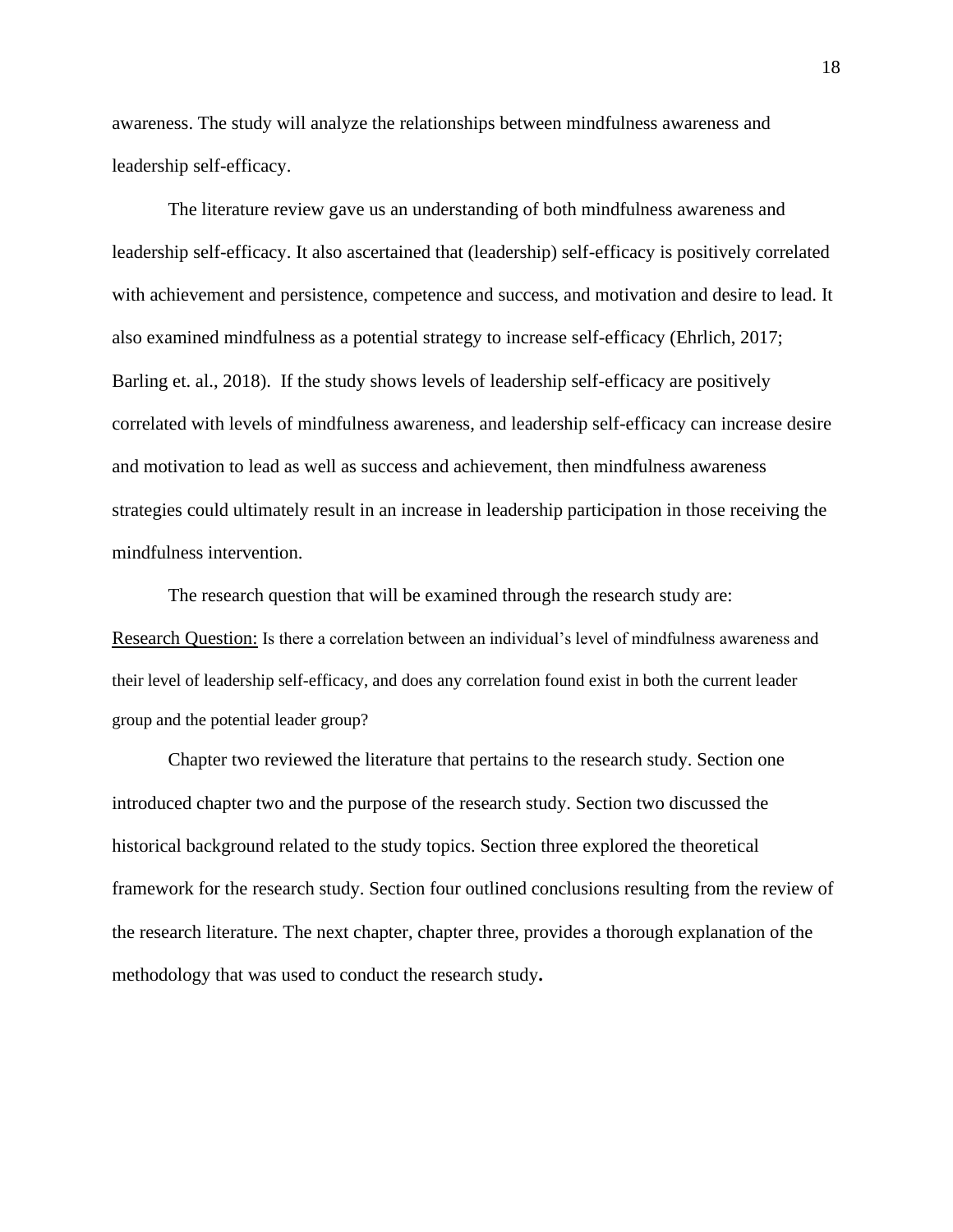### **Chapter 3**

### <span id="page-19-1"></span><span id="page-19-0"></span>**Introduction**

This study investigated the relationship between levels of mindfulness awareness and leadership self-efficacy in current and potential leaders. This may inform strategies being developed or adapted to increase employee participation in the pursuit of, and engagement in, leadership positions. Chapter three addresses the following: research design; rationale for the research method; research questions; setting of the study; study sample; role of the researcher; selection of participants; instrumentation; IRB process; data collection; triangulation; and data analysis.

### <span id="page-19-2"></span>**Research Design**

The non-experimental correlational quantitative study analyzed the relationships between mindfulness awareness and leadership self-efficacy in current and potential leaders. Lester and Lochmiller define quantitative research as, "Research approaches that use numeric data to represent individuals, experiences, and outcomes and to identify, understand, and assess the strength of relationships between data points" (2017, p. 294). This method was appropriate for this study as the study collected numerical data on the relationships between leadership selfefficacy and mindfulness awareness. Correlation analyses were conducted to determine relationships between mindfulness awareness and leadership self-efficacy among 2 populations: current and potential leaders.

The study was also non-experimental, defined as, "A type of quantitative research wherein the practitioner-scholar does not manipulate the variables, rather they attempt to make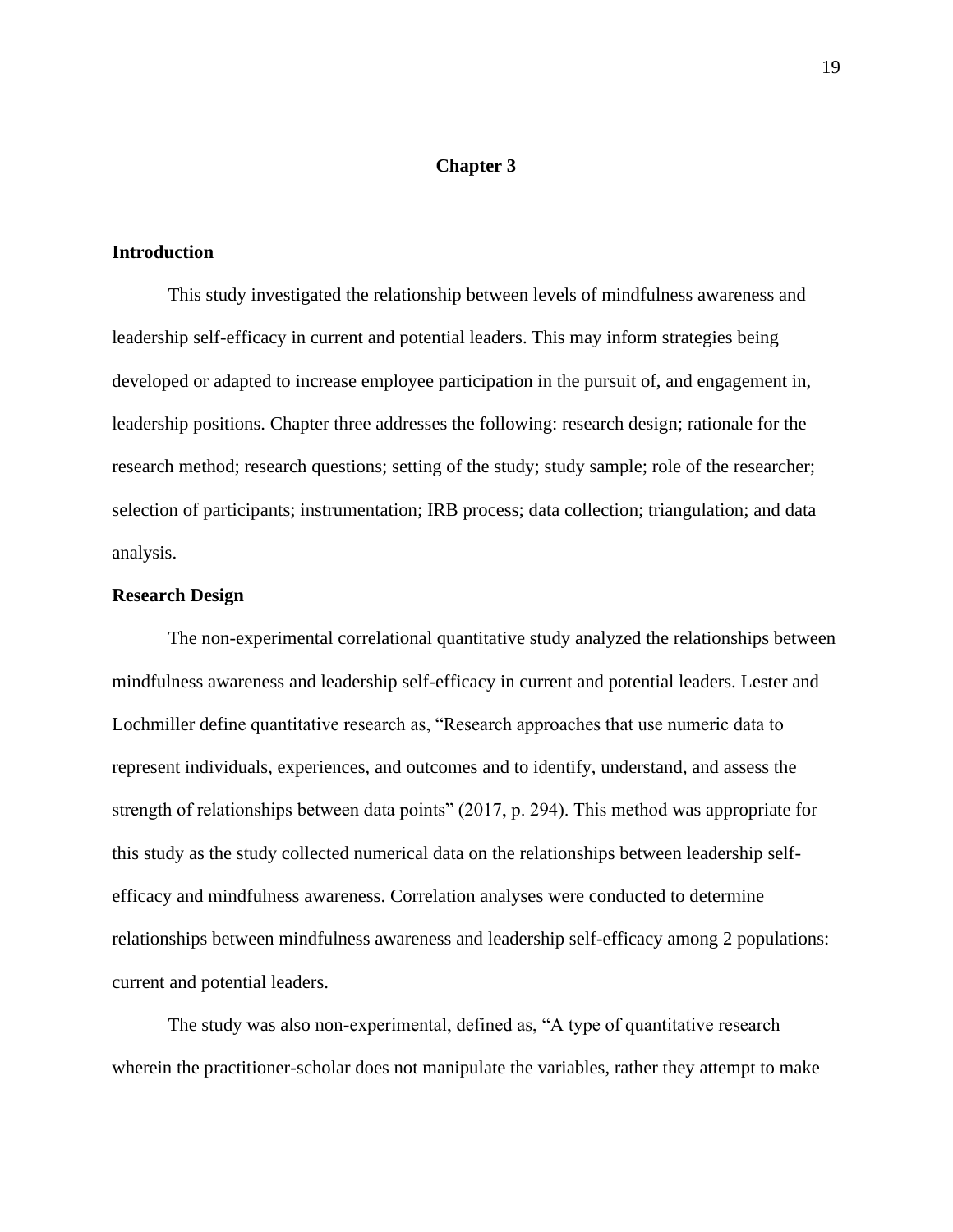descriptive and inferential claims about the patterns, trends, or relationship within the data set" (Lester & Lochmiller, 2017, p. 293). This fit the study, as there is no variable manipulation in the study, just the attempt to discern relationships between variables.

A cross-sectional digital survey was disseminated via email to the sample of employee participants (refer to Sample section below). The survey included the following three components: a collection of questions regarding demographic information, information around one's motivation to lead, and current status regarding being in a leadership position; a mindfulness awareness screening tool (MAAS, Brown & Rayn, 2003); and a leadership selfefficacy screening tool (LEQ, Avolio & Hannah, 2013). Both the MAAS and the LEQ are screening tools that have been validated through research studies (Avolio, et. al., 2012; Brown & Carlson, 2005). The three components are described in detail in the Instrumentation section of this chapter.

#### <span id="page-20-0"></span>**Rationale for the Study**

Research exists that investigates mindfulness (Ehrlich, 2017) as a strategy to increase self-efficacy (Barling, Carleton, & Trivisonno, 2018), and leadership self-efficacy and its relationship to pursuing leadership positions in employment (Cziraki, Read, Spence, Laschinger, & Wong, 2018). The study seeks to explain how the two factors, level of leadership self-efficacy and level of mindfulness awareness, relate to each other in two separate groups: those who are potential leaders (or non-leaders), and those who are current leaders. The study will assist in filling in the gap in knowledge regarding these relationships in the distinct groups of current and potential leaders.

The study looks at the relationship between mindfulness awareness and leadership selfefficacy in current and potential leaders. Research shows that there is a relationship between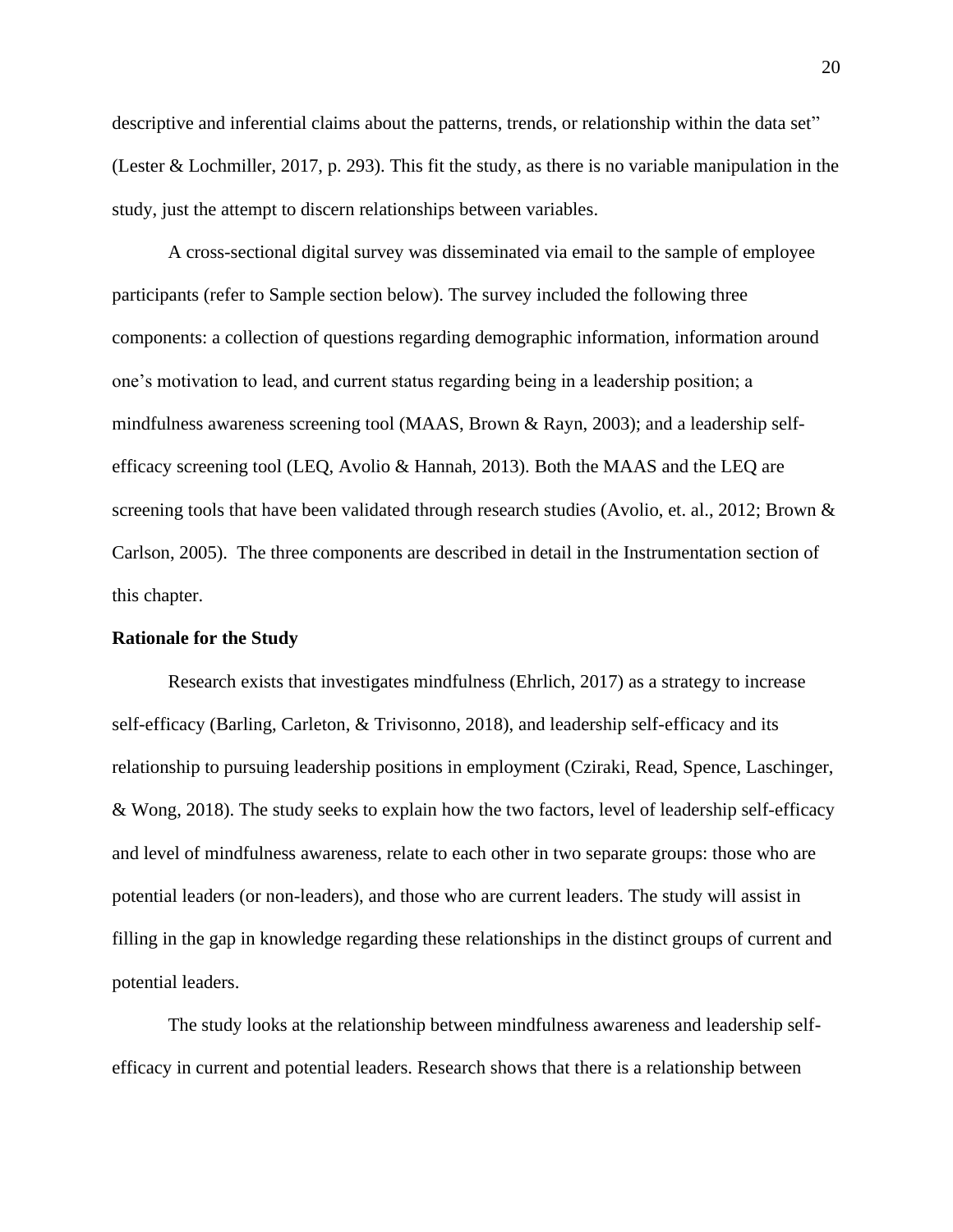leadership self-efficacy and an individual's motivation to lead (Isaac et al., 2012). Some research has been done surrounding strategies to increase leadership self-efficacy and whether that would increase motivation to lead to individuals who are part of underrepresented groups (Ehrlich, 2017 & Isaac et al.). Additional strategies need to be identified and developed to build that selfefficacy in potential leaders (Barling et al., 2018).

### <span id="page-21-0"></span>**Research Question**

The study is guided by a research question that aided in determining the delimitations of the study and keeping the study focused. The research question under investigation for the study is:

Research Question: Is there a correlation between an individual's level of mindfulness awareness and their level of leadership self-efficacy, and does any correlation found exist in both the current leader group and the potential leader group?

#### <span id="page-21-1"></span>**Setting**

The setting of the research study is Minnesota State Community and Technical College (M State), which is a two-year public multi-campus college made up of four separate campuses in West Central Minnesota. The campuses are located in Detroit Lakes, Fergus Falls, Moorhead, and Wadena. The Moorhead campus is considered urban as a part of the Fargo-Moorhead community, while the other three campuses are considered rural. The campuses are all about an hour away from each of the others. The college serves over eight thousand students annually through credited courses in over seventy career and liberal arts programs on our four campuses and online. M State had 422 employees at the time of the study, which includes staff, faculty, and administrators.

### <span id="page-21-2"></span>**Sample**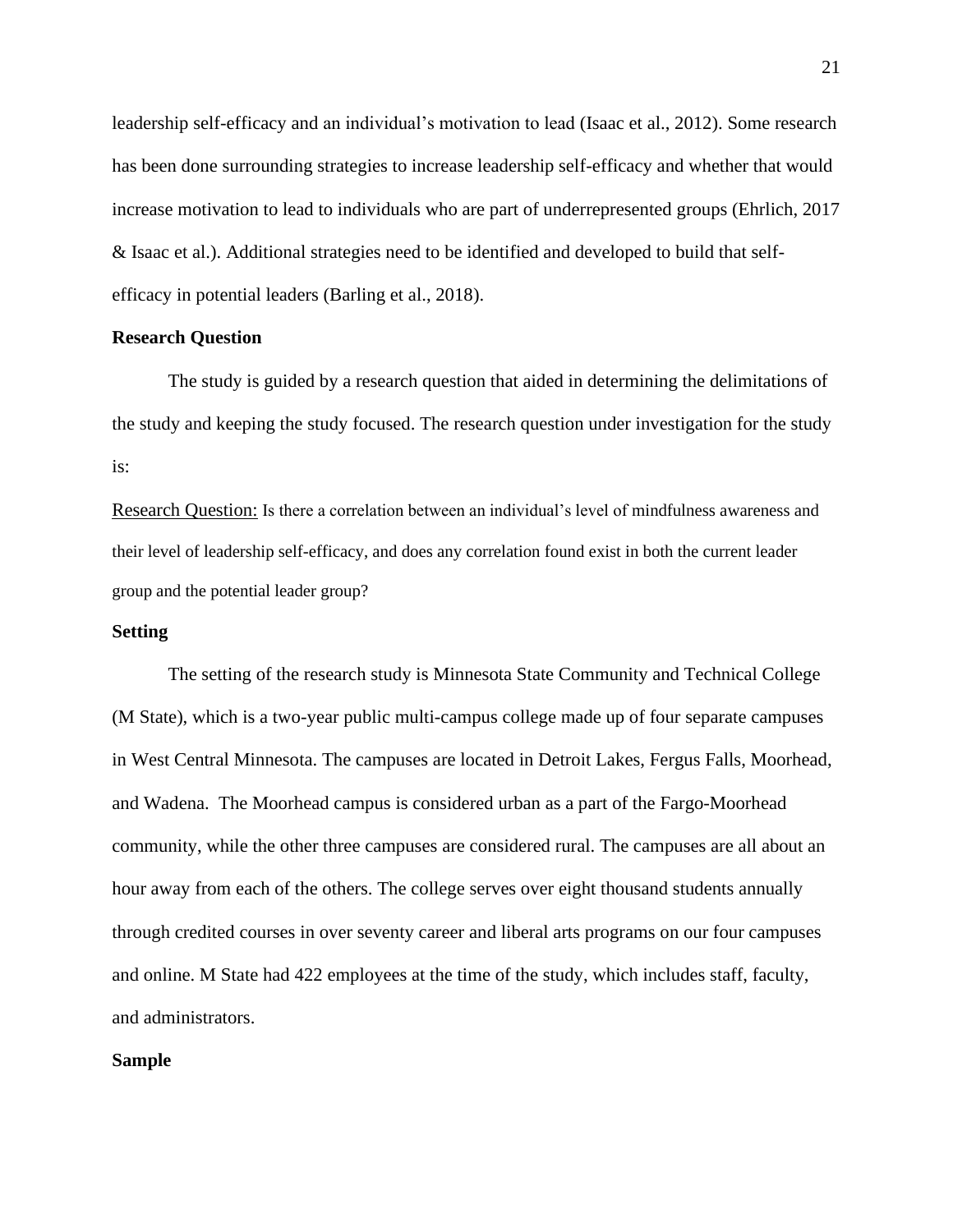The sample for the study is the employees of Minnesota State Community and Technical College (M State), including staff, faculty, and administrators on all campuses and online. M State is made up of four campuses in Minnesota, located in: Detroit Lakes, Fergus Falls, Moorhead, and Wadena. There were 422 collegewide employees at the time of the study.

The study uses a nonprobability sample, defined by Lester and Lochmiller as, "when a practitioner-scholar includes the entire population in their research" (2017, p. 143). The study used this method to attempt to attain a larger sample size than probability sampling, as the entire population is already small.

### <span id="page-22-0"></span>**Selection of Participants**

After the study received approval from the M State Institutional Review Board, the researcher provided the Dean of Institutional Effectiveness and Accreditation, who oversees the work of the M State Institutional Research Board, with a digital link to the online, confidential survey. Selection of study participants was done by the Dean sending the study's confidential survey link electronically via email to all M State employees: staff, faculty, and administrators. Participants self-selected for participation by completing the study. At the beginning of the survey, participants provided active consent (see Appendix A) for their confidential data to be used, although the survey did not connect the participant with their responses.

### <span id="page-22-1"></span>**Role of the Researcher**

The role of the researcher in the study was to create the study instrument, attain Institutional Review Board approval to conduct the study from both M State and Winona State University, create an email (see Appendix B) with the confidential survey link to be sent to the Dean of Institutional Effectiveness and Accreditation for dissemination via email, and then receive the anonymous, aggregated study data for analysis. As the researcher, I do have a bias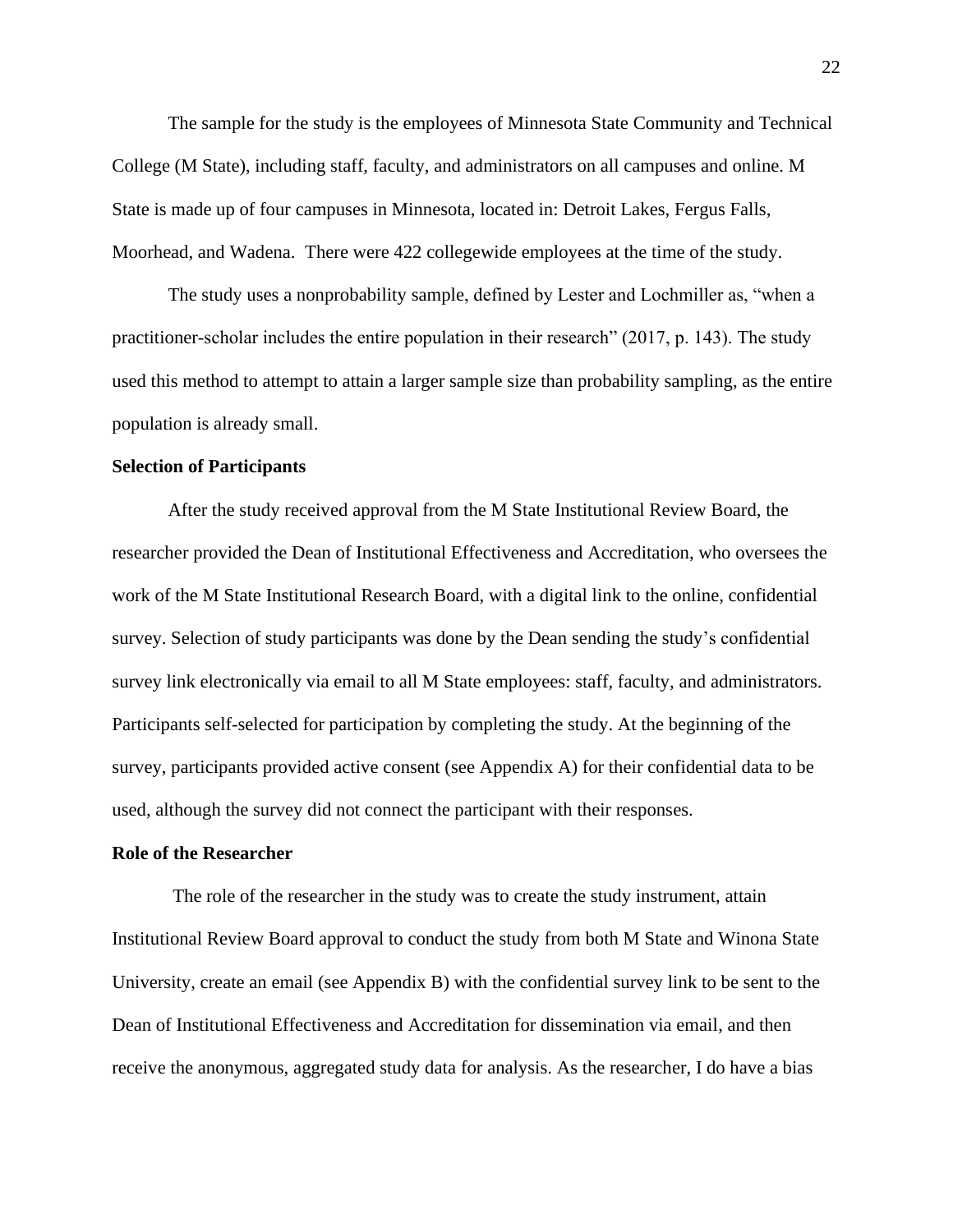towards wanting to identify strategies to increase leadership self-efficacy, though I am unbiased about how that is done and do not have a bias regarding the outcome of the study.

### <span id="page-23-0"></span>**Instrumentation**

The study used an instrument (see Appendix C) that incorporates the collection of some demographic data, as well as screenings for both mindfulness awareness and leadership selfefficacy. Since we measured the relationship between those two screening results, it made sense to use pre-existing, validated screening tools that specifically measure those variables in participants. This enabled the researcher to compare the results against each other while utilizing the demographic data in analysis. The instrument for the research was in the form of an electronic SurveyMonkey survey, with the electronic link emailed to participants by the head of the Institutional Review Board, the Dean of Institutional Effectiveness and Accreditation. The instrument began with demographic data collection. As a note, some of the questions asked in this section were required to be included so that the study could receive permission to use the Leader's Efficacy Questionnaire, or LEQ. Demographic data from the following areas was be collected:

- Whether the participant is a staff member, faculty member, or an administrator. For the purposes of the study, staff and faculty will be considered potential leaders, and administrators will be considered current leaders
- Age
- **Gender**
- Nativity, or whether they were born in the United States or outside the United States
- Culture, or whether they identify as Hispanic/Latinx
- **Race**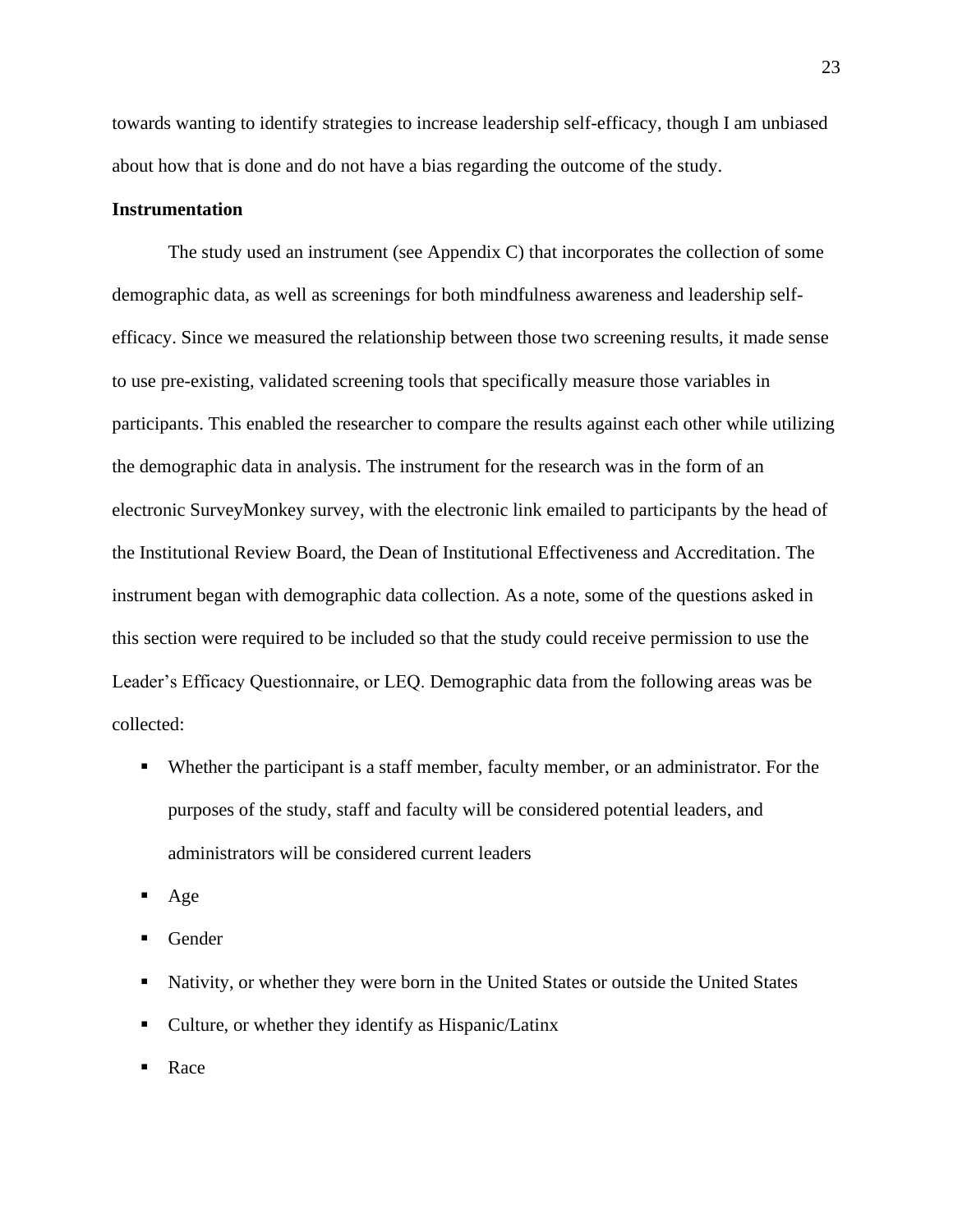- Highest level of education completed
- Whether they consider themselves part of a protected class or a group underrepresented in M State leadership. Protected class as defined by Minnesota State as including, but not limited to, race, sex, color, creed, religion, age, national origin, disability, marital status, status regarding public assistance, sexual orientation, gender identity, or gender expression
- Number of years they have been employed post-high school
- Number of years they have been at M State in their current position
- Number of years they have been at M State in any position
- Number of years of work experience relevant to their current position
- Number of days spent in leadership training courses
- Staff and faculty were also askedWhether they aspire to a leadership position at M State
- Whether they aspire to a leadership position outside of M State

#### Administrators were also asked:

- **•** If they had been hired as an Administrator at M State, or if they had previously been staff or faculty whether they had or had not aspired to an M State leadership position at that time, or whether they felt that their attainment of a leadership position at M State was the natural progression of their career at M State
- Number of years in leadership positions at M State
- Number of years in leadership positions at our outside of M State
- The number of employees they currently supervise
- The highest number of employees they have ever supervised at one time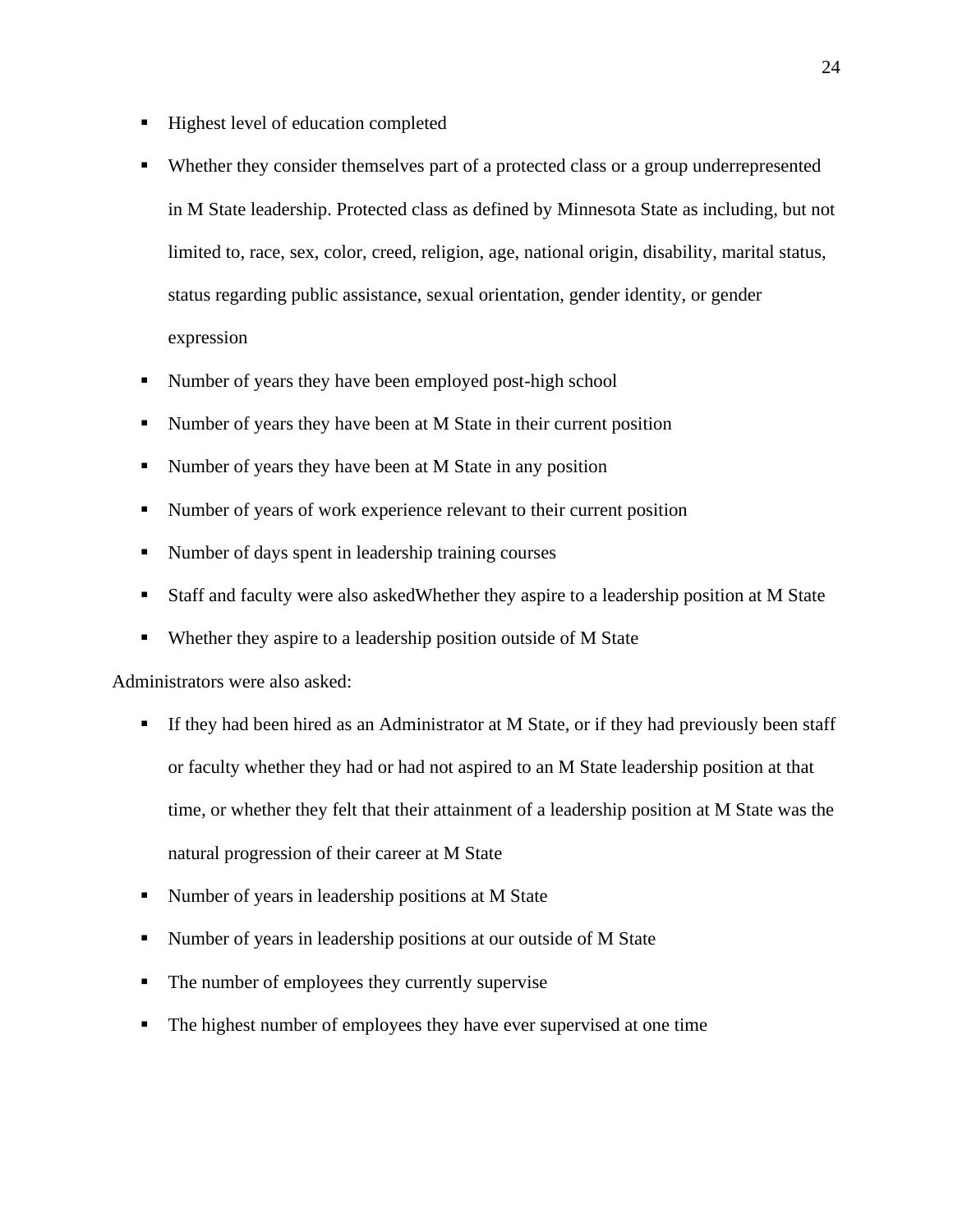Following the demographic information collection section, the mindfulness awareness tool used was the Mindfulness Attention Awareness Scale (MAAS). The MAAS is described in the scale document itself as:

The MAAS is a 15-item scale designed to assess a core characteristic of dispositional mindfulness, namely, open or receptive awareness of and attention to what is taking place in the present. The scale shows strong psychometric properties and has been validated with college, community, and cancer patient samples. Correlational, quasi-experimental, and laboratory studies have shown that the MAAS taps a unique quality of consciousness that is related to, and predictive of, a variety of self-regulation and well-being constructs. The measure takes 10 minutes or less to complete. (Brown & Ryan, 2003)

The leadership self-efficacy tool that was utilized was the Leader's Efficacy Tool (LEQ). The LEQ is described as:

The Leader's Efficacy Questionnaire (LEQ) is based on Leader Self and Means Efficacy Theory (see references) and is unique because it captures both leaders' self-efficacy, the confidence individuals have in their own capabilities to lead, as well as leaders' beliefs in the extent that their peers, senior leaders, resources and other means in their environment will support their leadership: means efficacy. That is, personal self-efficacy is only half of the leader efficacy story - leaders must also generate confidence that their context will support their performance as a leader. Research has shown that means efficacy operates along with self-efficacy to separately and distinctly influence performance - the LEQ captures both. (Avolio & Hannah, 2013).

Both the MAAS and the LEQ are screening tools that have been validated through research studies (Brown & Carlson, 2005; Avolio et. al., 2012). The researcher analyzed data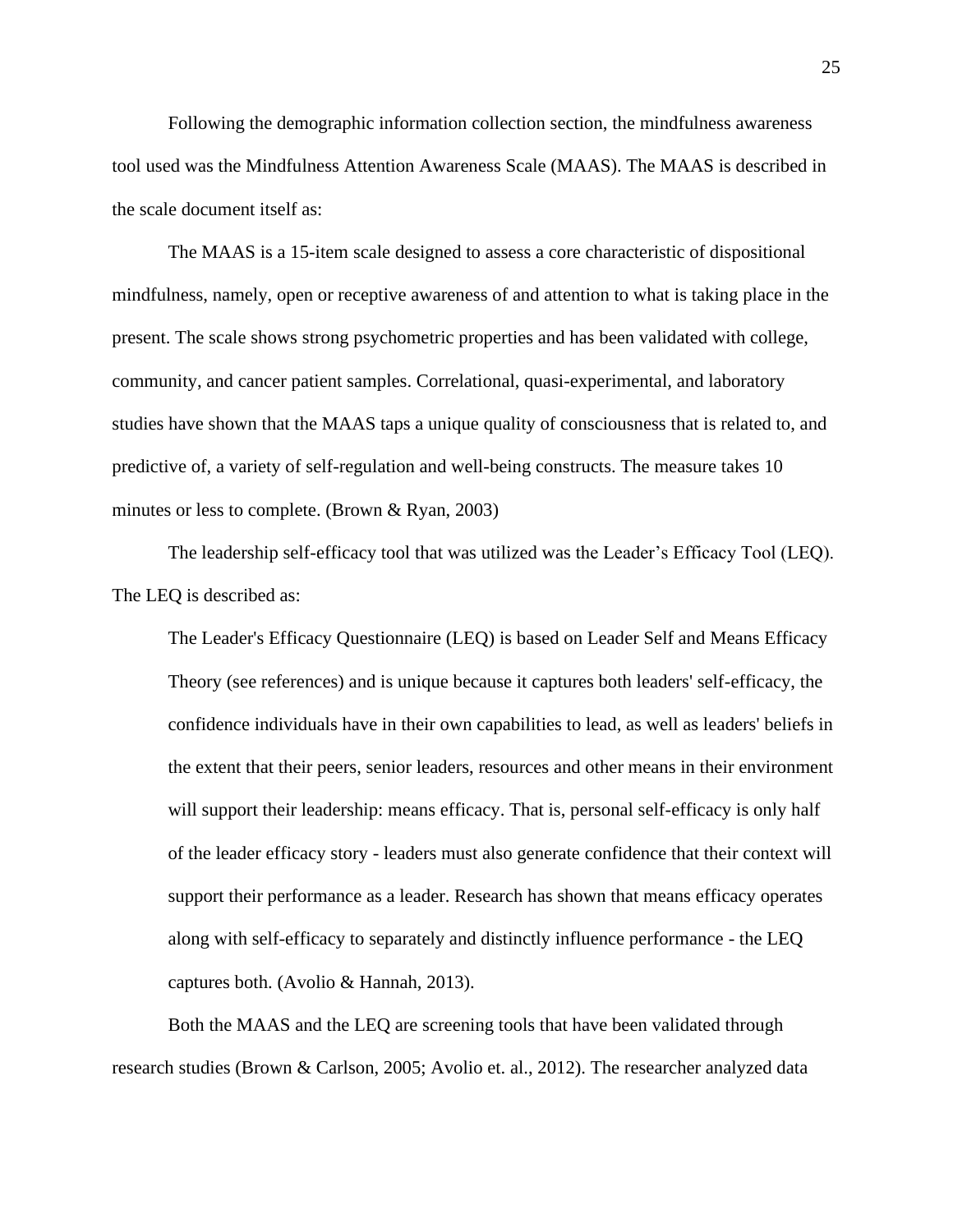from these instruments for current and potential leader groups, made comparisons, and looked at the differences in, and the characteristics of, both groups.

### <span id="page-26-0"></span>**Institutional Review Board (IRB) Process**

Approval to conduct the research study was obtained from the M State IRB, as well as the Winona State University IRB. The researcher completed the human subject's education module, determined the review type, completed the protocol packages, and submitted the packages to the Institutional Review Boards. If the human protections administrator who reviewed the packages made recommendations, the researcher would have implemented all necessary changes. Until written IRB approval was received, the researcher did not contact, select, or communicate with the potential participants. Additionally, data was not collected until IRB approval.

### <span id="page-26-1"></span>**Data Collection**

The research began upon receipt of IRB approval from both M State (see Appendix D) and Winona State University. The researcher generated the link to the online SurveyMonkey digital survey instrument and it was emailed to all M State employees by the Dean of Institutional Effectiveness and Accreditation. The employees who participated voluntarily chose to complete the survey. The survey remained open for one and a half weeks, with a reminder email sent out one week after the initial email was sent. When the survey ended, the researcher analyzed the data. All data will be destroyed upon completion of the research study.

#### <span id="page-26-2"></span>**Data Analysis**

The quantitative study and the data analysis was based on a descriptive research methodology in order to analyze the numeric dataset. The researcher utilized SAS and Excel to analyze the data. The data analysis used simple linear regression. The R and  $\mathbb{R}^2$  was be calculated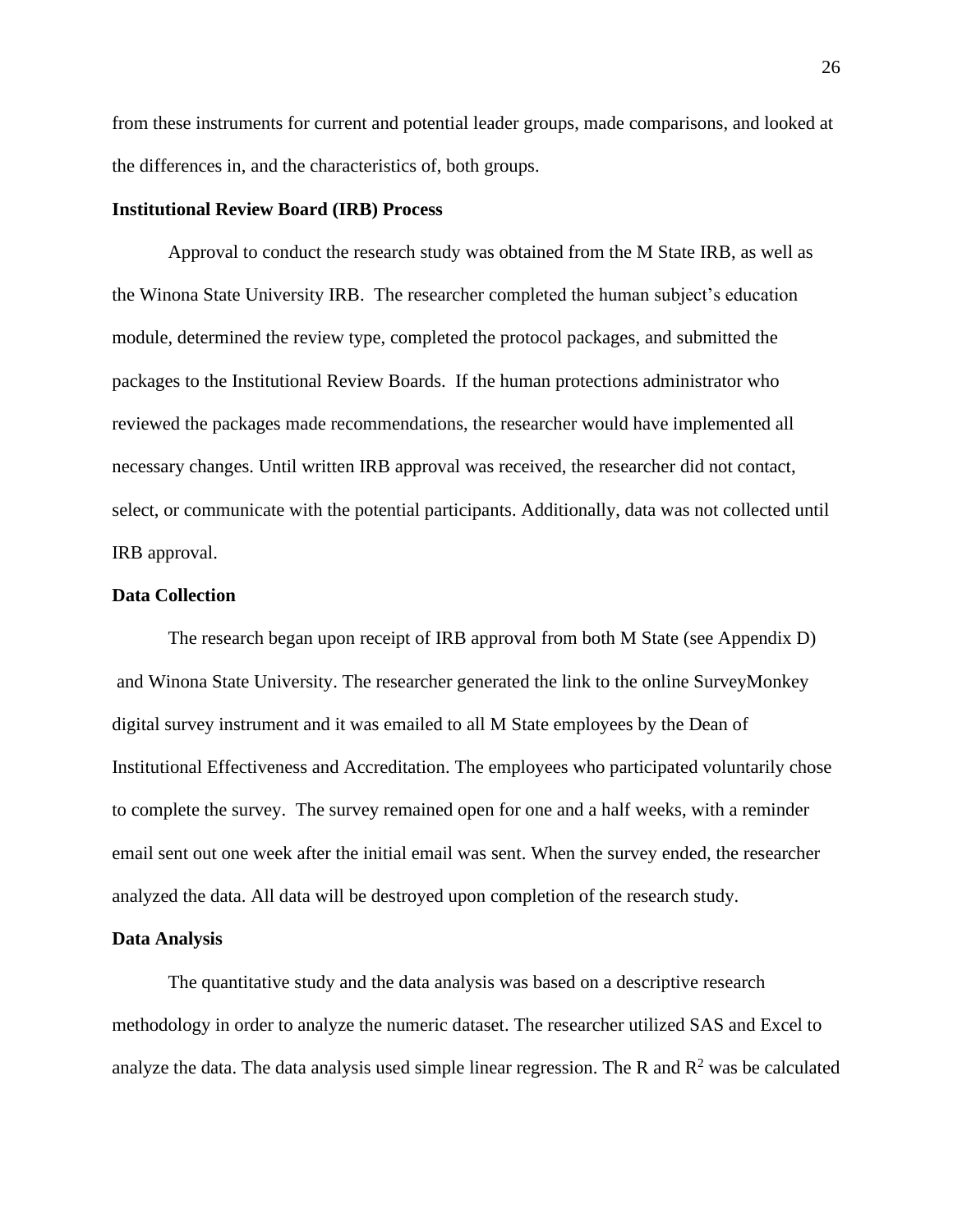to compare the data from current leaders with the data from potential leaders. P was used to test for statistical significance. Once all the data was collected, the researcher used a fit plot, and also compare the LEQ and MAAS scores of the two groups.

### <span id="page-27-0"></span>**Summary**

Chapter three was comprised of fifteen sections (including the introduction and summary) related to the research involved in the study. First, the introduction introduced chapter three and the purpose of the study and problem statement. The next thirteen sections addressed: the research design, the rationale for the research method, the research questions, the setting of the study, the study sample, the role of the researcher, the selection of participants, instrumentation, the IRB process, data collection, triangulation, and data analysis.

Chapter four will present the findings of the study, followed by chapter five, which will include an interpretation of the results, implications of the findings, and recommendations for future research around leadership self-efficacy and mindfulness awareness.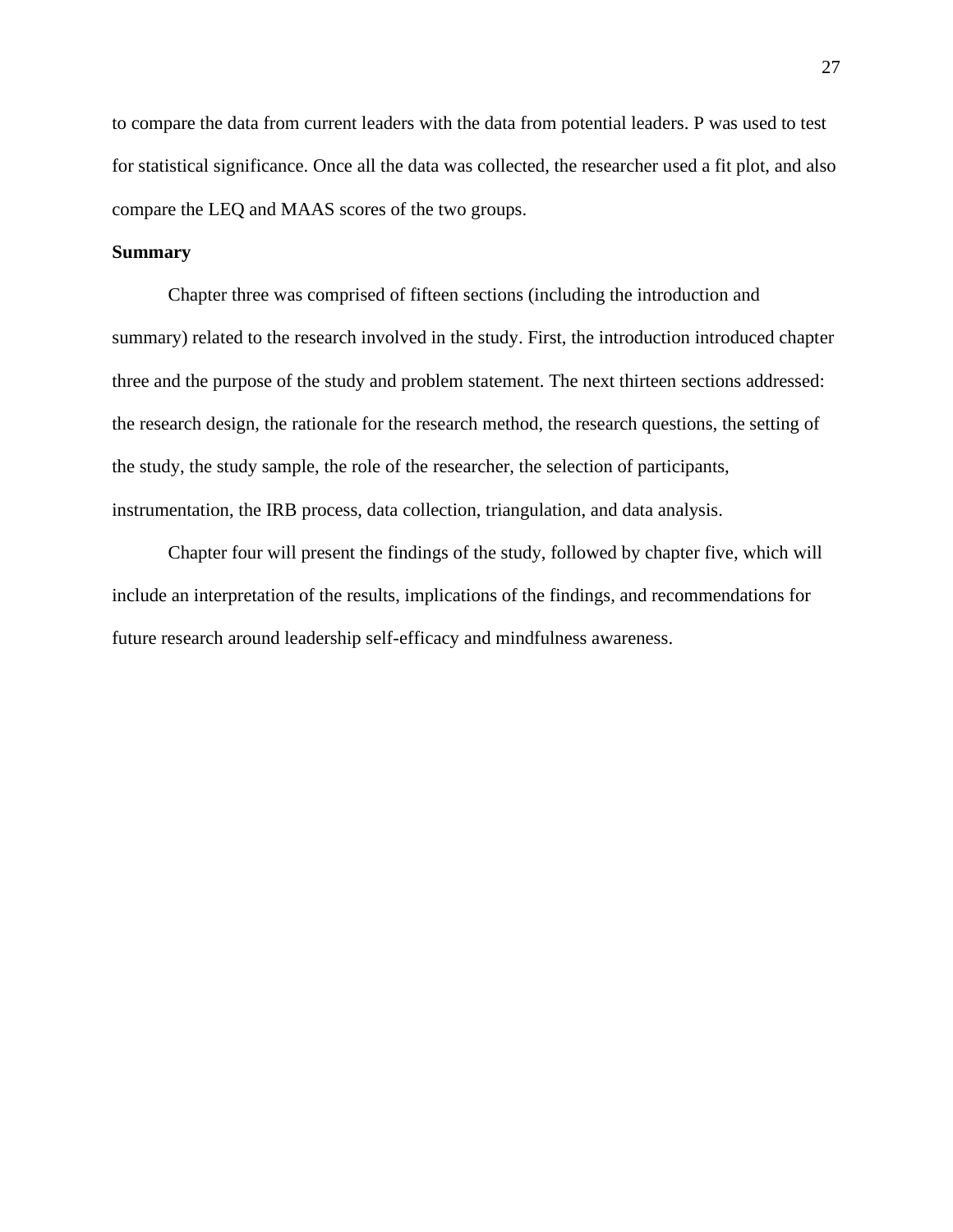#### **CHAPTER 4**

#### <span id="page-28-1"></span><span id="page-28-0"></span>**Results/Findings**

This quantitative study explored how leadership self-efficacy and mindfulness awareness relate to each other in both current and potential leaders. Research methodology was described in chapter three. Chapter four reviews the problem statement, research design, participant demographics, and presents the findings from the data analysis.

#### <span id="page-28-2"></span>**Review of the Problem Statement**

Educators and employers research, develop, and implement strategies to increase motivation to lead. Often these strategies are aimed at individuals and groups underrepresented in leadership within a particular sector or organization, such as women in STEM professions (Isaac et. al., 2012). The study seeks to inform these tasks by looking at whether increasing one's level of mindfulness awareness is related to one's level of leadership self-efficacy. There is currently a lack of research connecting mindfulness awareness and leadership self-efficacy. Additionally, the relevant research has not been interconnected, but looked at in isolation from the other factor (mindfulness *or* leadership self-efficacy, not mindfulness *and* leadership selfefficacy). The study will analyze the relationships between mindfulness awareness and leadership self-efficacy in both current and potential leaders.

#### <span id="page-28-3"></span>**Review of the Research Design**

The non-experimental correlational quantitative study will analyze the relationships between mindfulness awareness and leadership self-efficacy in current and potential leaders. Lester and Lochmiller define quantitative research as, "Research approaches that use numeric data to represent individuals, experiences, and outcomes and to identify, understand, and assess the strength of relationships between data points" (2017, p. 294). This method is appropriate for this study as the study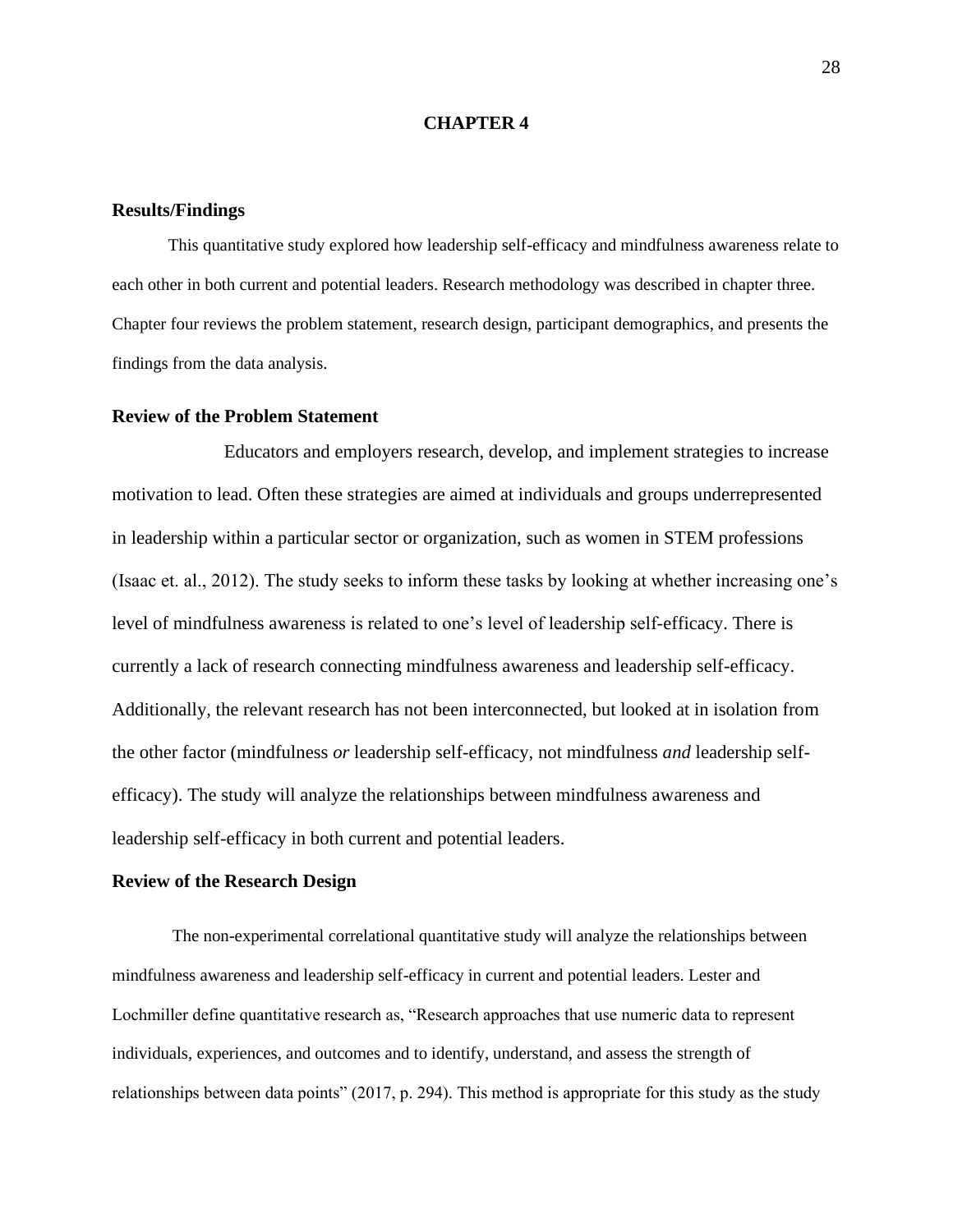will collect numerical data on the relationships between leadership self-efficacy and mindfulness awareness, as well as motivation to lead.

# <span id="page-29-0"></span>**Participant Demographics**

While the digital survey link was sent to 422 M State employees, it was completed by 155 individuals, for a response rate of 36.7%. A participant's responses were deleted if they did not answer the consent question in the affirmative, or if they did not complete both the LEQ and the MAAS. The sample was 98.33% white, with no one identifying as Hispanic/Latinx. Additionally, 98% of participants were born in the United States.

Out of all participants, 89% were between the ages of 35-64. The largest age group was those ages 55-64, which made up 37% of all respondents. We had no respondents under the age of 25.



### *Figure 1*. Age of Participants

The majority of respondents were women, making up 60% of participants, with men making up 37%, and 3% did not wish to answer.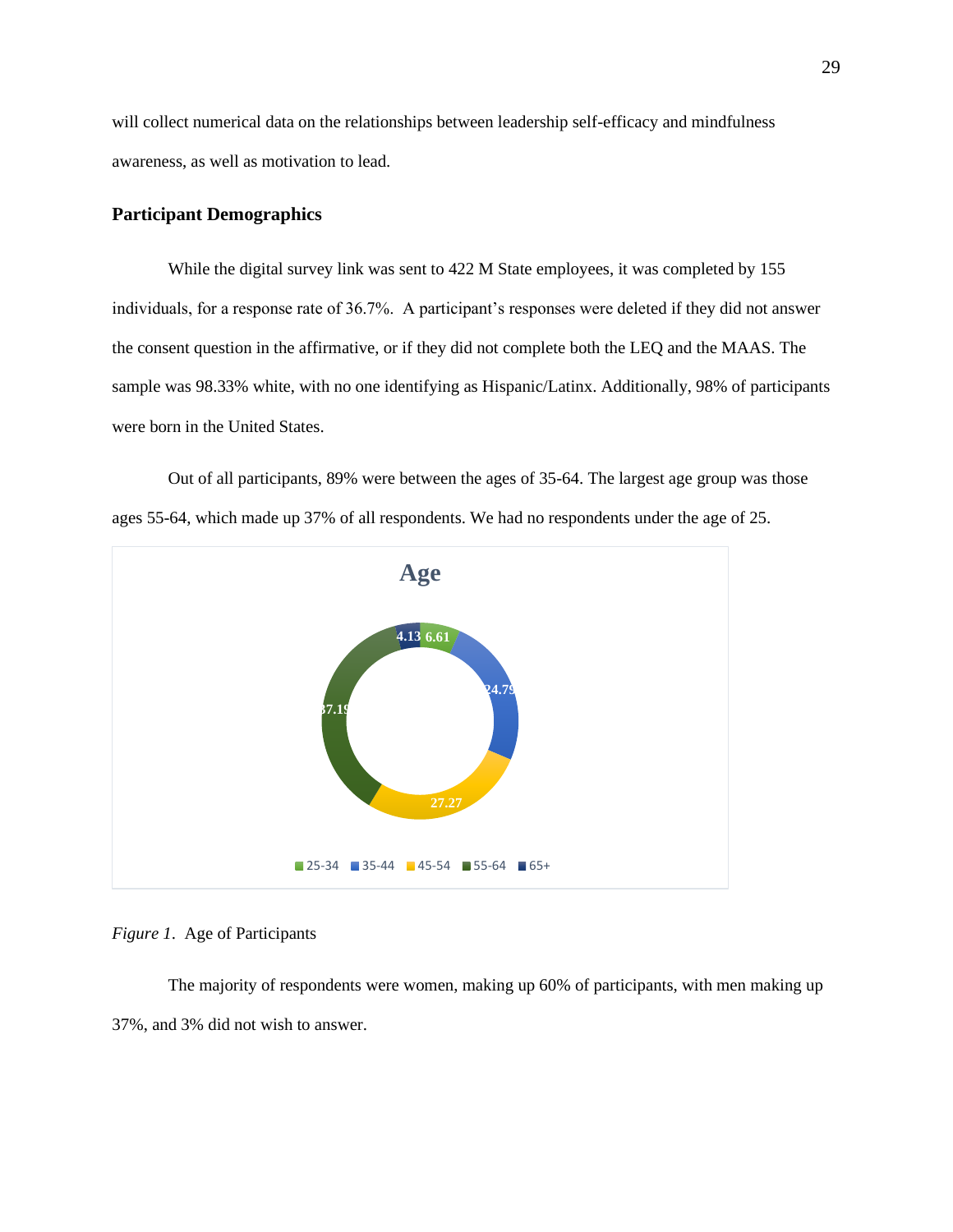

*Figure 2.* Gender of Participants.

When asked about highest level of education completed, all respondents had completed a high school diploma or GED. About half, at 48%, had a technical degree, Associate's Degree, had completed some college, or had a Bachelor's Degree. The majority, at 51%, had a Master's, Professional, or Doctoral Degree either completed or in progress.



*Figure 3.* Highest Level of Education Completed by Participants.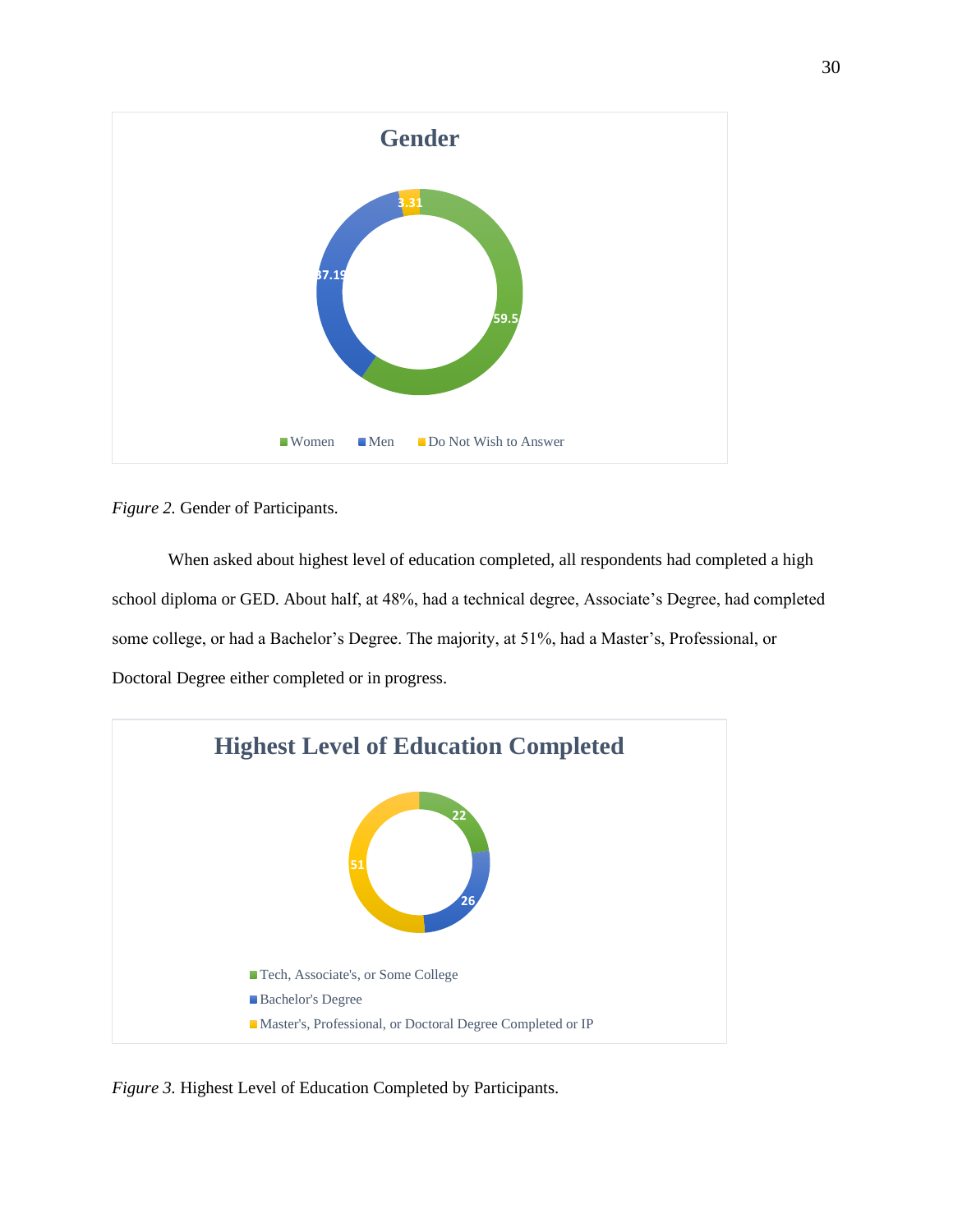When asked whether respondents considered themselves part of a protected class or a group underrepresented in M State leadership, 21% said they do. We used the Minnesota State definition of protected class, which is, "including, but not limited to, race, sex, color, creed, religion, age, national origin, disability, marital status, status regarding public assistance, sexual orientation, gender identity, or gender expression."



*Figure 4.* Participant Self-Identification of Being Part of a Protected Class or Group Underrepresented in M State Leadership.

The vast majority of respondents were potential leaders, or staff and faculty. There were 12 responses from Administrators, or current leaders. As of May 4<sup>th</sup> there were 31 employees who would be identified as Administrators under our definition of those at the supervisory Director level and above, which means that 38.7% of M State Administrators participated in the study.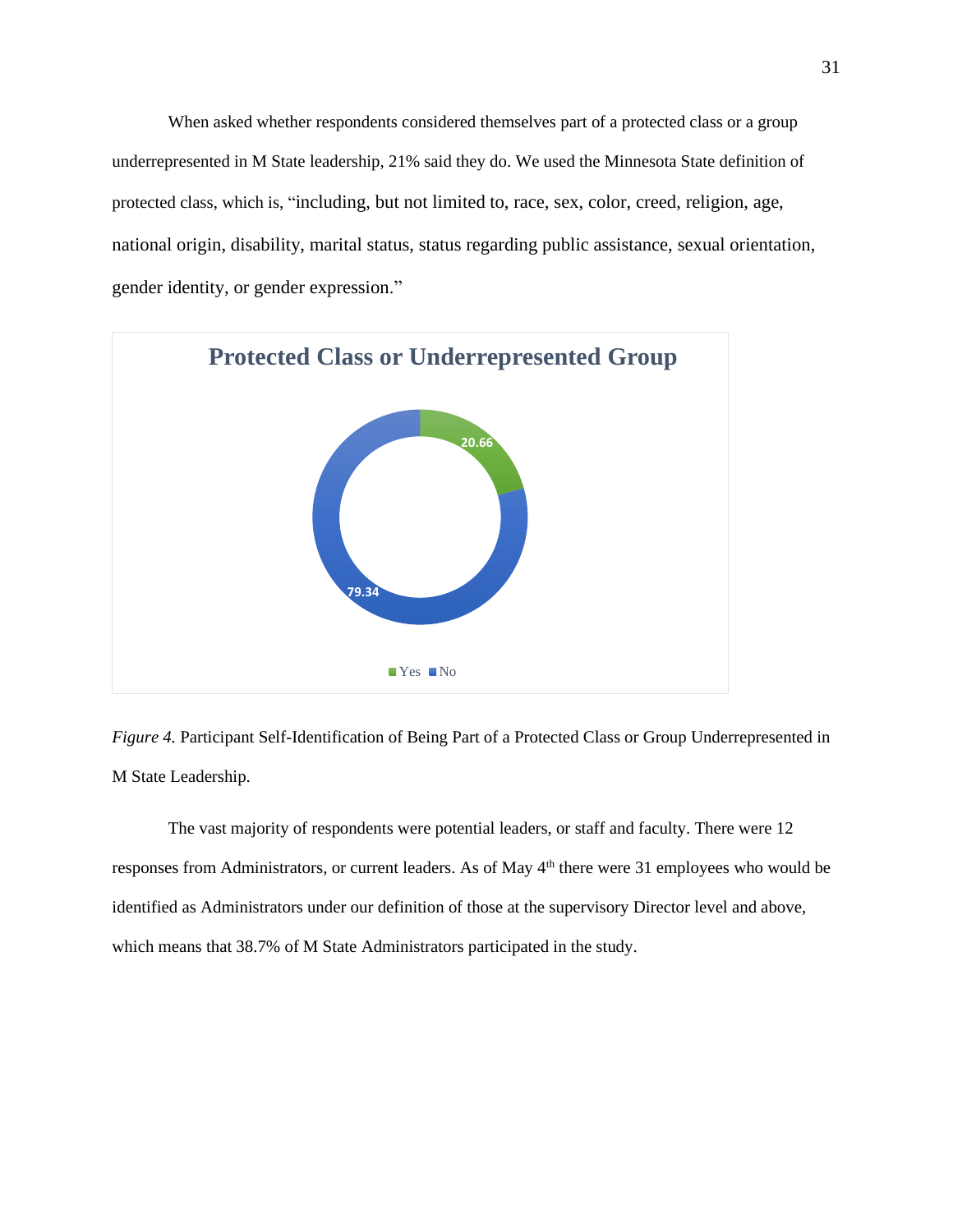

*Figure 5.* Employee Type: Faculty/Staff or Administrator (Potential vs. Current Leaders).

# <span id="page-32-0"></span>**Findings**

The analysis of the data from this study show a positive correlation between participant levels of leadership self-efficacy and levels of mindfulness awareness. This correlation is statistically significant. Administrators, or current leaders, show higher levels of both leadership self-efficacy and mindfulness awareness compared to potential leaders (staff and faculty).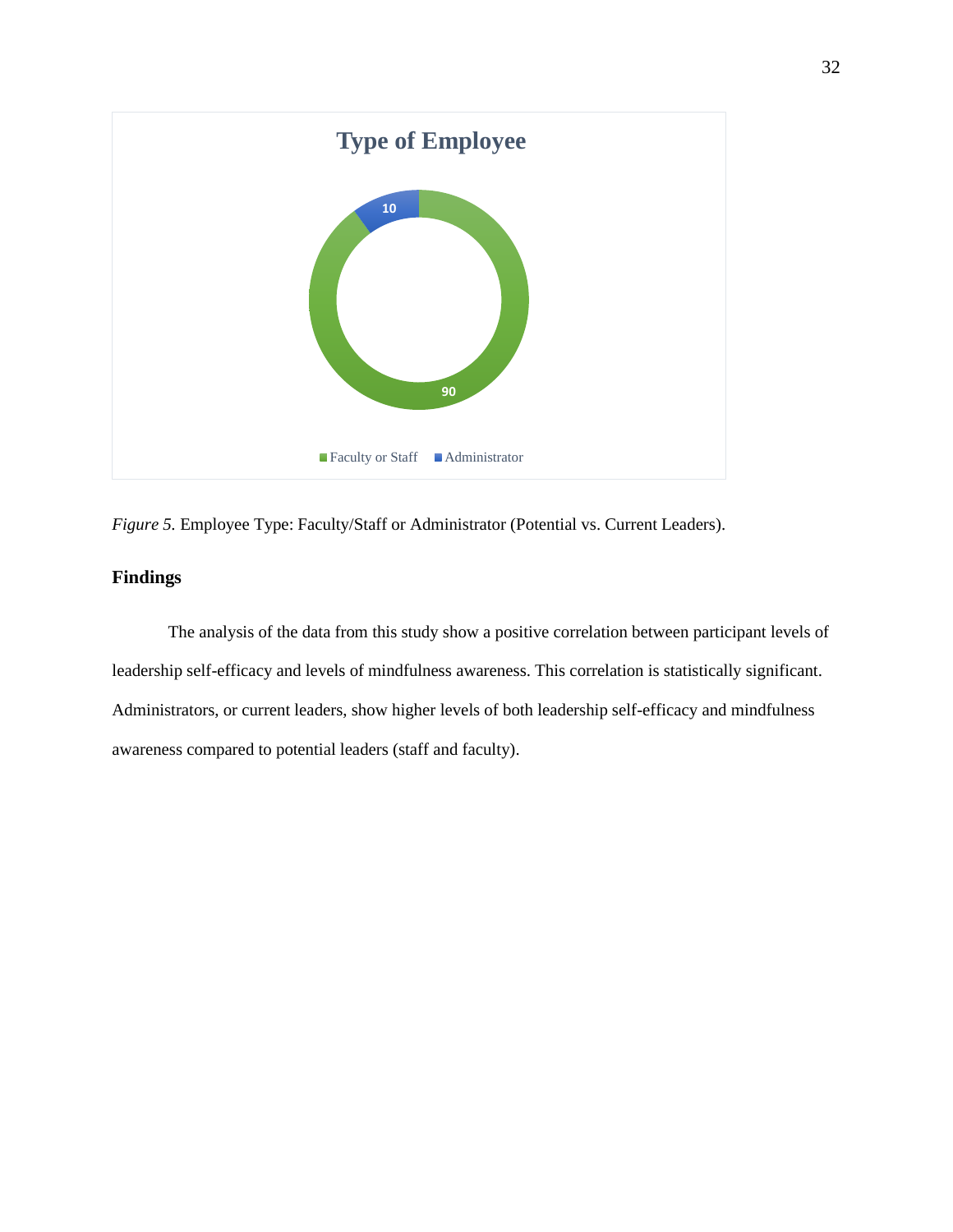

*Figure 6.* Fit Plot for LEQ and MAAS Scores.

Table 1 shows the LEQ and MAAS scores for all participants combined, and not separated into current and potential leaders.

| LEQ Score - ALL         |        |       |
|-------------------------|--------|-------|
| Test score range:       | Mean   | 74.11 |
| $0$ (low) to 100 (high) | Median | 76    |
| <b>MAAS</b> Score - ALL |        |       |
| Test score range:       | Mean   | 4.35  |
| $1$ (low) to 6 (high)   | Median | 4.6   |

*Table 1.* Scores - Mean, Median, and Range – All Participants.

Table 2 shows the LEQ and MAAS scores of staff and faculty only.

| LEQ Score – Staff $&$ Faculty |      |       |
|-------------------------------|------|-------|
| Test score range:             | Mean | 73.32 |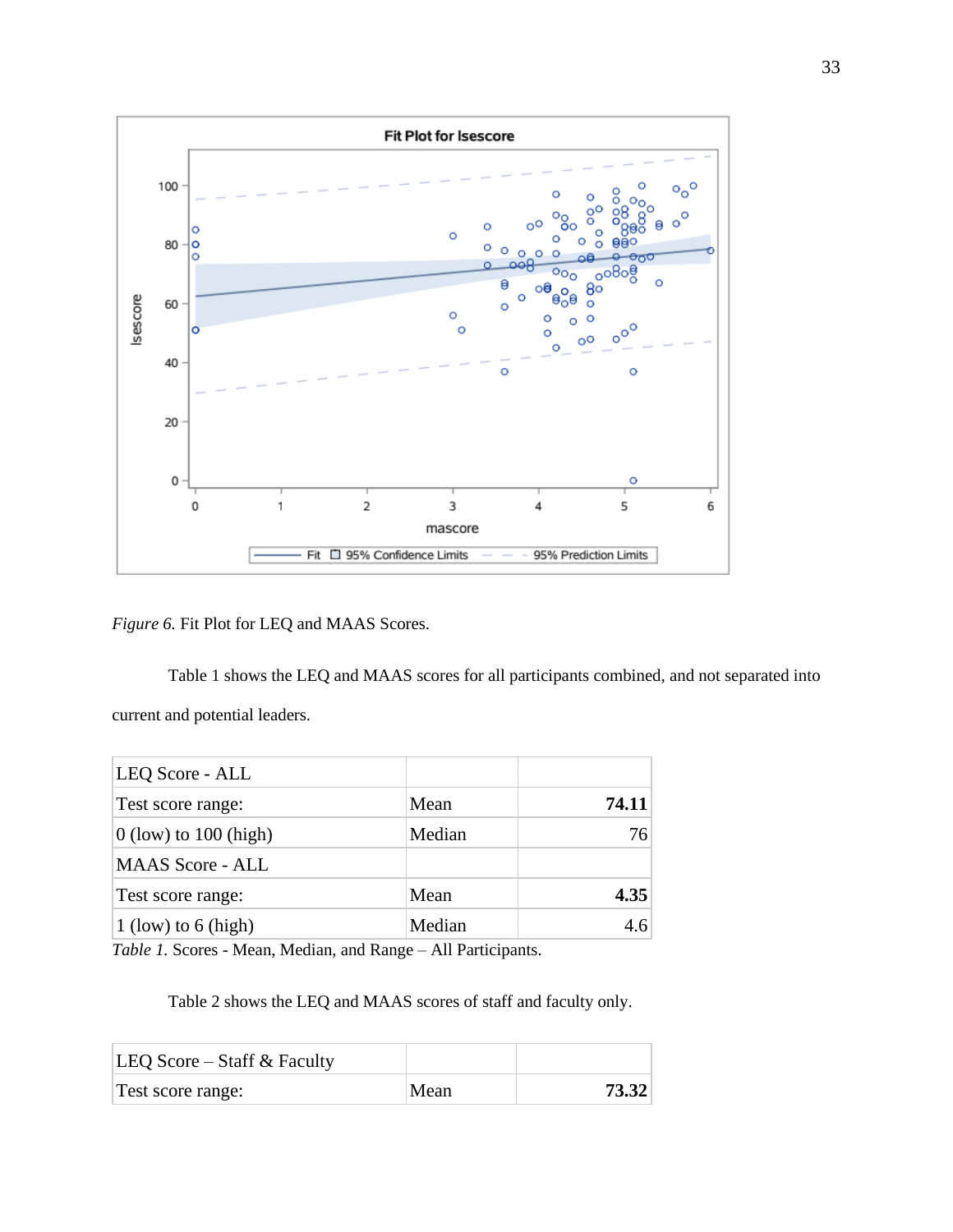| Median | 75.  |
|--------|------|
|        |      |
| Mean   | 4.31 |
| Median | 4.6  |
|        |      |

*Table 2.* Scores - Mean, Median, and Range – Staff and Faculty.

Table 3 shows the LEQ and MAAS scores of Administrators only.

| LEQ Score - Administrators         |        |       |
|------------------------------------|--------|-------|
| Test score range:                  | Mean   | 81.25 |
| $0$ (low) to 100 (high)            | Median | 85    |
| <b>MAAS</b> Score - Administrators |        |       |
| Test score range:                  | Mean   | 4.65  |
| 1 (low) to 6 (high)                | Median | 4.6   |

*Table 3.* Scores - Mean, Median, and Range – Administrators.

As you can see in Table 4 below which compares the LEQ and MAAS scores of staff and faculty versus Administrators, the Administrators scored higher in both leadership self-efficacy on the LEQ, and in mindfulness awareness in the MAAS.

| Scores:                             |       | Staff/Faculty Administrators |
|-------------------------------------|-------|------------------------------|
| $LEQ - 0$ (low) to 100 (high)-Mean  | 73.32 | 81.25                        |
| $MAAS - 1$ (low) to 6 (high) - Mean | 4.31  | 4.65                         |

*Table 4.* Scores – Staff/Faculty vs. Administrators.

Figure 7 shows the MAAS and LEQ scores of both current and potential leaders, and shows that current leaders scored higher in both mindfulness awareness and leadership self-efficacy.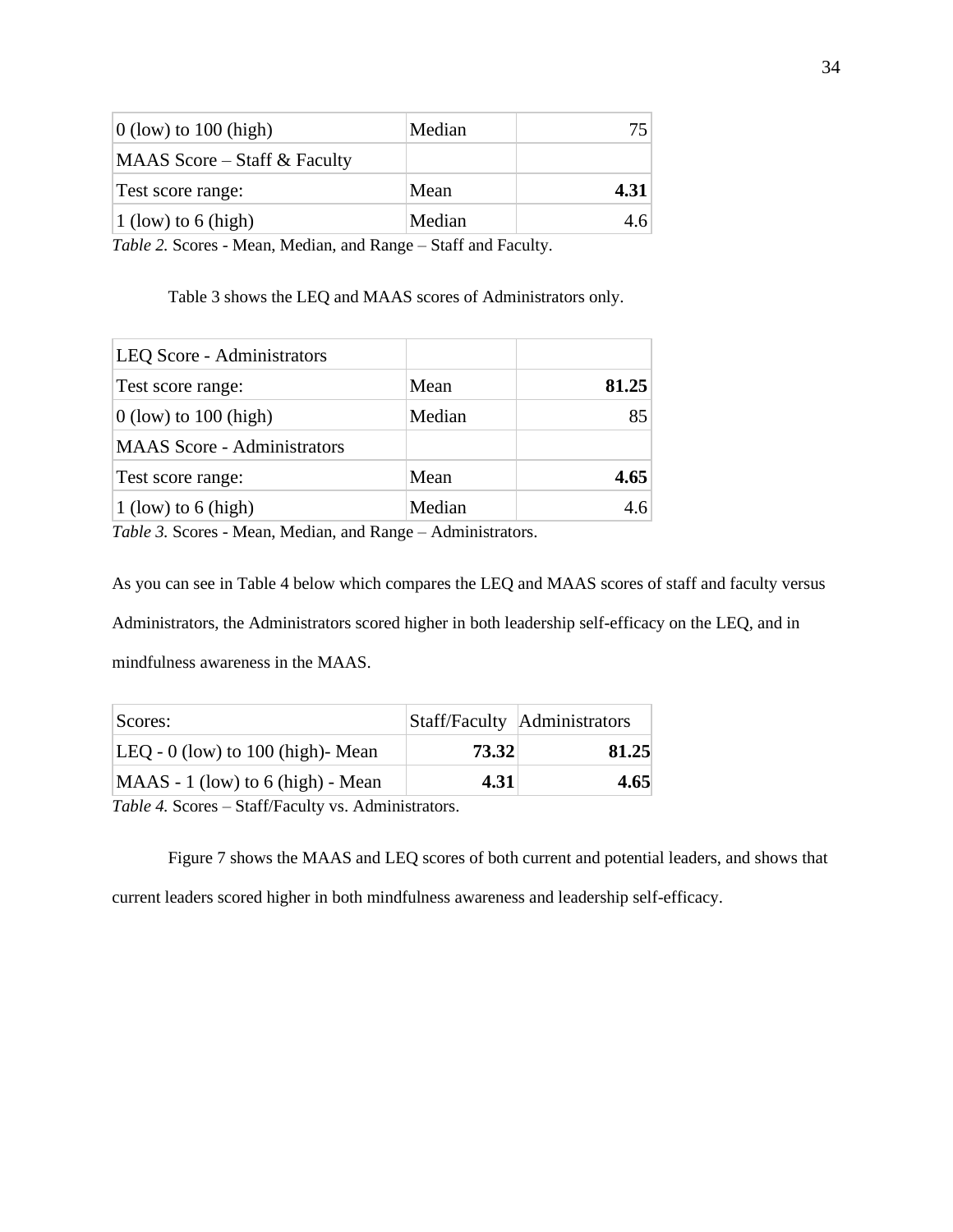

*Figure 7.* Scores -MAAS and LEQ – Administrators and Staff/Faculty.

Figure 8 shows the MAAS scores of both current and potential leaders, while Figure 9 shows the LEQ scores of the two groups.



*Figure 8.* Scores -MAAS – Administrators and Staff/Faculty.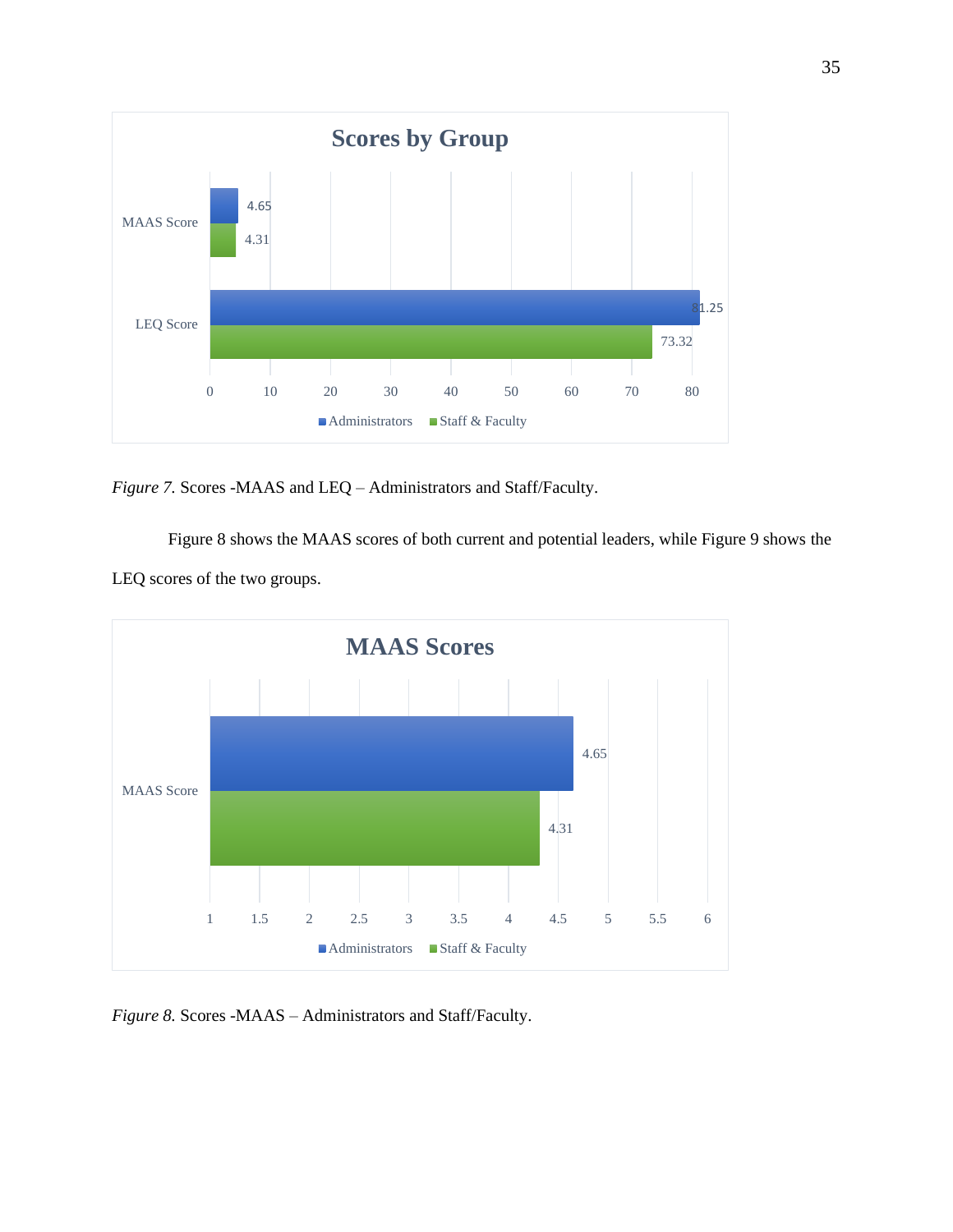

*Figure 9.* Scores - LEQ – Administrators and Staff/Faculty.

The data analysis shows an  $\mathbb{R}^2$  of 0.038512.  $\mathbb{R}^2$  lies between 0 and 1 and is a quantitative measure of how well the fitted model, containing the explanatory variable (mindfulness awareness), predicts the response variable (leadership self-efficacy), which indicates the correlation between the two variables. The higher the  $R^2$  value, the stronger the correlation. The  $R^2$  value of this study is low, which you can also see visually when looking at the fit plot *(Table 7.)*. The correlation between leadership selfefficacy and mindfulness awareness (see R below) is not very strong. However, it is likely that the low  $\mathbb{R}^2$ can be partially explained by how sparse the model is. If the study added other participant characteristics (age, level of education, etc.) we would likely see the model fit improve (higher  $R^2$  value), a stronger correlation (higher R value), and a more statistically significant model (lower p value). (Bansal, 2015)

The R value is 0.19625, which is the Pearson Correlation Coefficient (Lester & Lochmiller, 2017, p. 203). This value indicates the degree of relationship between leadership self-efficacy and mindfulness awareness. It can range from -1 to 1, with -1 indicating a perfect negative correlation and 1 indicating a perfect positive correlation, while 0 would indicate no correlation between the two variables. This study's Pearson coefficient of correlation, R=0.19625, indicates a weak positive correlation between leadership self-efficacy and mindfulness awareness. (Bansal, 2015)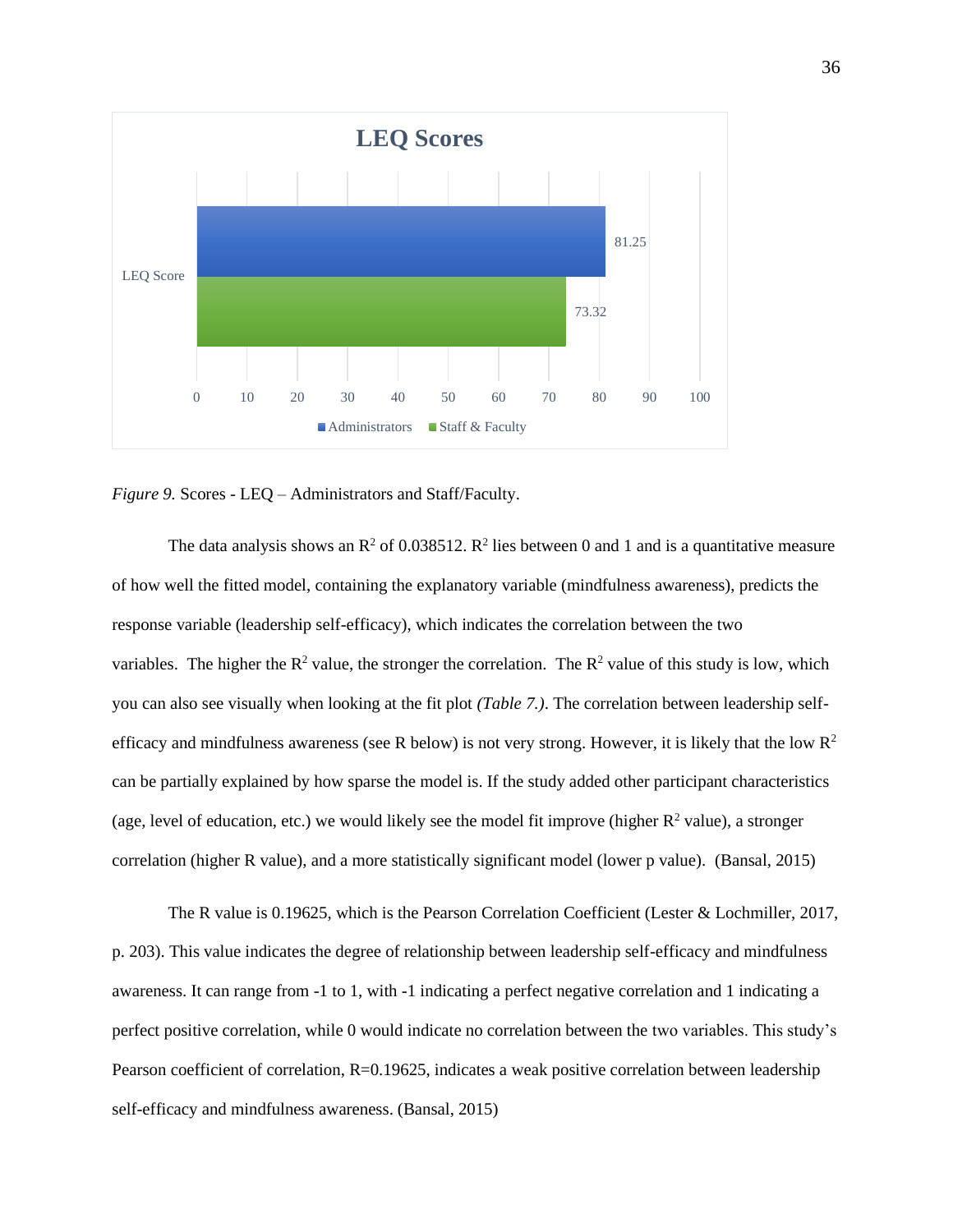The P value is 0.032. This indicates that the correlation is statistically significant. The data provides strong evidence (p=0.031) of a linear association between mindfulness awareness and leadership self-efficacy. The intercept is 62.467. This is part of the equation for the trendline on the graph below (the y-intercept) (*Figure 6.*). It represents the predicted leadership self-efficacy when mindfulness awareness=0. The point estimate for mindfulness awareness (MA) is 2.677. This is also part of the equation for the trendline on the graph below (the slope). It indicates that there is an increment of 2.677 in leadership self-efficacy for every 1-unit increment in mindfulness awareness.

This data analysis shows that there is a positive, statistically significant correlation between levels of leadership self-efficacy and mindfulness awareness. It also shows that Administrators, or current leaders, scored higher in both leadership self-efficacy and mindfulness awareness.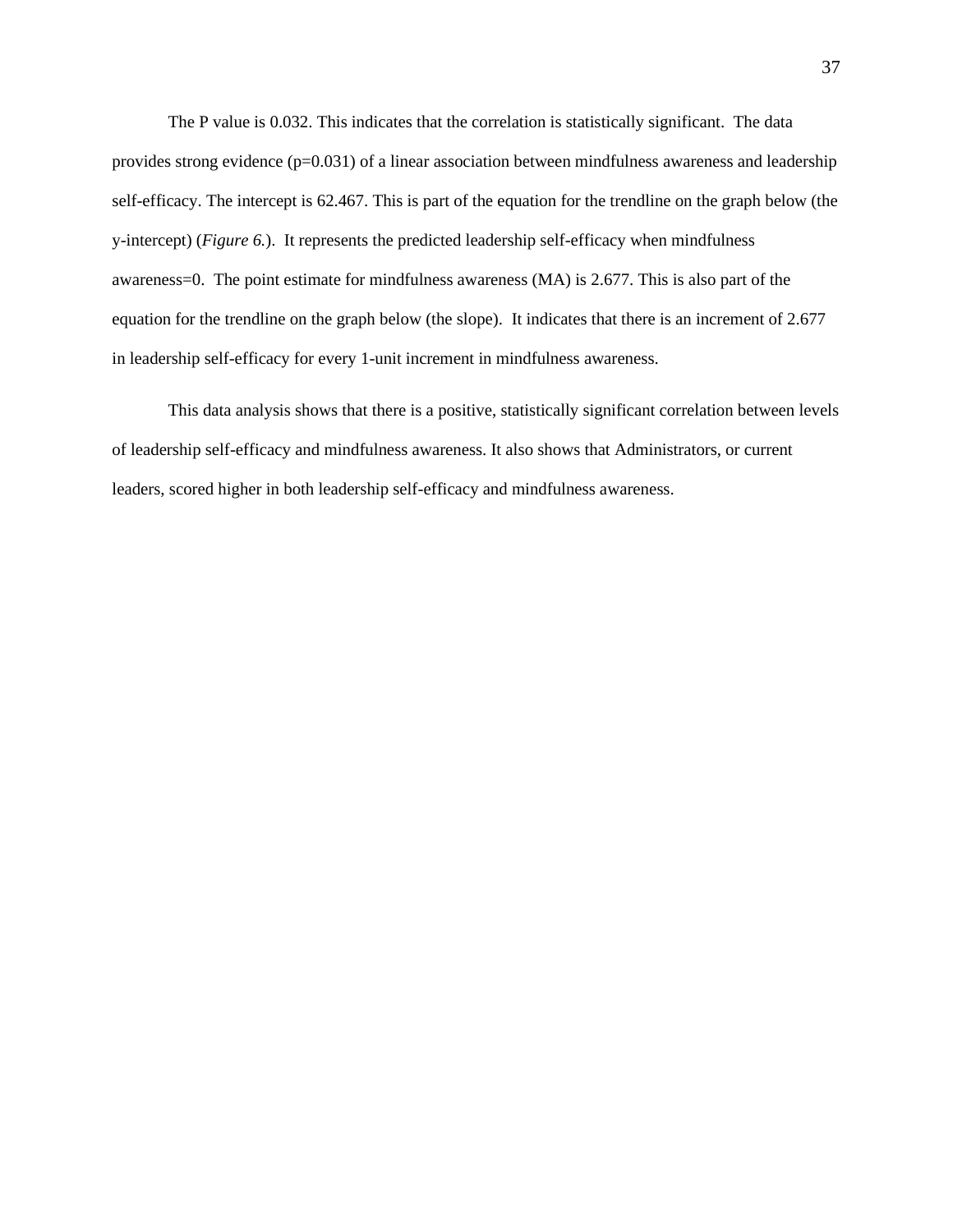#### **Chapter 5**

#### <span id="page-38-1"></span><span id="page-38-0"></span>**Conclusions, Implications, and Recommendations**

This quantitative study explores how an individual's levels of leadership self-efficacy and mindfulness awareness relate to each other, and also whether those indicators or their relationships indicate a greater motivation to lead. The study revealed a positive correlation between levels of leadership self-efficacy and mindfulness awareness in both current and potential leaders. It also indicates that individuals who are current leaders have higher levels of both leadership self-efficacy and mindfulness awareness than do potential leaders. The study was guided by a research question that aided in keeping the study focused. The research question being investigated by the study was: Research Question: Is there a correlation between an individual's level of mindfulness awareness and their level of leadership self-efficacy, and does any correlation found exist in both the current leader group and the potential leader group?

#### <span id="page-38-2"></span>**Conclusions**

Using the data analysis, some conclusions can be made. There is a positive correlation between levels of leadership self-efficacy and mindfulness awareness. This correlation occurs in both the current leaders (Administrators) and potential leaders (faculty and staff). Although correlation does not equal causation, these results could indicate that raising levels of mindfulness awareness in individuals may, in turn, raise their levels of leadership self-efficacy.

In this study, current leaders scored higher than non-leaders in both leadership self-efficacy and mindfulness awareness:

| Scores:                              |       | Staff/Faculty Administrators |
|--------------------------------------|-------|------------------------------|
| $ LEQ - 0$ (low) to 100 (high)- Mean | 73.32 | 81.25                        |
| $MAAS - 1$ (low) to 6 (high) - Mean  | 4.31  | 4.65                         |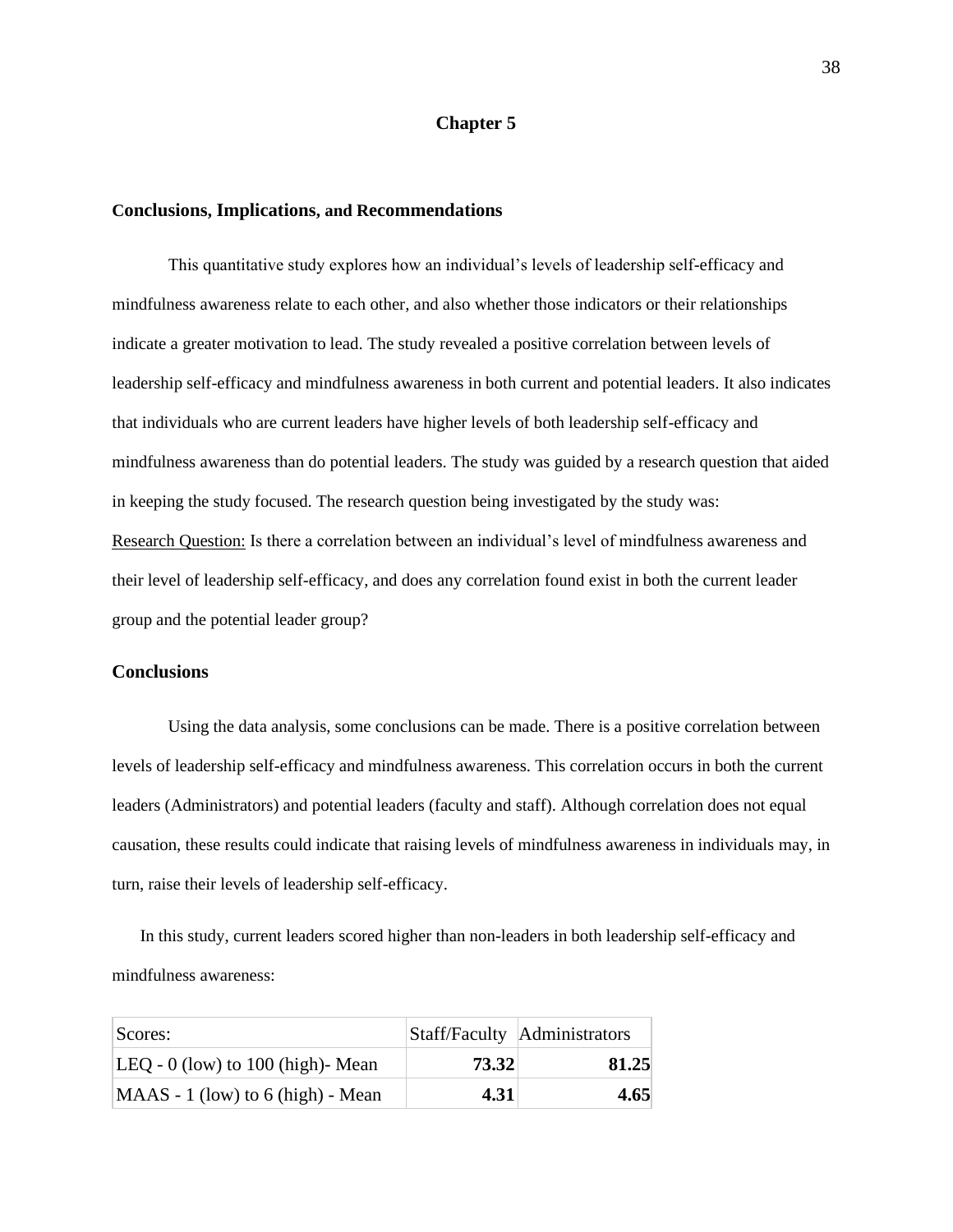*Table 4.* Scores – Staff/Faculty vs. Administrators.

This may show that those with motivation to lead, demonstrated by their willingness to accept and retain positions of leadership as Administrators, have a higher motivation to lead in part due to their higher levels of leadership self-efficacy and mindfulness awareness.

### <span id="page-39-0"></span>**Implications from the Study**

Strategies to raise mindfulness awareness may also raise leadership self-efficacy. This may also increase motivation to lead if individuals have low motivation to lead due to low leadership self-efficacy.

#### <span id="page-39-1"></span>**Recommendations for Future Research**

This study analyzed the relationship between one's level of mindfulness awareness and their level of confidence in their own leadership abilities, or leadership self-efficacy.

Next steps include further exploring the relationship between mindfulness awareness and leadership self-efficacy. A multiple regression, as opposed to the simple regression the researcher used for the study, could be used to get a clearer picture of the relationships between the variables from the data collected in this study. A study with a larger sample size and more well-defined populations, as well as more stringent controls of external threats to validity, could provide stronger evidence of the positive correlation between levels of leadership self-efficacy and mindfulness awareness. Additionally, a wellcontrolled experimental study could be done that looks at leadership self-efficacy in two groups that either did, or did not, receive an intervention shown to increase mindfulness awareness, which could prove causation and that raising mindfulness awareness increases leadership self-efficacy. Additionally, that study or others could seek to determine if the strategy ultimately led to higher motivation to lead.

Additional research should be done to understand the relationships between mindfulness awareness, leadership self-efficacy, and motivation to lead and to determine if increasing mindfulness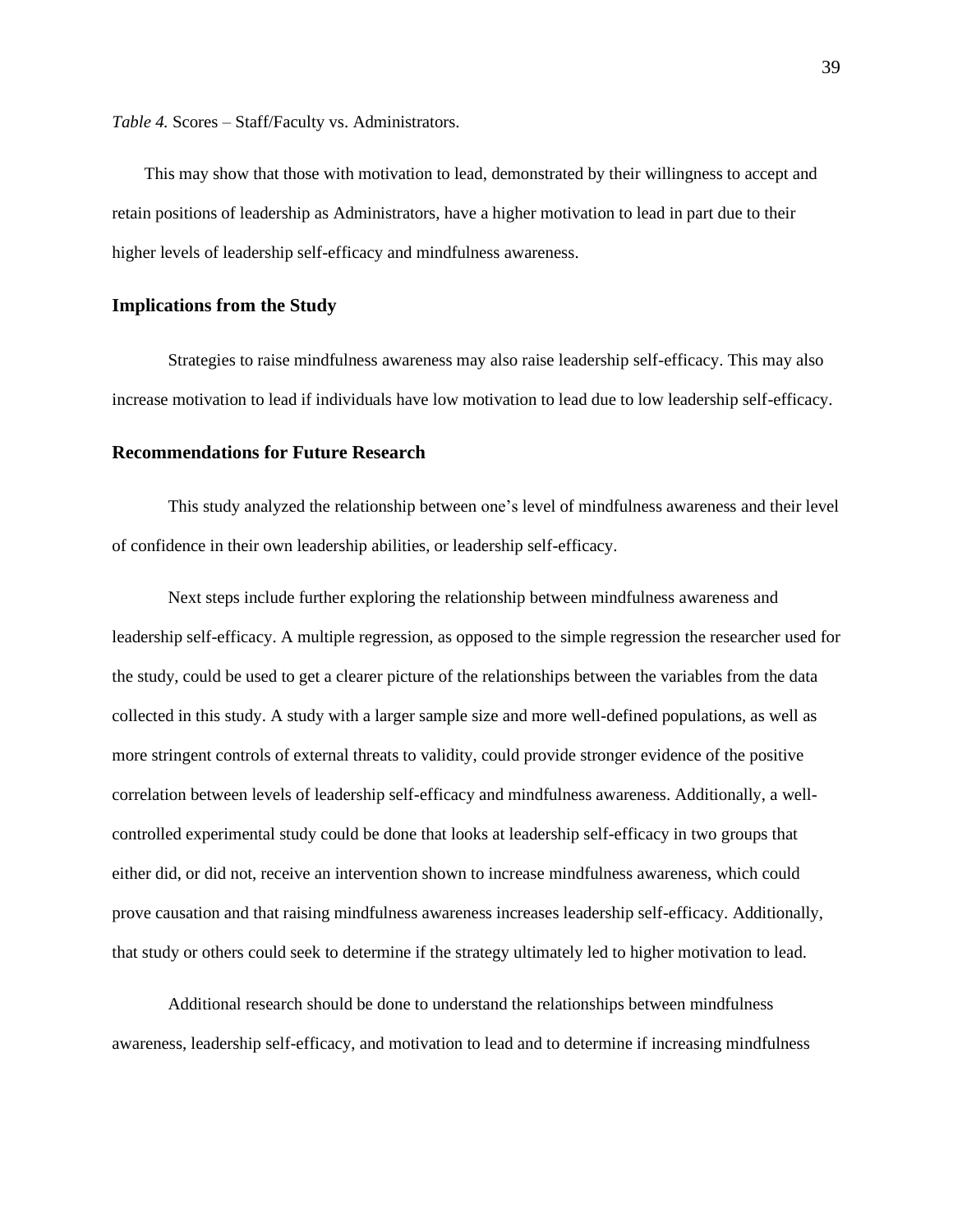awareness in groups underrepresented in leadership could lead to their increased motivation to lead, and ultimately lead to higher leadership diversity.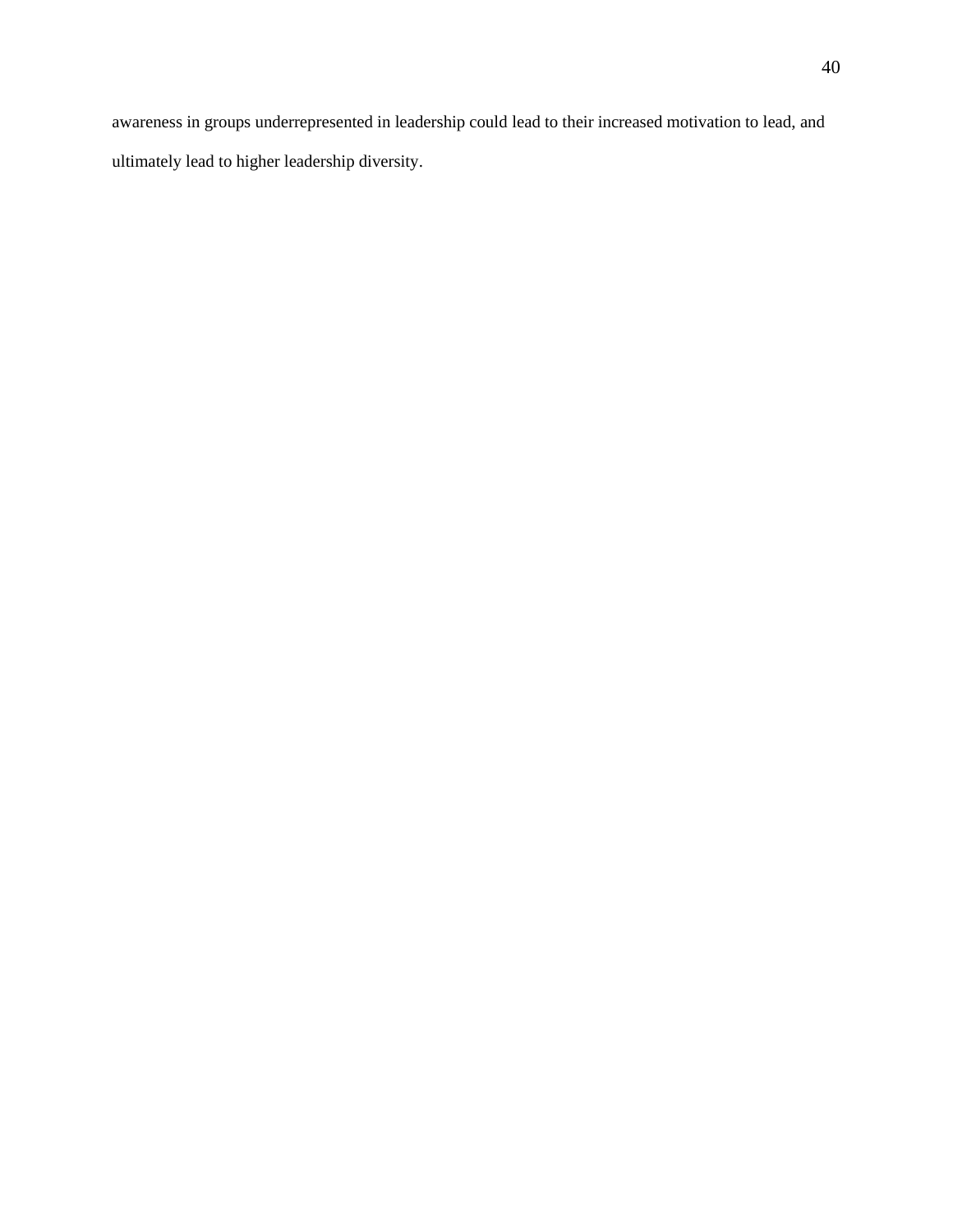### **Bibliography**

- <span id="page-41-0"></span>Avolio, B. J., Chan, A., Hannah, S., & Walumbwa, F. (2012). Leader self and means efficacy: A multi-component approach. *Organizational Behavior and Human Decision Processes, 118*, 143-161.
- Avolio, B. J., & Hannah, S. (2013). Leader Efficacy Questionnaire. Retrieved from <https://www.mindgarden.com/115-leader-efficacy-questionnaire#horizontalTab5>
- Bansal, G. (2015). What is the difference between coefficient of determination, and coefficient of correlation? Retrieved from [https://blog.uwgb.edu/bansalg/statistics-data](https://blog.uwgb.edu/bansalg/statistics-data-analytics/linear-regression/what-is-the-difference-between-coefficient-of-determination-and-coefficient-of-correlation/)[analytics/linear-regression/what-is-the-difference-between-coefficient-of-determination](https://blog.uwgb.edu/bansalg/statistics-data-analytics/linear-regression/what-is-the-difference-between-coefficient-of-determination-and-coefficient-of-correlation/)[and-coefficient-of-correlation/](https://blog.uwgb.edu/bansalg/statistics-data-analytics/linear-regression/what-is-the-difference-between-coefficient-of-determination-and-coefficient-of-correlation/)
- Barling, J., Carleton, E., & Trivisonno, M. (2018). Leaders' trait mindfulness and transformational leadership: The mediating roles of leaders' positive affect and leadership self-efficacy. *Canadian Journal of Behavioural Science*, *50*(3), 185–194.

<https://doi.org/10.1037/cbs0000103>

Bandura, A. (1994). Self-efficacy. *Encyclopedia of human behavior, 4,* 71-81.

- Brown, K.W., & Carlson, L.E. (2005). Validation of the Mindful Attention Awareness Scale in a cancer population. *Journal of Psychosomatic Research, 58,* 29-33.
- Brown, K.W. & Ryan, R.M. (2003). The benefits of being present: Mindfulness and its role in psychological well-being. Journal of Personality and Social Psychology, 84, 822-848.
- Carleton, E., Barling, J., & Trivisonno, M. (2018). Leaders' trait mindfulness and transformational leadership: The mediating roles of leaders' positive affect and leadership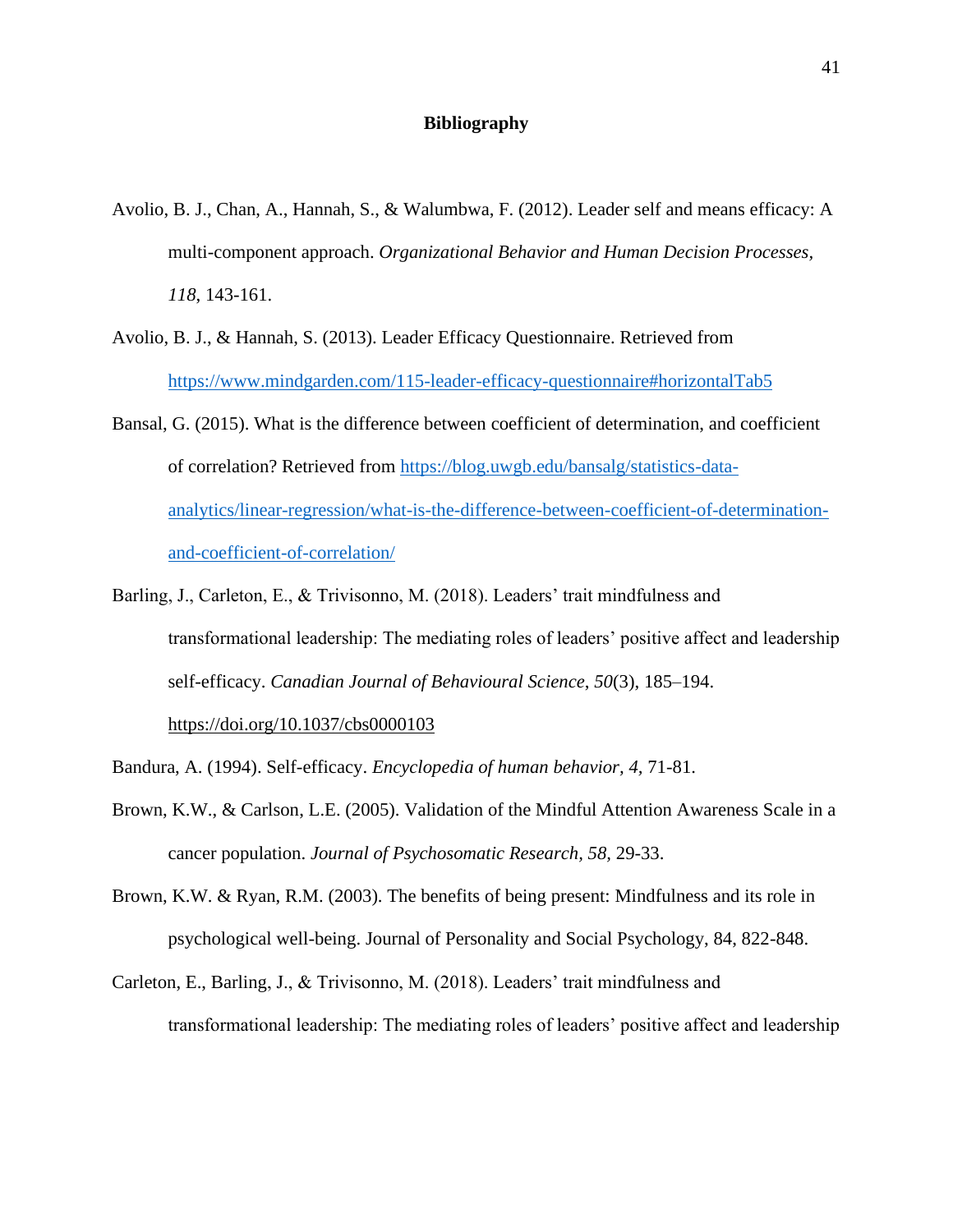self-efficacy. *Canadian Journal of Behavioural Science*, *50*(3), 185–194. <https://doi.org/10.1037/cbs0000103>

- Cho, Y., Harrist, S., Murn, L., & Steele, M. (2015). College student motivation to lead in relation to basic psychological need satisfaction and leadership self-efficacy. *Journal of College Student Development*, *56*(1), 32–44.<https://doi.org/10.1353/csd.2015.0005>
- Cziraki, K., Read, E., Spence Laschinger, H., & Wong, C. (2018). Nurses' leadership selfefficacy, motivation, and career aspirations. *Leadership in Health Services*, *31*(1), 47–61. <https://doi.org/10.1108/LHS-02-2017-0003>
- Ehrlich, J. (2017). Mindful leadership: Focusing leaders and organizations. *Organizational Dynamics*, *46*(4), 233–243.<https://doi.org/10.1016/j.orgdyn.2017.05.002>
- Federici, R.A., & Moen, F. (2012). Perceived leadership self-efficacy and coach competence: Assessing a coaching-based leadership self-efficacy scale. *International Journal of Evidence Based Coaching and Mentoring*, *10*(2), 1–16. Retrieved from <https://doaj.org/article/41bf1beae9a847aab931303c5bfaee67>
- Isaac, C., Kaatz, A., Lee, B., & Carnes, M. (2012). An educational intervention designed to increase women's leadership self-efficacy. *CBE - Life Sciences Education*, *11*(3), 307– Life Sciences Education, 2012, Vol.11(3), p.307–322. [https://doi.org/10.1187/cbe.12-02-](https://doi.org/10.1187/cbe.12-02-0022) [0022](https://doi.org/10.1187/cbe.12-02-0022)
- Lester, J. N., & Lochmiller, C. R. (2017). An introduction to educational research: Connecting methods to practice. Thousand Oaks, CA: Sage.
- Maddux, J. E., & Stanley, M. A. (1986). Special issue on self-efficacy theory. *Journal of Social and Clinical Psychology, 4* (Whole No.3).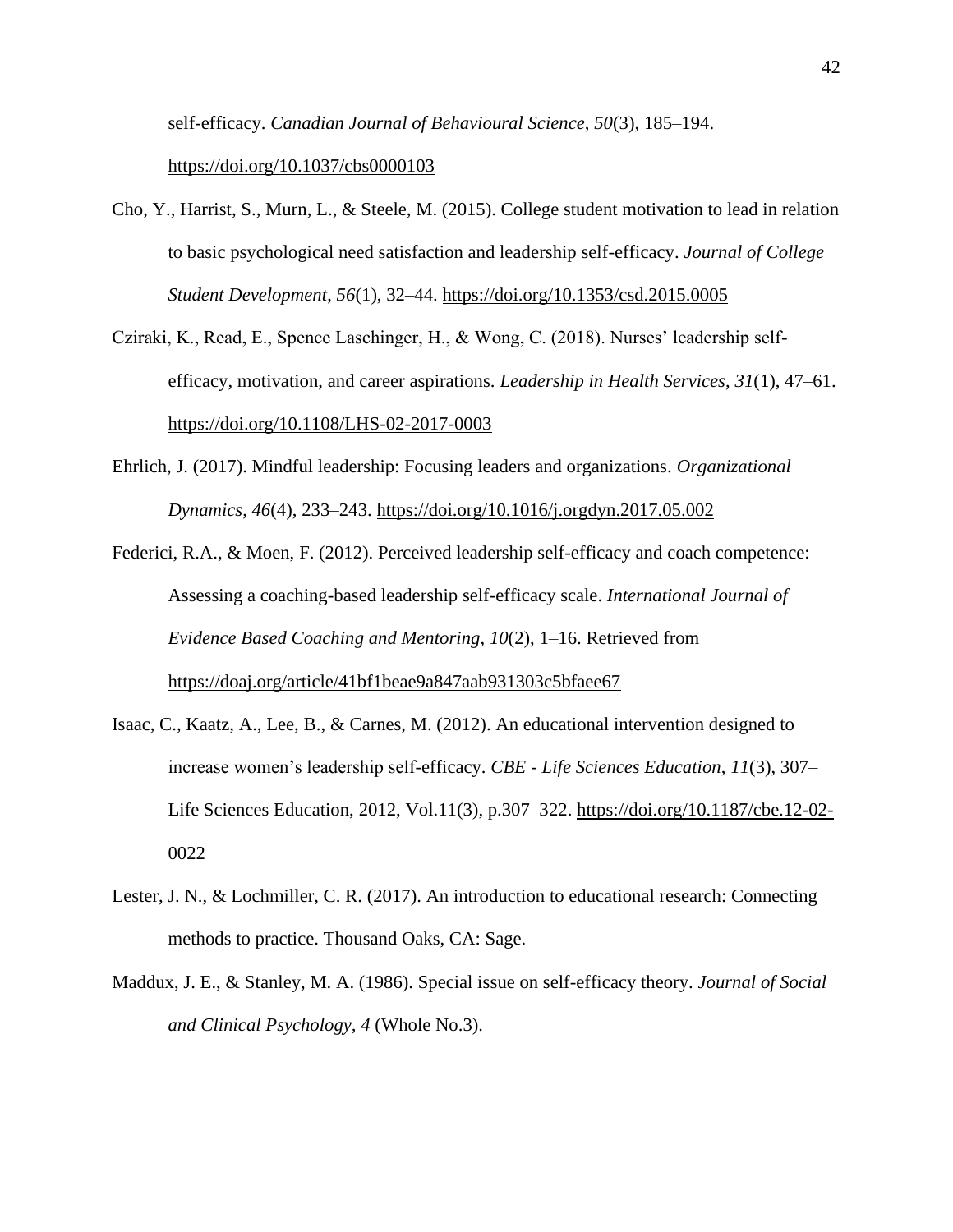# **Appendices**

# **Appendix A**

Consent Form

<span id="page-43-2"></span><span id="page-43-1"></span><span id="page-43-0"></span>**Consent Form:** Mindfulness Awareness and Leadership Self-Efficacy in Current and Potential Leaders

# **What is this research study about?**

This research study is designed to explain how the level of an individual's leadership selfefficacy and their level of mindfulness awareness relate to each other in two groups: current and potential leaders. We hope to learn about the relationship between these levels across two groups because it may lead to strategies being identified and developed to build self-efficacy in potential leaders, and whether that may lead to increased willingness to purse leadership positions, especially in underrepresented groups.

All data collected for this study is anonymous and will not be linked back to any of your identifying information.

# **What activities will this study involve?**

If you decide to participate, you will be asked to use a link provided to you via email to complete a one-time, confidential online survey that should take about 10 minutes to complete.

# **How much time will this take?**

Participation will require approximately 10 minutes to complete the one-time online survey.

# **Are there any risks for participating?**

There are no appreciable risks from participating in this study.

# **Are there any benefits for participating?**

There are no appreciable benefits from participating in this study.

# **What are my rights as a participant?**

Participation in this study is voluntary and you may stop at any time. You may decide not to participate or to discontinue participation at any time without penalty or loss of benefits. A decision not to participate or withdraw will not affect your current or future relationship with Winona State University or Minnesota State Community and Technical College.

# **Who can I contact if I have questions or concerns about this study?**

If you have any questions about the study or your participation, contact Dr. Emmanuel Felix at (507)457-5694.

# **Who can I contact if I have questions about my rights as a participant?**

If you have questions about your rights as a participant, contact Human Protections Administrator Brett Ayers at 507-457-5519 or bayers@winona.edu. This project has been reviewed by the Winona State University Institutional Review Board for the protection of human subjects.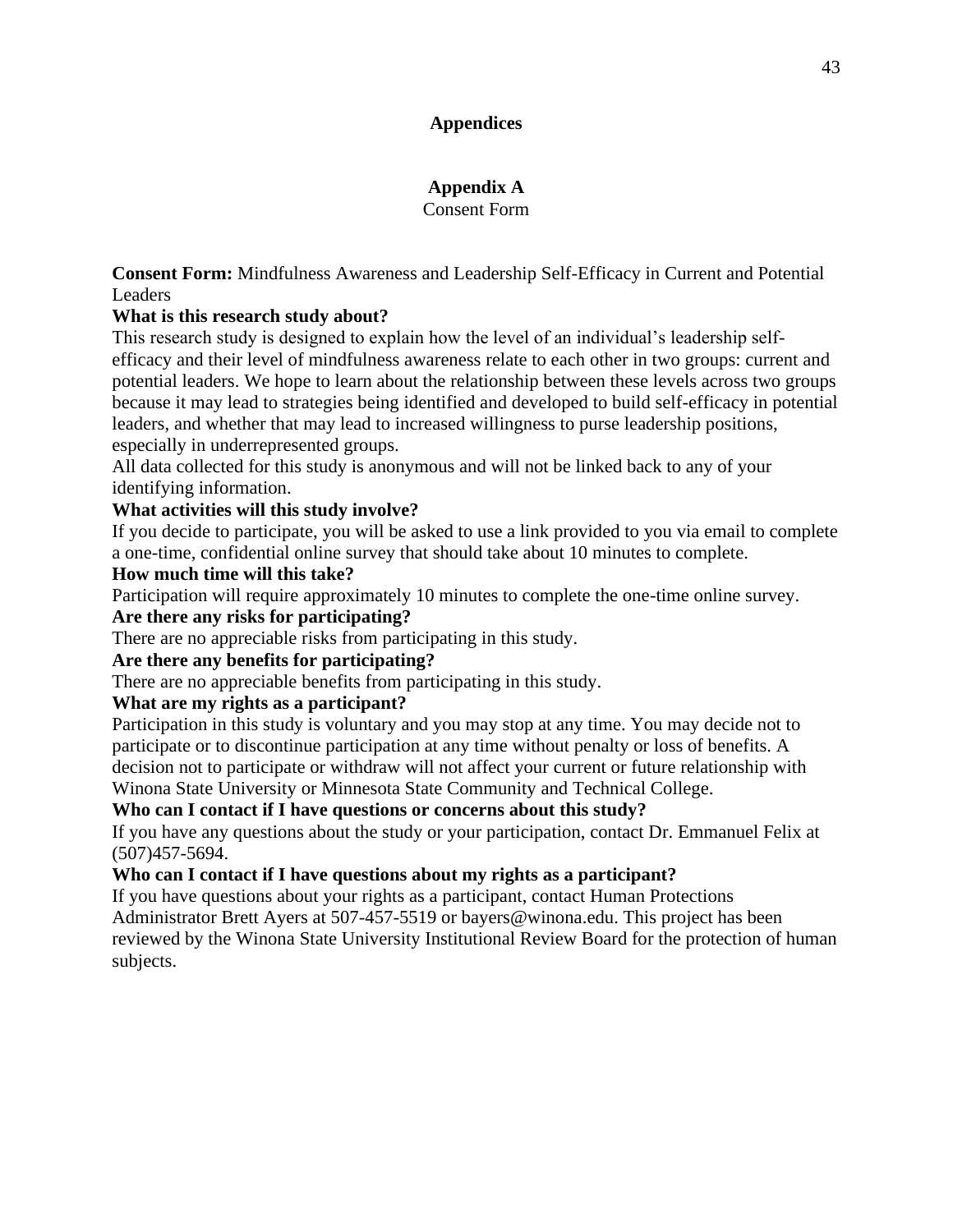# **Appendix B** Email Invitation to Participate in the Study

<span id="page-44-1"></span><span id="page-44-0"></span>Subject: Please take this quick, 10-minute survey!

Please take just a few minutes to complete this confidential, online survey to inform my study, Mindfulness Awareness and Leadership Self-Efficacy in Current and Potential Leaders. I really appreciate it!

If you decide to participate, you will be asked to use a link provided to you via email to complete a one-time, confidential online survey that should take about 10 minutes to complete. All data collected for this study is anonymous and will not be linked back to any of your identifying information.

Participation in this study is voluntary and you may stop at any time. You may decide not to participate or to discontinue participation at any time without penalty or loss of benefits. A decision not to participate or withdraw will not affect your current or future relationship with Winona State University or Minnesota State Community and Technical College.

If you have any questions about the study or your participation, contact Dr. Emmanuel Felix at (507)457-5694.

If you have questions about your rights as a participant, contact Human Protections Administrator Brett Ayers at 507-457-5519 or bayers@winona.edu. This project has been reviewed by the Winona State University Institutional Review Board for the protection of human subjects.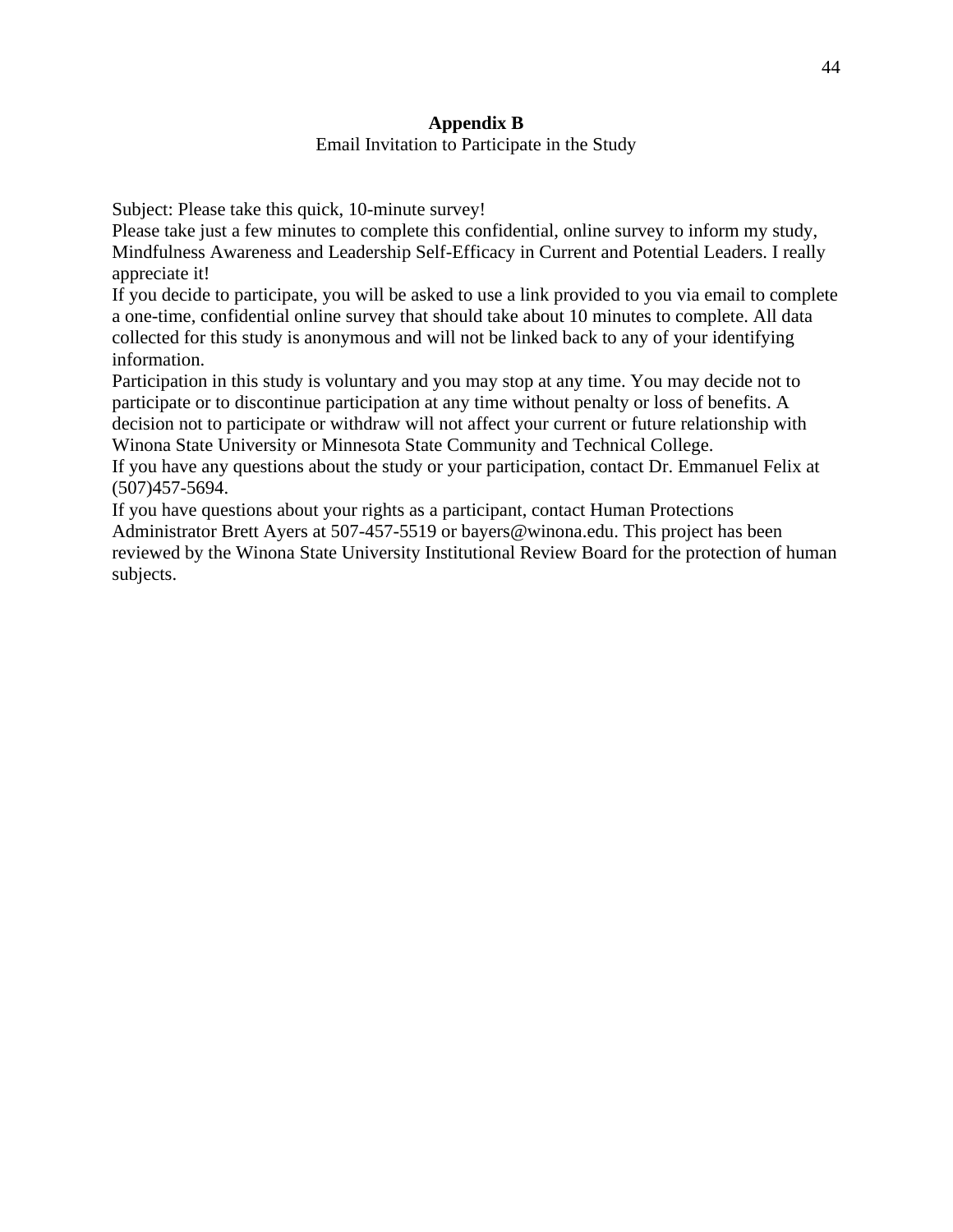# **Appendix C**

SurveyMonkey Survey Instrument, Including LEQ and MAAS Tools

<span id="page-45-1"></span><span id="page-45-0"></span>Welcome to My Survey & Demographic Questions

# 1. **Consent Form**

Relationships Between Mindfulness Awareness and and Leadership Self-Efficacy: Comparing Current and

Potential Leaders

# **What is this research study about?**

This research study is designed to explain how two factors, level of an individual's leadership self-efficacy and

their level of mindfulness awareness, relate to each other in two groups: current and potential leaders. We

hope to learn about the relationship between these relationships as it may lead to strategies being identified

and developed to build self-efficacy in potential leaders, and that may lead to increased willingness to purse

leadership positions, especially in underrepresented groups.

All data collected for this study is anonymous and will not be linked back to any of your identifying information.

# **What activities will this study involve?**

If you decide to participate, you will be asked to use a link provided to you via email to complete a one-time,

confidential online survey that should take about 10 minutes to complete.

# **How much time will this take?**

Participation will require approximately 10 minutes to complete the one-time online survey.

# **Are there any risks for participating?**

There are no appreciable risks from participating in this study.

# **Are there any benefits for participating?**

There are no appreciable benefits from participating in this study.

# **What are my rights as a participant?**

Participation in this study is voluntary and you may stop at any time. You may decide not to participate or to

discontinue participation at any time without penalty or loss of benefits. A decision not to participate or

withdraw will not affect your current or future relationship with Winona State University or Minnesota State

Community and Technical College.

# **Who can I contact if I have questions or concerns about this study?**

If you have any questions about the study or your participation, contact Dr. Emmanuel Felix at (507)457-5694.

# **Who can I contact if I have questions about my rights as a participant?**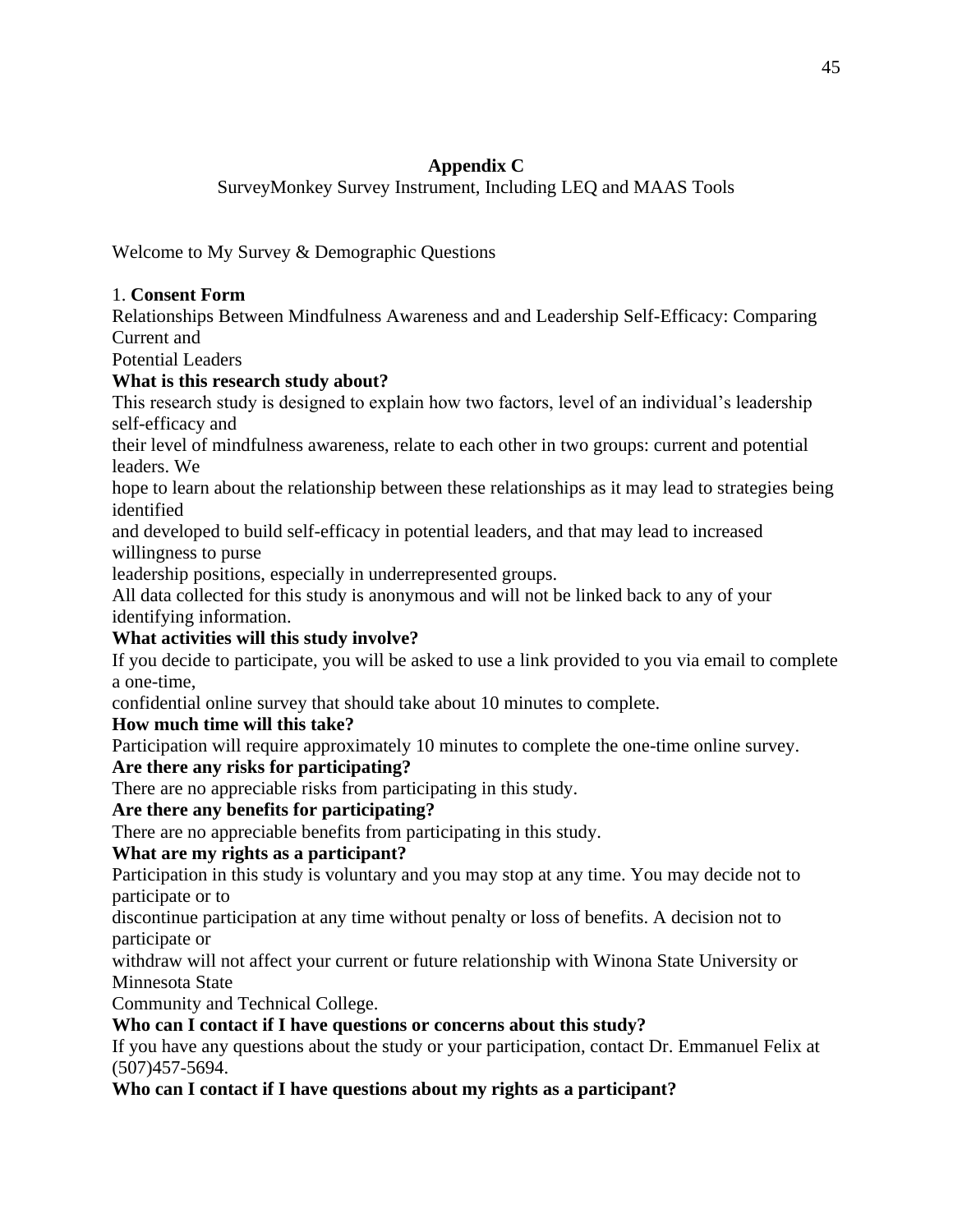If you have questions about your rights as a participant, contact Human Protections Administrator Brett Ayers

at 507-457-5519 or bayers@winona.edu. This project has been reviewed by the Winona State University

Institutional Review Board for the protection of human subjects.

*If you agree to participate, responding to the survey questions constitutes your consent. Participation*

*is voluntary and you may stop participating at any time.*

\*

*Click "Yes" if you agree to participate in this study. Click "No" if you do not wish to participate in this*

*study. Participation is voluntary and you may stop participating at any time.*

Yes No 2 \* 2. What is your age? Under 18 18-24 25-34 35-44 45-54 55-64  $65+$ \* 3. What is your gender? Female Male Other (please specify) \* 4. Where were you born? United States Outside of the United States \* 5. Are you of Hispanic, Latino, or of Spanish origin? Yes No 6. What is your race? (please check all that apply) Native Hawaiian or other Pacific Islander American Indian or Alaska Native Asian or Asian American Hispanic or Latino Black or African American White or Caucasian Other (please specify) 3 7. What is the highest level of education that you have completed? Less than high school High school Trade/technical training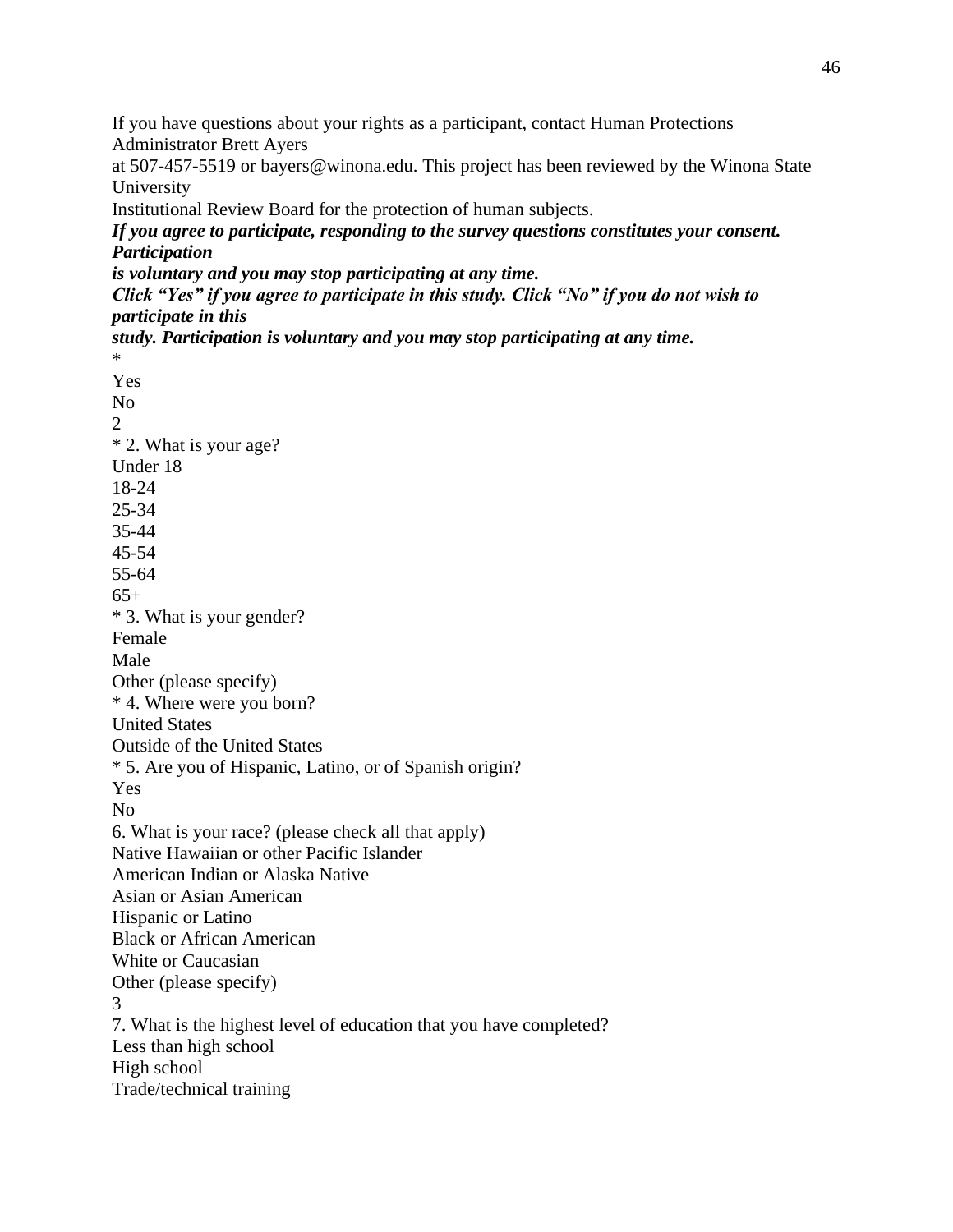Associate degree Bachelor's degree Master's or professional degree in progress Master's or professional degree (DDS, JD, MD, etc.) Doctorate in progress Doctorate (Ph.D., Ed.D., etc.) 8. Do you consider yourself to be a part of a protected class, or a group underrepresented in M (Defined by Minnesota State as including, but not limited to race, sex, color, creed, religion, age, origin, disability, marital status, status regarding public assistance, sexual orientation, gender gender expression) 9. Number of years employment following high school: 10. Number of years experience at M State in your current position: 11. Number of years at M State in any position: 12. Number of years of ANY work experience, at M State and elsewhere, relevant to the work 13. Besides courses in your high school and college education, how many total days have you leadership training courses? (your best estimate) Administrator (Cabinet, Deans, and Directors who are on the Supervisor in Charge/Campus Lead Follow-Up Questions for Staff & Faculty

\* 15. Do you aspire to become an Administrator at M State?

Yes

Some college

State

leadership?

identity, or

you have done at M State:

 $*$  14. Are you:

Contact lists)

spent in

4

Staff Faculty

national

Yes No

No

\* 16. Do you aspire to become an Administrator or leader outside of M State?

Yes

No

Follow-Up Questions for Administrators

17. If you started at M State as staff or faculty, did you aspire to become an Administrator here, or was it just

the natural progression of your employment?

\*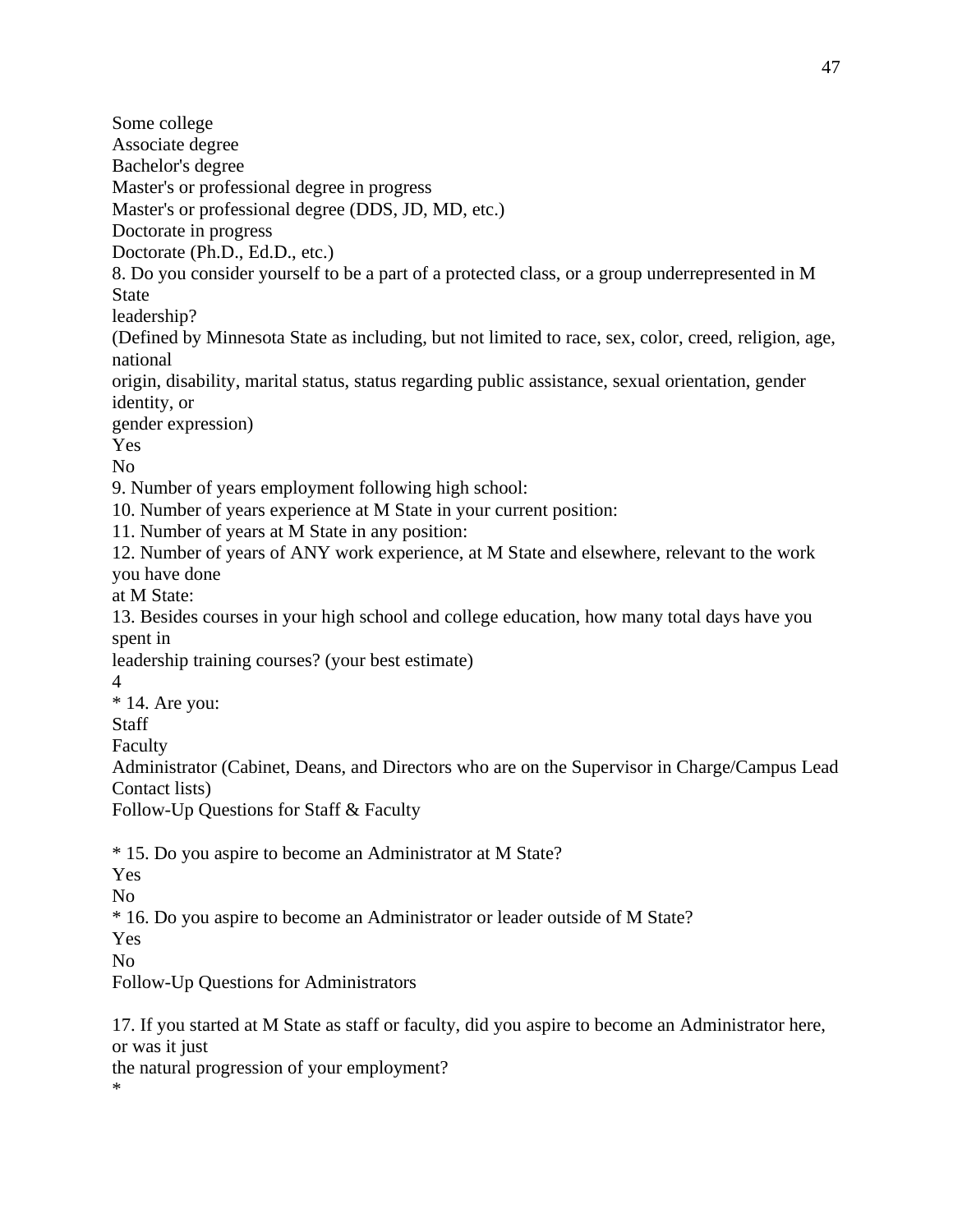As staff or faculty, I did not aspire to become an Administrator

As staff or faculty, I aspired to become an Administrator

It was the natural progression of my employment

N/A, I started at M State as an Administrator

18. Number of years experience in leadership positions at M State:

19. Number of years experience in leadership positions at M State and elsewhere: 5

20. Number of employees you currently supervise:

21. Largest number of employees that you have ever supervised at any one point in time: Leadership Self-Efficacy

# **Directions: Think about yourself as a leader in your organization and for each item below, indicate**

**your level of confidence from not at all confident to totally confident.** Not at all confident Moderately confident Totally confident 22. As a leader I can energize my followers to \* achieve their best. Not at all confident Moderately confident Totally confident \* 23. As a leader I can develop agreements with followers to enhance their participation. Not at all confident Moderately confident Totally confident \* 24. As a leader I can coach followers to assume greater responsibilities for leadership. Not at all confident Moderately confident Totally confident \* 25. As a leader I can inspire followers to go beyond their self-interests for the greater good. Not at all confident Moderately confident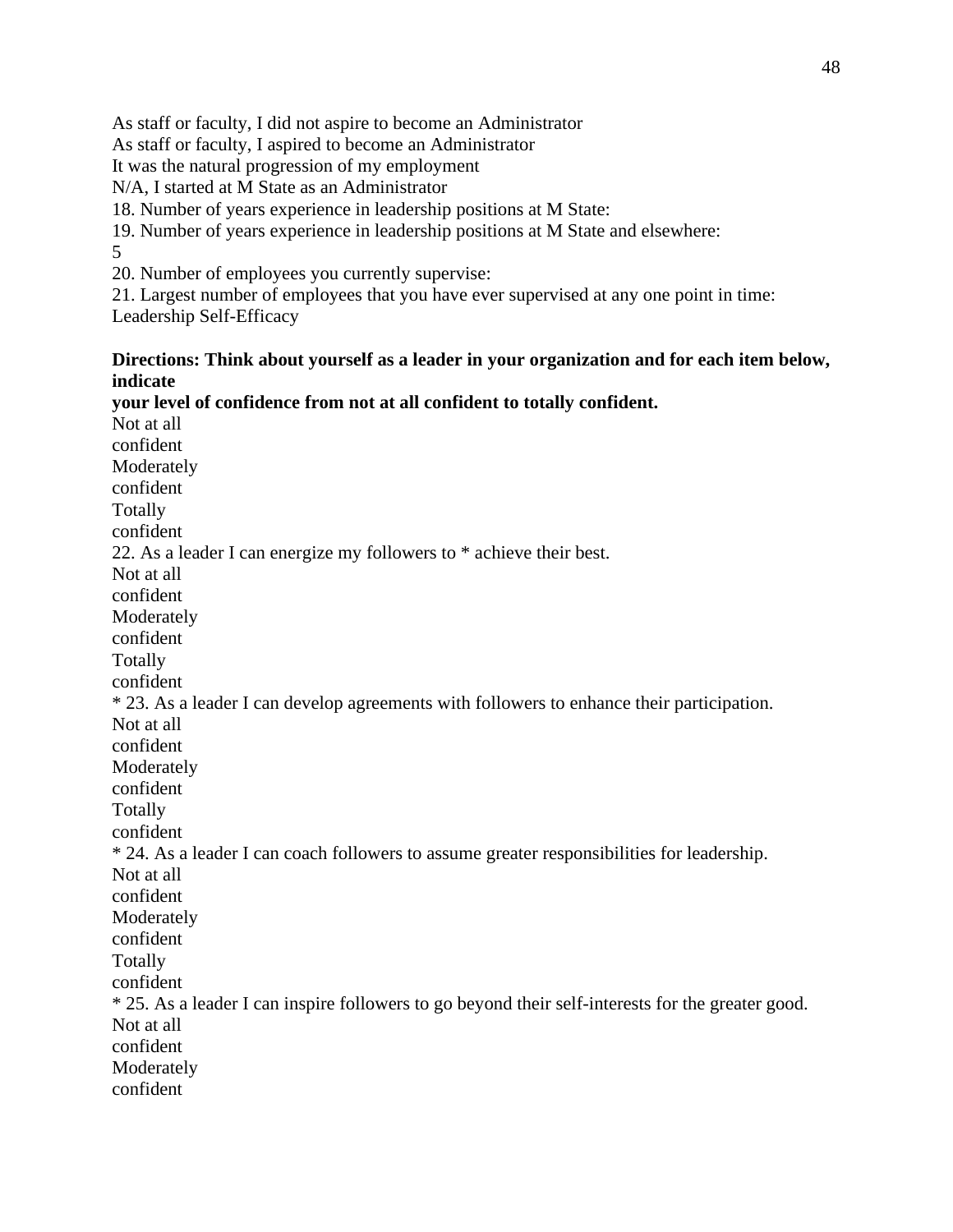Totally confident \* 26. As a leader I can get my followers to meet the requirements we have set for their work. 6 Not at all confident Moderately confident Totally confident 27. As a leader I can utilize the forms of rewards and punishments that work best \* with each follower. Not at all confident Moderately confident Totally confident \* 28. As a leader I can get followers to identify with the central focus of our mission. Not at all confident Moderately confident Totally confident \* 29. As a leader I can rely on the organization to provide the resources needed to be effective. Not at all confident Moderately confident Totally confident \* 30. As a leader I can go to my superiors for advice to develop my leadership. Not at all confident Moderately confident Totally confident \* 31. As a leader I can effectively lead working within the boundaries of the organization's policies. Not at all confident Moderately confident Totally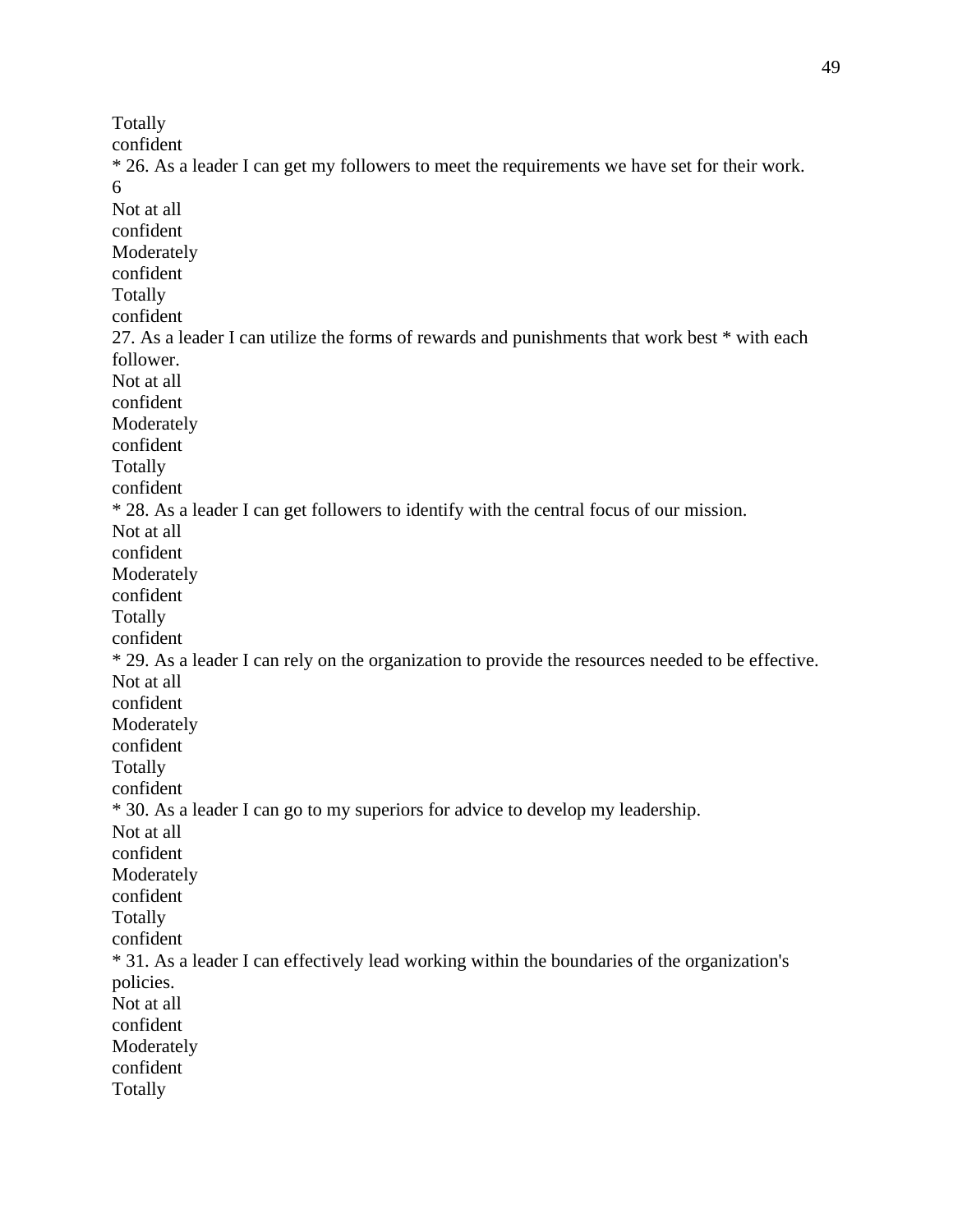confident \* 32. As a leader I can count on my leaders to support high standards of ethical conduct. Not at all confident Moderately confident Totally confident \* 33. As a leader I can rely on my leaders to come up with ways to stimulate my creativity. Not at all confident Moderately confident Totally confident \* 34. As a leader I can count on others to give me the guidance I need to complete work assignments. 7 Not at all confident Moderately confident Totally confident 35. As a leader I can rely on my peers to help \* solve problems. Not at all confident Moderately confident Totally confident \* 36. As a leader I can determine what leadership style is needed in each situation. Not at all confident Moderately confident Totally confident \* 37. As a leader I can motivate myself to take charge of groups. Not at all confident Moderately confident Totally confident \* 38. As a leader I can remain steadfast to my core beliefs when I'm challenged.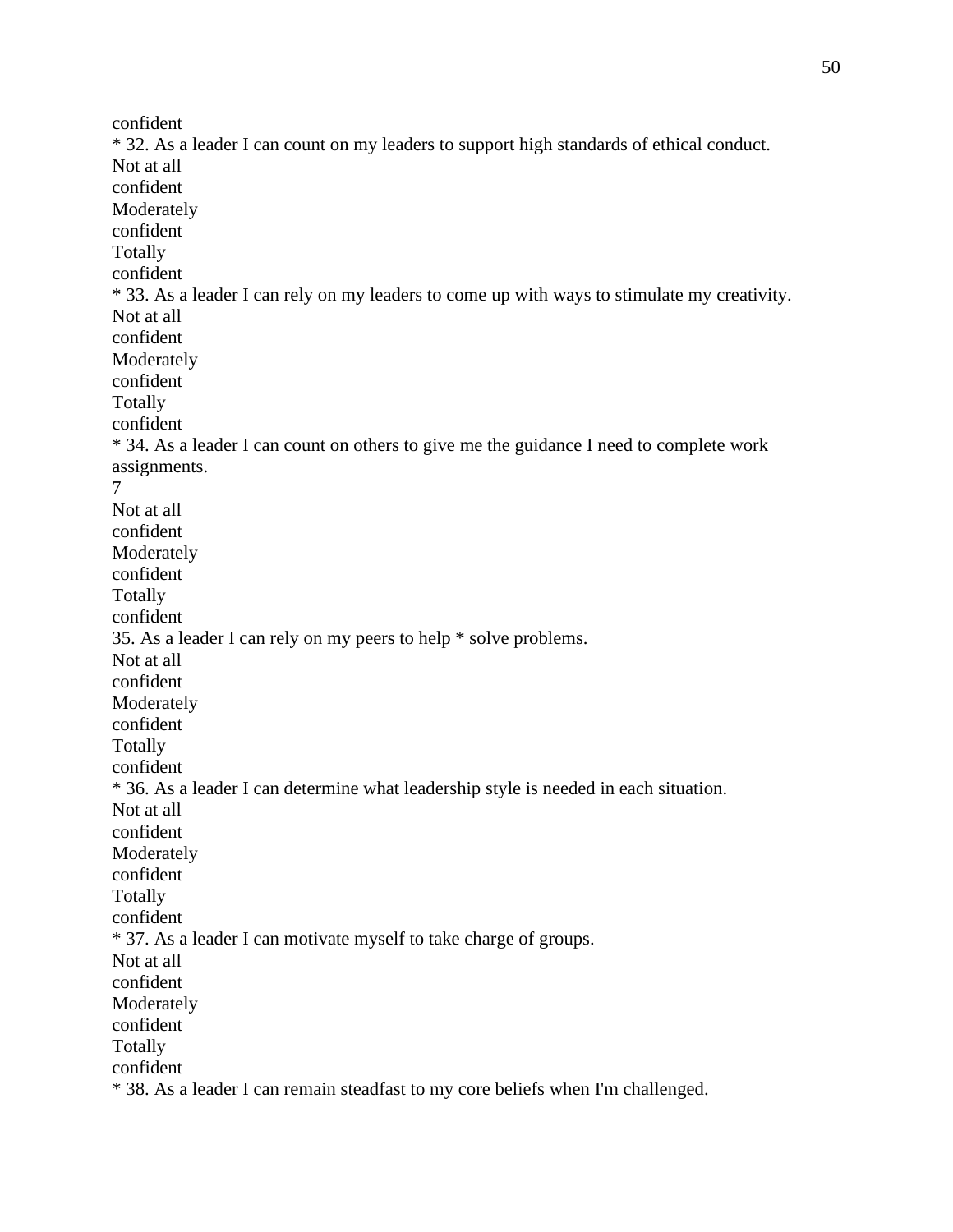Not at all confident Moderately confident Totally confident \* 39. As a leader I can motivate myself to perform at levels that inspire others to excellence. Not at all confident Moderately confident Totally confident \* 40. As a leader I can develop detailed plans to accomplish complex missions. Not at all confident Moderately confident Totally confident \* 41. As a leader I can strive to accomplish the targeted goals set by my superiors. Not at all confident Moderately confident Totally confident \* 42. As a leader I can think up innovative solutions to challenging leadership problems. 8 Not at all confident Moderately confident Totally confident 43. As a leader I can distinguish the ethical components of \* problems/dilemmas. Mindfulness Awareness

**Directions: Below is a collection of statements about your everyday experience. Using the scale**

**below, please indicate how frequently or infrequently you currently have each experience. Please**

**answer according to what really reflects your experience rather that what you think your experience**

**should be. Please treat each item separately from every other item.**

Almost never Very infrequently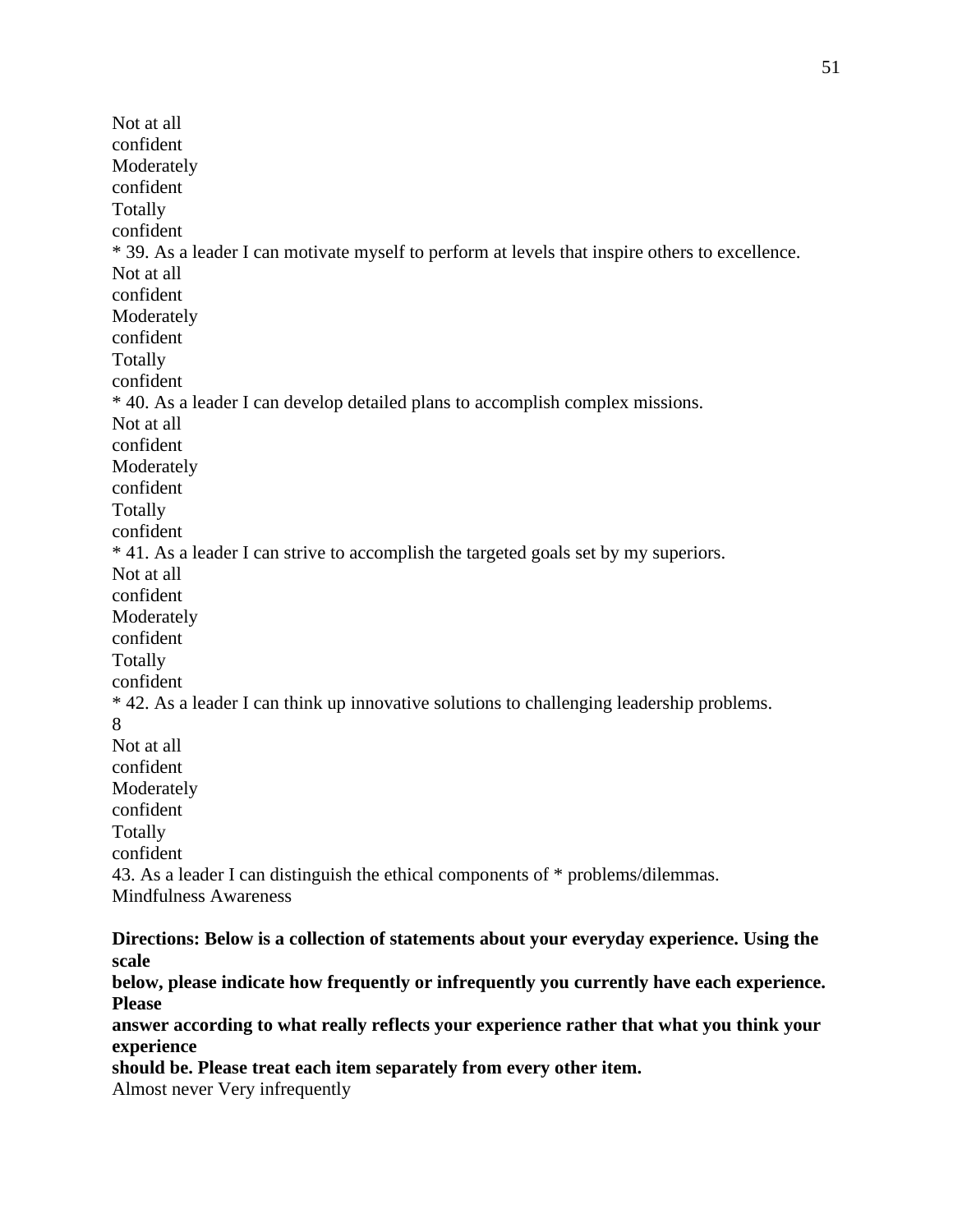Somewhat

infrequently Somewhat frequently Very frequently Almost always

\* 44. I could be experiencing some emotion and not be conscious of it until some time later.

Almost never Very infrequently

Somewhat

infrequently Somewhat frequently Very frequently Almost always

\* 45. I break or spill things because of carelessness, not paying attention, or thinking of something else.

Almost never Very infrequently

Somewhat

infrequently Somewhat frequently Very frequently Almost always

\* 46. I find it difficult to stay focused on what's happening in the present.

Almost never Very infrequently

Somewhat

infrequently Somewhat frequently Very frequently Almost always

\* 47. I tend to walk quickly to get where I'm going without paying attention to what I experience along the way.

Almost never Very infrequently

Somewhat

infrequently Somewhat frequently Very frequently Almost always

\* 48. I tend not to notice feelings of physical tension or discomfort until they really grab my attention.

9

Almost never Very infrequently

Somewhat

infrequently Somewhat frequently Very frequently Almost always

49. I forget a person's name almost as soon as I've been told it \* for the first time.

Almost never Very infrequently

Somewhat

infrequently Somewhat frequently Very frequently Almost always

\* 50. It seems I am "running on automatic," without much awareness of what I'm doing.

Almost never Very infrequently

Somewhat

infrequently Somewhat frequently Very frequently Almost always

\* 51. I rush through activities without being really attentive to them.

Almost never Very infrequently

Somewhat

infrequently Somewhat frequently Very frequently Almost always

\* 52. I do jobs or tasks automatically, without being aware of what I'm doing.

Almost never Very infrequently

Somewhat

infrequently Somewhat frequently Very frequently Almost always

\* 53. I find myself listening to someone with one ear, doing something else at the same time.

Almost never Very infrequently

Somewhat

infrequently Somewhat frequently Very frequently Almost always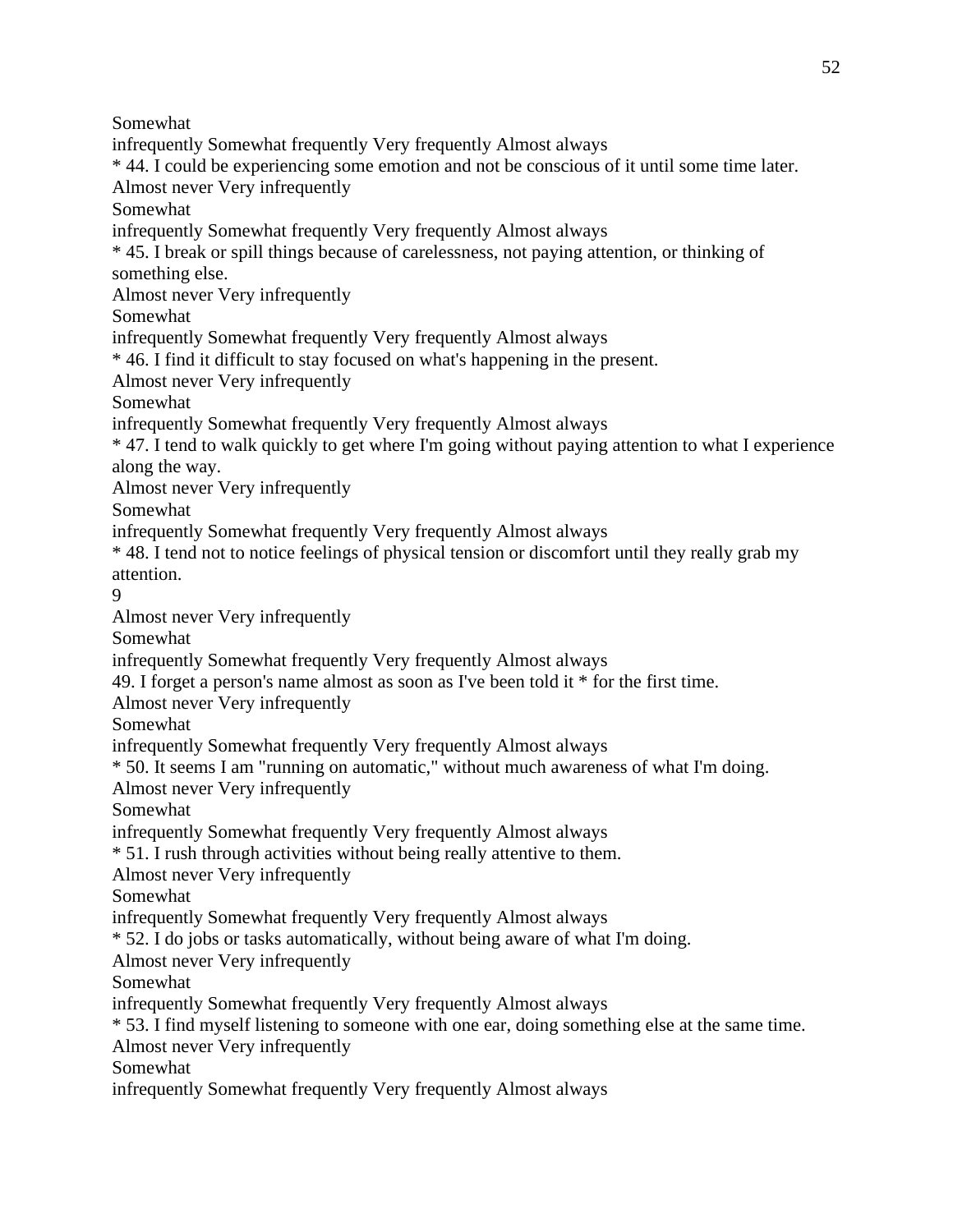\* 54. I drive places on 'auto pilot' and then wonder why I went there. Almost never Very infrequently Somewhat infrequently Somewhat frequently Very frequently Almost always \* 55. I find myself preoccupied with the future or the past. Almost never Very infrequently Somewhat infrequently Somewhat frequently Very frequently Almost always \* 56. I find myself doing things without paying attention. 10 Almost never Very infrequently Somewhat infrequently Somewhat frequently Very frequently Almost always 57. I snack without being aware \* that I'm eating. Completed!

**Thank you so much, your participation, is very much appreciated. Have a great day!**